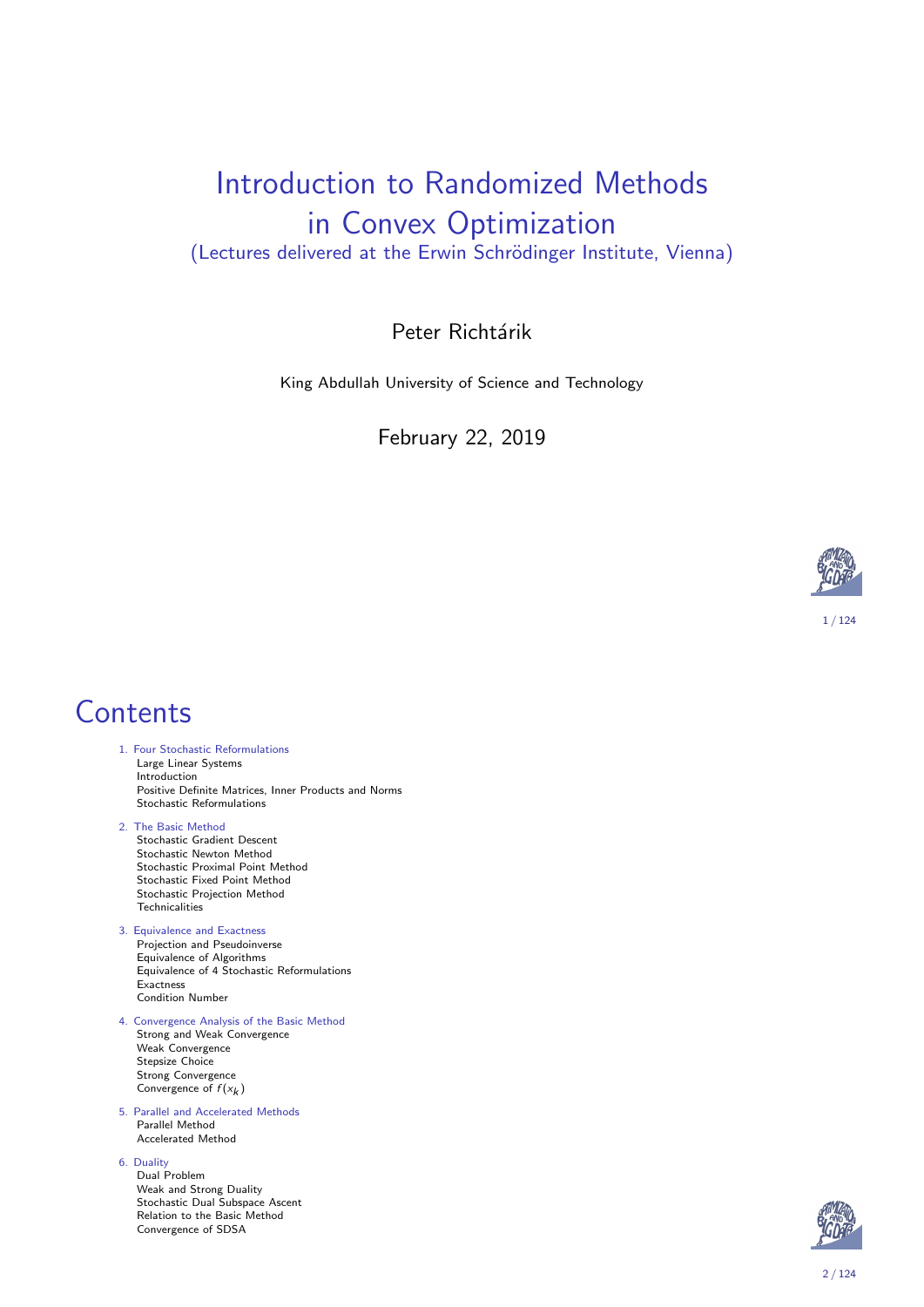#### Introduction to Randomized Methods in Convex Optimization Peter Richtárik

#### 1. Stochastic Reformulations of Linear Systems



### Solving Very Large Linear Systems

In this lecture we are concerned with the problem of solving a linear system. In particular, consider the problem

$$
solve \t A x = b, \t(1)
$$

where  $0\neq \textbf{A}\in \mathbb{R}^{m\times n}$ , and  $m$  is very large.

<span id="page-1-1"></span><span id="page-1-0"></span>Let  $A_i$ : denote the *i*th row of  $A$ , and  $A_{i,j}$  denote the *j*th column of  $A$ . Let  $b = (b_1, \ldots, b_m)$ . Problem (1) can also be written more explicitly as a system of  $m$  linear equations:

$$
A_{1:X} = b_1
$$
  
\n
$$
A_{2:X} = b_2
$$
  
\n
$$
\vdots
$$
  
\n
$$
A_{m:X} = b_m.
$$

The ith equation in the system has the form

$$
\sum_{j=1}^m \mathbf{A}_{ij}x_j = b_j.
$$

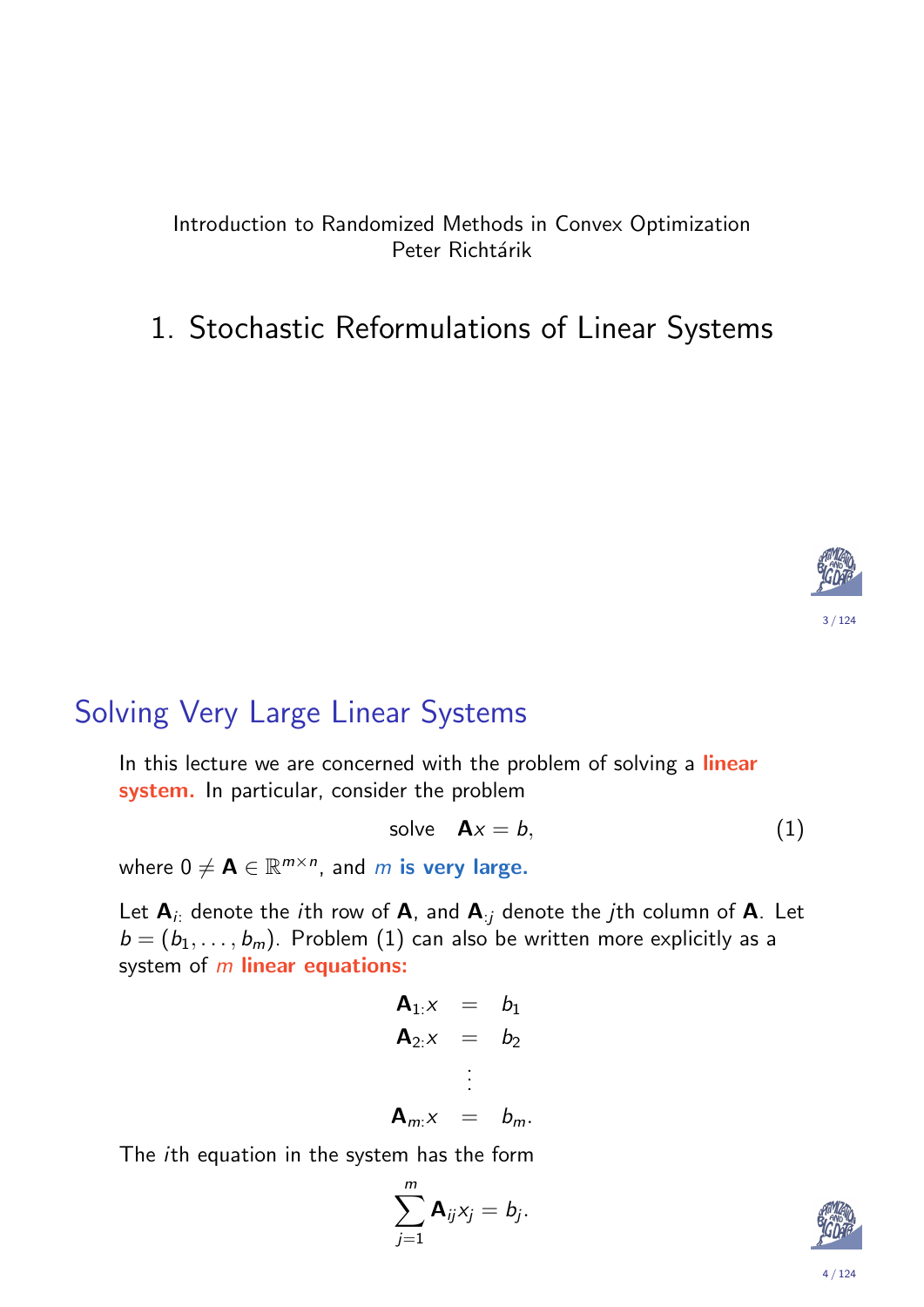## **Consistency**

We shall assume throughout the lecture that:

Assumption 1

Linear system  $(1)$  is consistent. In other words, it has a solution:

 $\mathcal{L} \stackrel{\text{def}}{=} \{x : \mathbf{A}x = b\} \neq \emptyset.$ 



## Introduction

- $\triangleright$  We will present a fundamental and flexible way of reformulating each consistent linear system into a stochastic problem.
- $\triangleright$  Stochasticity is introduced in a controlled way, into an otherwise deterministic problem, as a decomposition tool which can be leveraged to design efficient, granular and scalable randomized algorithms.
- $\blacktriangleright$  Two parameters:
	- $\triangleright$  Distribution  $D$  describing an ensemble of random matrices  $\mathbf{S} \in \mathbb{R}^{m \times q}$ .
	- Symmetric positive definite matrix  $B \in \mathbb{R}^{n \times n}$ .
- $\triangleright$  Presented approach and underlying theory support virtually all thinkable distributions  $D$ . The choice of the distribution should ideally depend on the problem itself, as it will affect the complexity of the associated algorithms.
- In this specific setup (=linear systems), we can study many popular stochastic methods used in optimization and machine learning in a unified way. You will thus get strong foundations in the field.

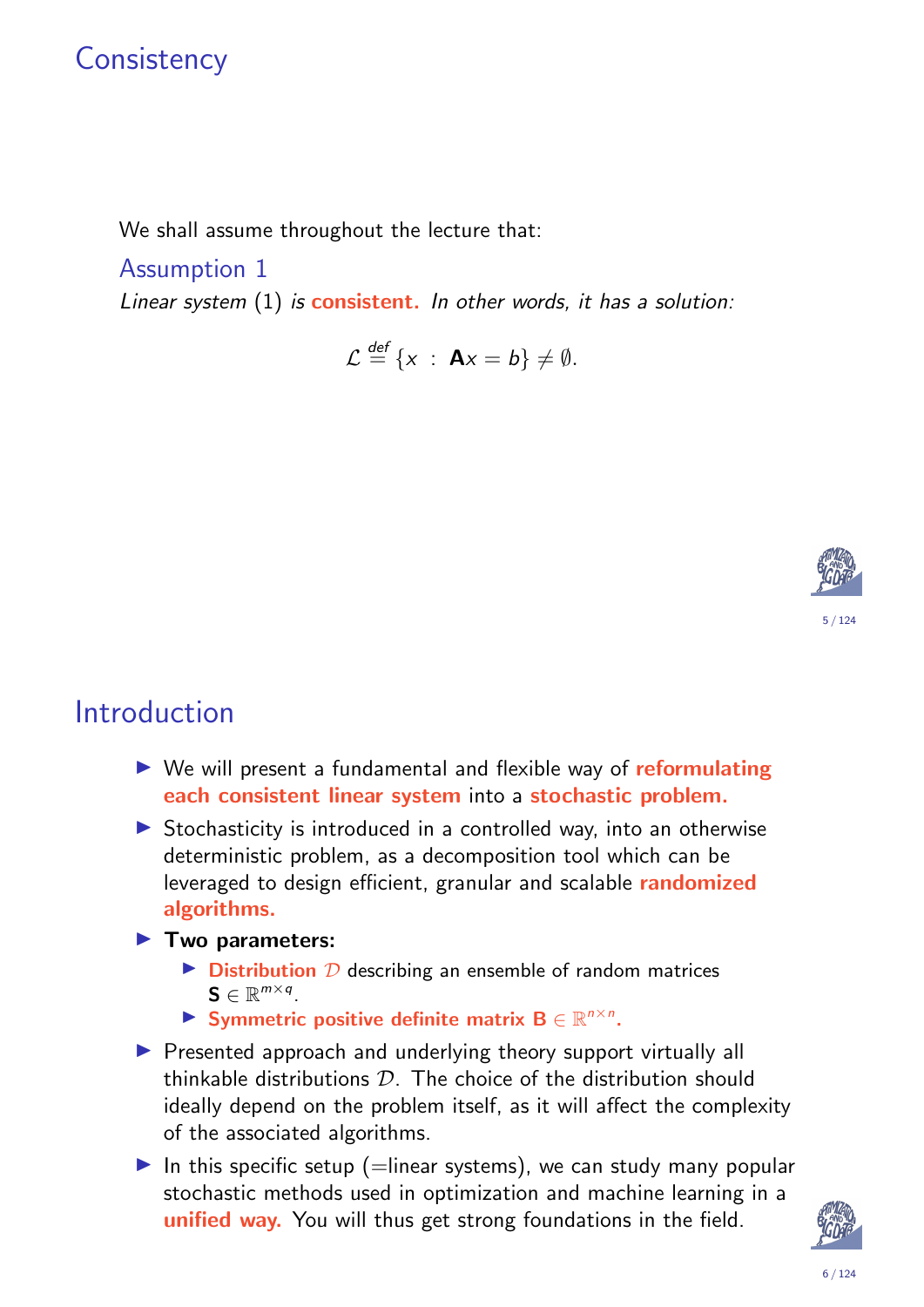#### Positive Definite Matrices, Inner Products and Norms



### Positive Definite Matrices

Definition 1

Let  $M \in \mathbb{R}^{n \times n}$  be a symmetric matrix.

<span id="page-3-0"></span>(i) We say that M is positive semidefinite if

 $x^{\top}$ M $x \ge 0$   $\forall x \in \mathbb{R}^n$ .

We write this concisely as  $M \succeq 0$ .

(ii) We say that M is positive definite if

$$
x^{\top} \mathbf{M} x > 0 \qquad \forall 0 \neq x \in \mathbb{R}^n.
$$

We write this concisely as  $M \succ 0$ .

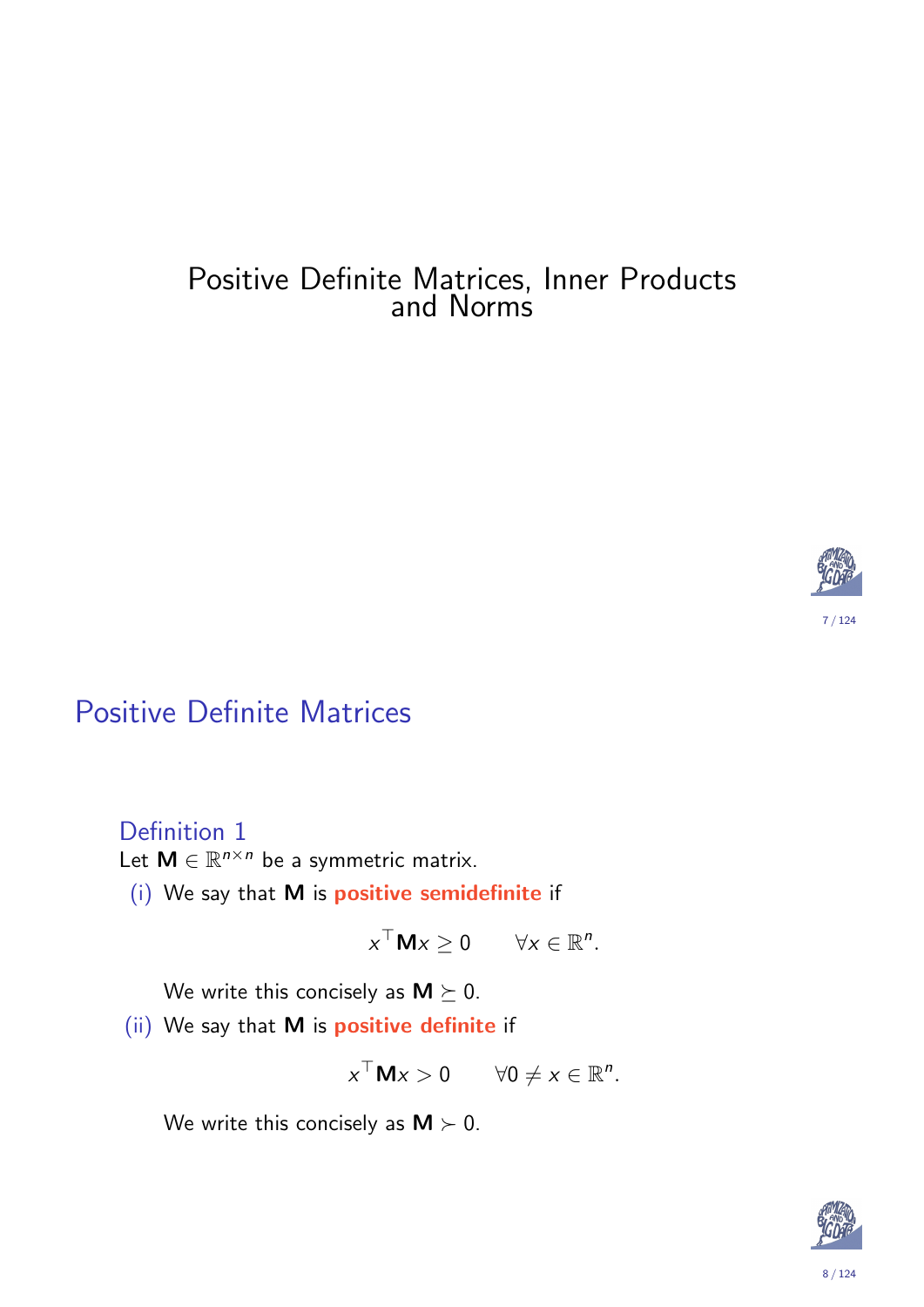### Inner Products and Norms

#### Inner Product in  $\mathbb{R}^n$

Given a symmetric positive definite matrix  $\mathbf{B} \in \mathbb{R}^{n \times n}$ , we equip the space R<sup>n</sup> with the **Euclidean inner product** defined by

$$
\langle x, y \rangle_{\mathbf{B}} \stackrel{\text{def}}{=} x^\top \mathbf{B} y = \sum_{i=1}^n \sum_{j=1}^n x_i \mathbf{B}_{ij} y_j, \qquad x, y \in \mathbb{R}^n.
$$

Norm in  $\mathbb{R}^n$ 

We also define the induced norm:  $\|x\|_{\mathbf{B}} \stackrel{\text{def}}{=} \sqrt{\langle x, x \rangle_{\mathbf{B}}}.$ 

*Remark:* We also use the short-hand notation  $\|\cdot\|$  to mean  $\|\cdot\|_1$ , where  $I \in \mathbb{R}^{n \times n}$  is the identity matrix. We shall sometimes refer to the quantity  $||x||_{\mathbf{M}}$  with matrix  $\mathbf{M} \in \mathbb{R}^{n \times n}$  being merely positive definite.



#### 9 / 124

### <span id="page-4-0"></span>Stochastic Reformulations

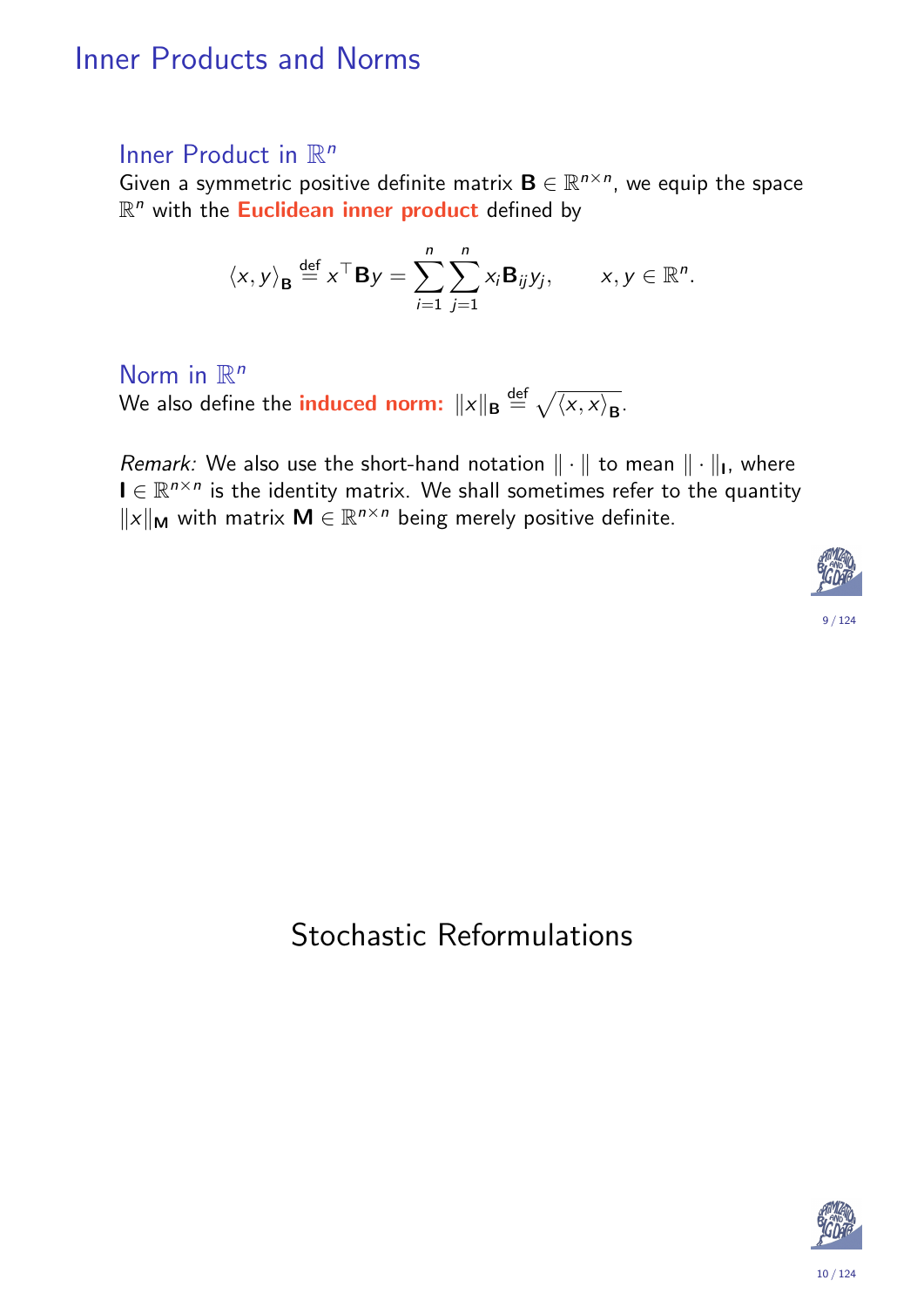## Four Reformulations

We reformulate (1) into 4 seemingly different, but equivalent stochastic problems:

- 1. Stochastic optimization problem (2)
- 2. Stochastic linear system (4)
- 3. Stochastic fixed point problem (5)
- 4. Probabilistic intersection problem (6)



## Reformulation 1: Stochastic Optimization Problem

#### Consider the stochastic optimization problem

$$
\text{minimize} \quad f(x) \stackrel{\text{def}}{=} \mathrm{E}_{\mathbf{S} \sim \mathcal{D}} \left[ f_{\mathbf{S}}(x) \right], \tag{2}
$$

where

$$
f_{\mathbf{S}}(x) \stackrel{\text{def}}{=} \frac{1}{2} \|\mathbf{A}x - b\|_{\mathbf{H}}^2 = \frac{1}{2} (\mathbf{A}x - b)^{\top} \mathbf{H} (\mathbf{A}x - b).
$$
 (3)

<span id="page-5-0"></span>Wh[en](#page-1-1) solving the problem, we do not have (or do not wish to exercise, as it may be prohibitively expensive) explicit access to  $f$ , its gradient or Hessian. Rather, we [ca](#page-5-0)n repeatedly sample  $S \sim D$  and receive unbiased samples of the[se](#page-6-0) quantities at points of interest. That is, we may obtain local information a[bo](#page-6-1)[ut](#page-7-0) the **stochastic function**  $f_S(x)$ , such as the stochastic gradient  $\nabla f_\mathsf{S}(x)$ , or the stochastic Hessian  $\nabla^2 f_\mathsf{S}(x)$ .

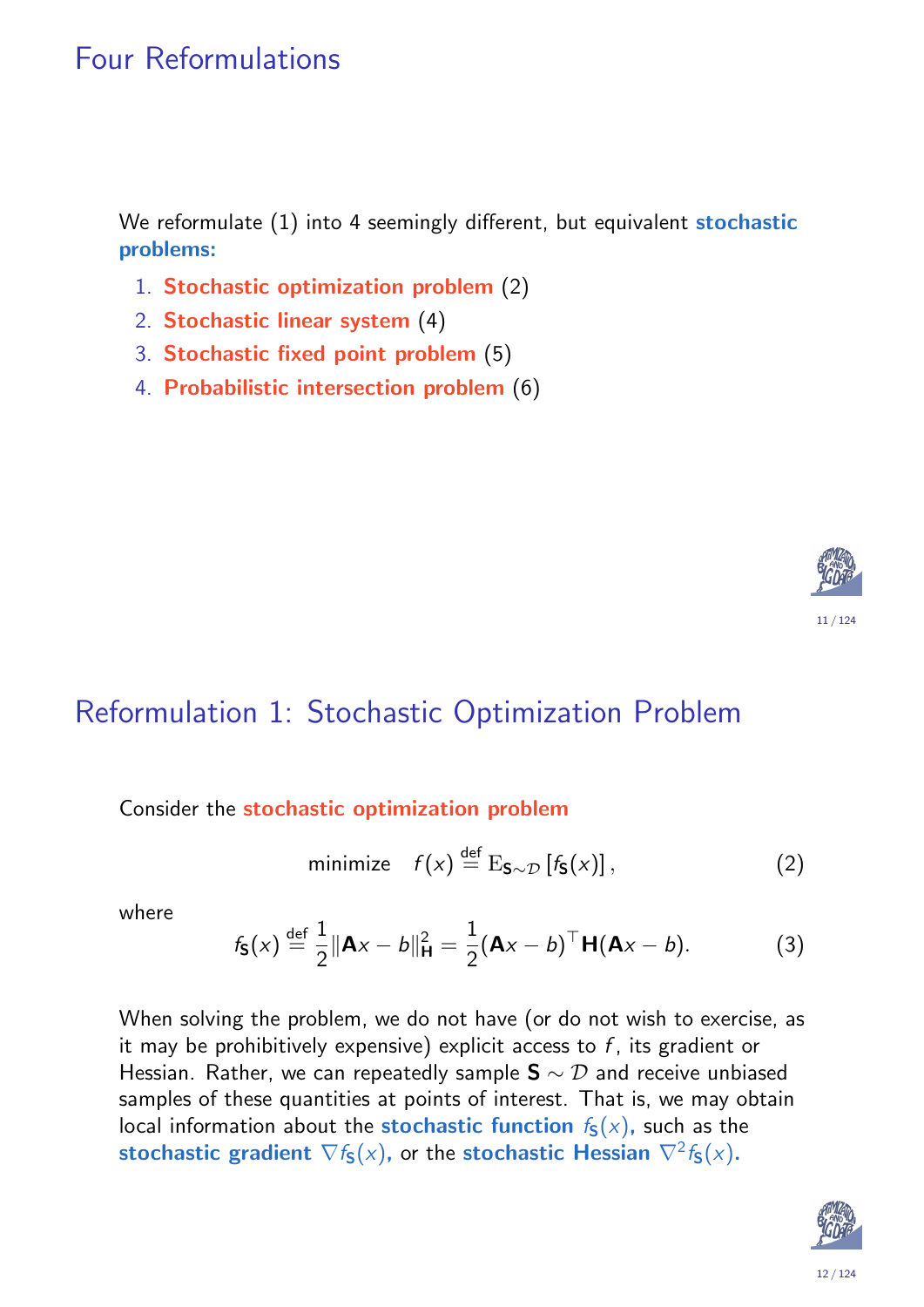### Reformulation 2: Stochastic Linear System

Consider the following stochastic linear system:

solve 
$$
\mathbf{B}^{-1}\mathbf{A}^{\top}E_{\mathbf{S}\sim\mathcal{D}}[\mathbf{H}]\mathbf{A}x = \mathbf{B}^{-1}\mathbf{A}^{\top}E_{\mathbf{S}\sim\mathcal{D}}[\mathbf{H}]\mathbf{b}.
$$
 (4)

- $\blacktriangleright$  The system arises by pre-multiplying the system  $(1)$  on both sides from the left by matrix  $\bm{\mathsf{P}} = \mathsf{B}^{-1}\mathsf{A}^\top \mathrm{E}_{\mathsf{S} \sim \mathcal{D}} \left[ \bm{\mathsf{H}} \right]$ .
- $\triangleright$  The **preconditioner P** is not assumed to be known explicitly.
- Instead, when solving the problem, we are able to sample  $S \sim \mathcal{D}$ , obtaining an unbiased estimate of the preconditioner (not necessarily explicitly),  $B^{-1}A^{\top}H$ , for which we coin the name **stochastic** preconditioner. This gives us access to a random sample of system  $(4)$ :

$$
\mathbf{B}^{-1}\mathbf{A}^{\top}\mathbf{H}\mathbf{A}x = \mathbf{B}^{-1}\mathbf{A}^{\top}\mathbf{H}b.
$$

 $\blacktriangleright$  This information can be obtained by repeatedly querying the stochastic sampling  $S \sim D$  and utilized by an iterative algorithm.



## Reformulation 3: Stochastic Fixed Point Problem

Let  $\Pi^{\mathbf{B}}_{\mathcal{L}_{\mathbf{S}}}(x)$  denote the projection of  $x$  onto  $\mathcal{L}_{\mathbf{S}} \stackrel{\mathsf{def}}{=} \{x \; : \; \mathbf{S}^\top \mathbf{A} x = \mathbf{S}^\top b\},$ in the norm  $\|x\|_{\mathbf{B}}\stackrel{\mathsf{def}}{=}$ √  $x^{\top}$ **B**x.

Consider the stochastic fixed point problem

$$
solve \t x = \mathrm{E}_{S \sim \mathcal{D}} \left[ \Pi_{\mathcal{L}_S}^{\mathbf{B}}(x) \right]. \t (5)
$$

<span id="page-6-0"></span>That is, we seek to find a fixed point of the mapping

$$
x\to \mathrm{E}_{\mathbf{S}\sim\mathcal{D}}\left[\Pi_{\mathcal{L}_{\mathbf{S}}}^{\mathbf{B}}(x)\right].
$$

<span id="page-6-1"></span>When solving the problem, we do not have an explicit access to the average projection map. Instead, we are able to repeatedly sample  $\mathsf{S} \sim \mathcal{D}$ , and use the stochastic projection map  $\mathsf{x} \to \mathsf{\Pi}^\mathsf{B}_\mathcal{C}$  $\frac{\mathbf{B}}{\mathcal{L}_\mathbf{S}}(x)$ .

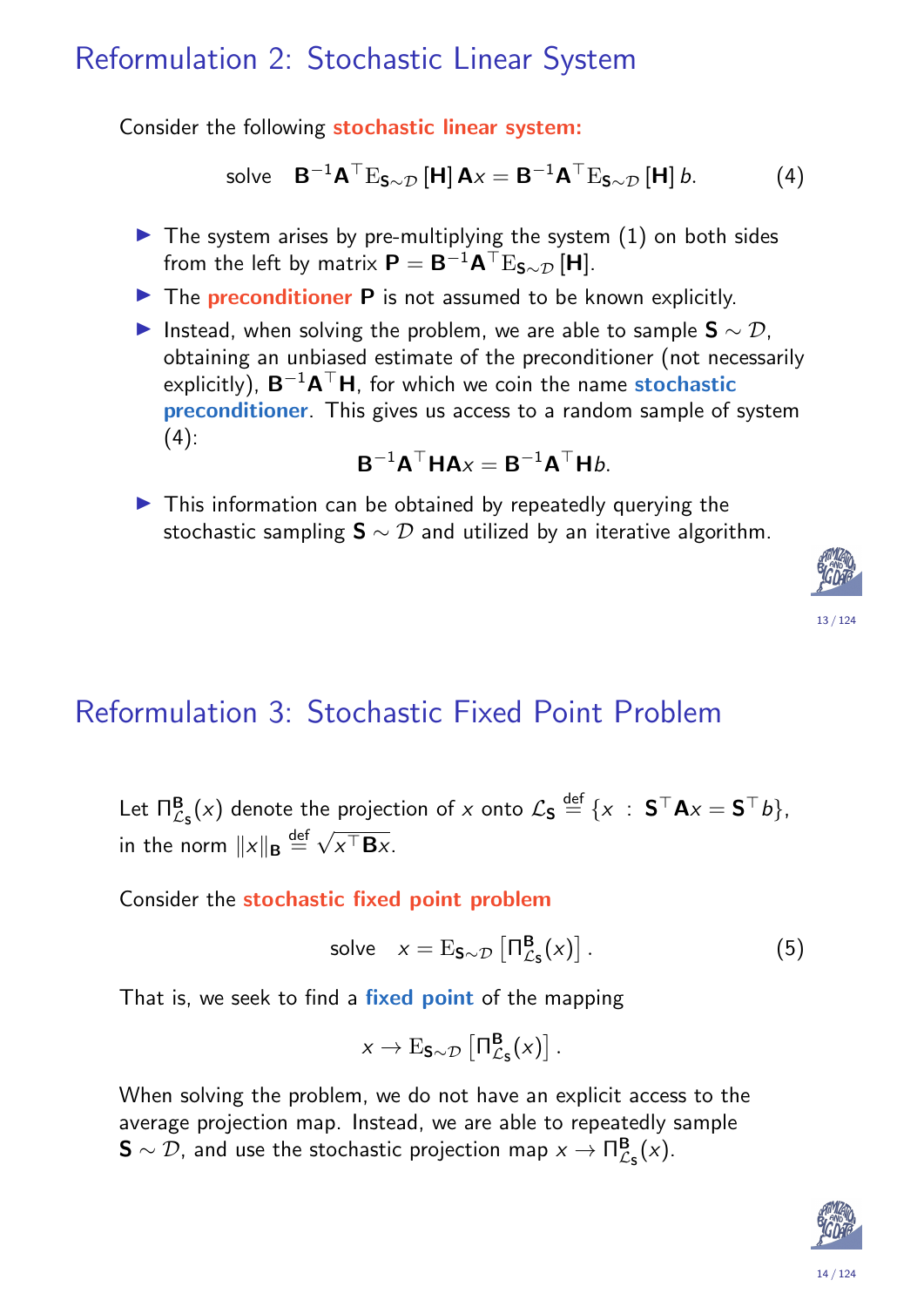### Reformulation 4: Probabilistic Intersection Problem

Note that  $\mathcal{L} \subseteq \mathcal{L}_S$  for all S. We would wish to design  $\mathcal{D}$  in such a way that a suitably chosen notion of an intersection of the sets  $\mathcal{L}_\mathbf{S}$  is equal to  $\mathcal{L}$ . The correct notion is what we call **probabilistic intersection**, denoted  $\cap$ <sub>S∼D</sub> $\mathcal{L}_S$ , and defined as the set of points x which belong to  $\mathcal{L}_S$ with probability one.

This leads to the problem:

find 
$$
x \in \bigcap_{S \sim \mathcal{D}} \mathcal{L}_S \stackrel{\text{def}}{=} \{x : \text{Prob}(x \in \mathcal{L}_S) = 1\}.
$$
 (6)

As before, we typically do not have an explicit access to the probabilistic intersection when designing an algorithm. Instead, we can repeatedly sample  $\mathbf{S} \sim \mathcal{D}$ , and utilize the knowledge of  $\mathcal{L}_{\mathbf{S}}$  to drive the iterative process. If  $D$  is a discrete distribution, probabilistic intersection reduces to standard intersection.



### Reformulations: Remarks

- $\triangleright$  All of the above formulations have a common feature: they all involve an expectation over  $S \sim \mathcal{D}$ , and we either do not assume this expectation is known explicitly, or even if it is, we prefer, due to efficiency or other considerations, to sample from unbiased estimates of the objects (e.g., stochastic gradient  $\nabla f_{\mathbf{S}}$ , stochastic preconditioner  $\mathsf{B}^{-1}\mathsf{A}^\top\mathsf{H}$ , stochastic projection map  $x\to \Pi_f^\mathsf{B}$  $\frac{\mathbf{B}}{\mathcal{L}_\mathbf{S}}(x),$ random set  $\mathcal{L}_s$ ) appearing in the formulation.
- $\triangleright$  As we shall see later, all these stochastic formulations are equivalent. In particular, the following sets are identical: the set of minimizers of the stochastic optimization problem (2), the solution set of the preconditioned system (4), the set of fixed points of the stochastic fixed point problem (5), and the probabilistic intersection (6).
- <span id="page-7-0"></span>Further, we give necessary and sufficient conditions for this set to be equal [to](#page-6-0)  $\mathcal{L}$ . Dist[ri](#page-5-0)butions  $\mathcal{D}$  satisfying these conditions always exist, inde[pe](#page-6-1)ndently of any assumpti[on](#page-7-0)s on the system beyond consistency. The simplest, but also the least useful choice of a distribution is to pick  $S = I$  (the  $m \times m$  identity matrix), with probability one. In this case, all of our reformulations become trivial.

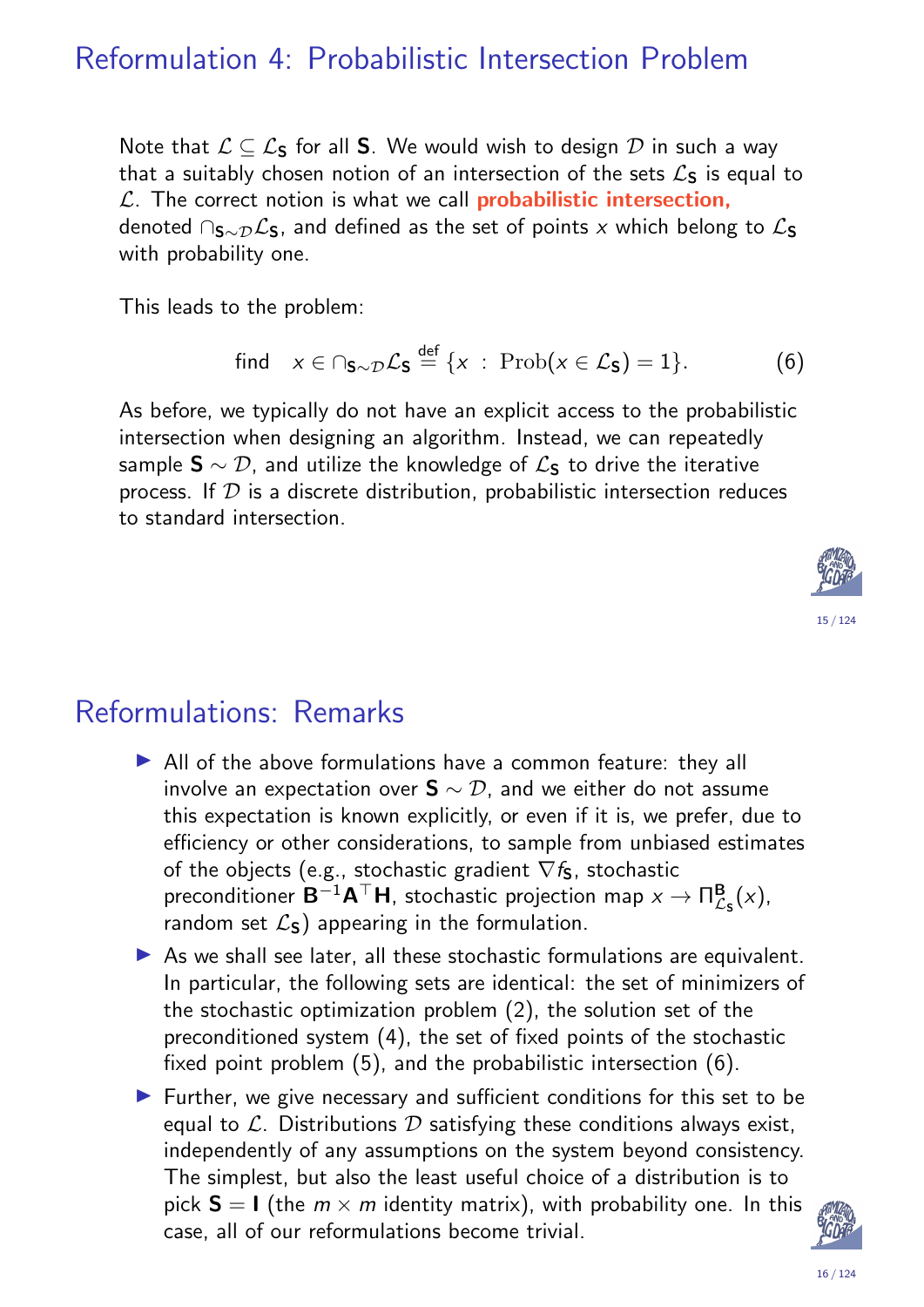## Three Algorithms

Besides proposing a family of stochastic reformulations of (1), we also propose several stochastic algorithms for solving them:

- Basic Method: Algorithm 1
- **Parallel Method: Algorithm 2**
- ▶ Accelerated Method: Algorithm 3

Each method can be interpreted naturally from the viewpoint of each of the reformulations.



Introduction to Randomized Methods in Convex Optimization Peter Richtárik

## 2. The Basic Method



18 / 124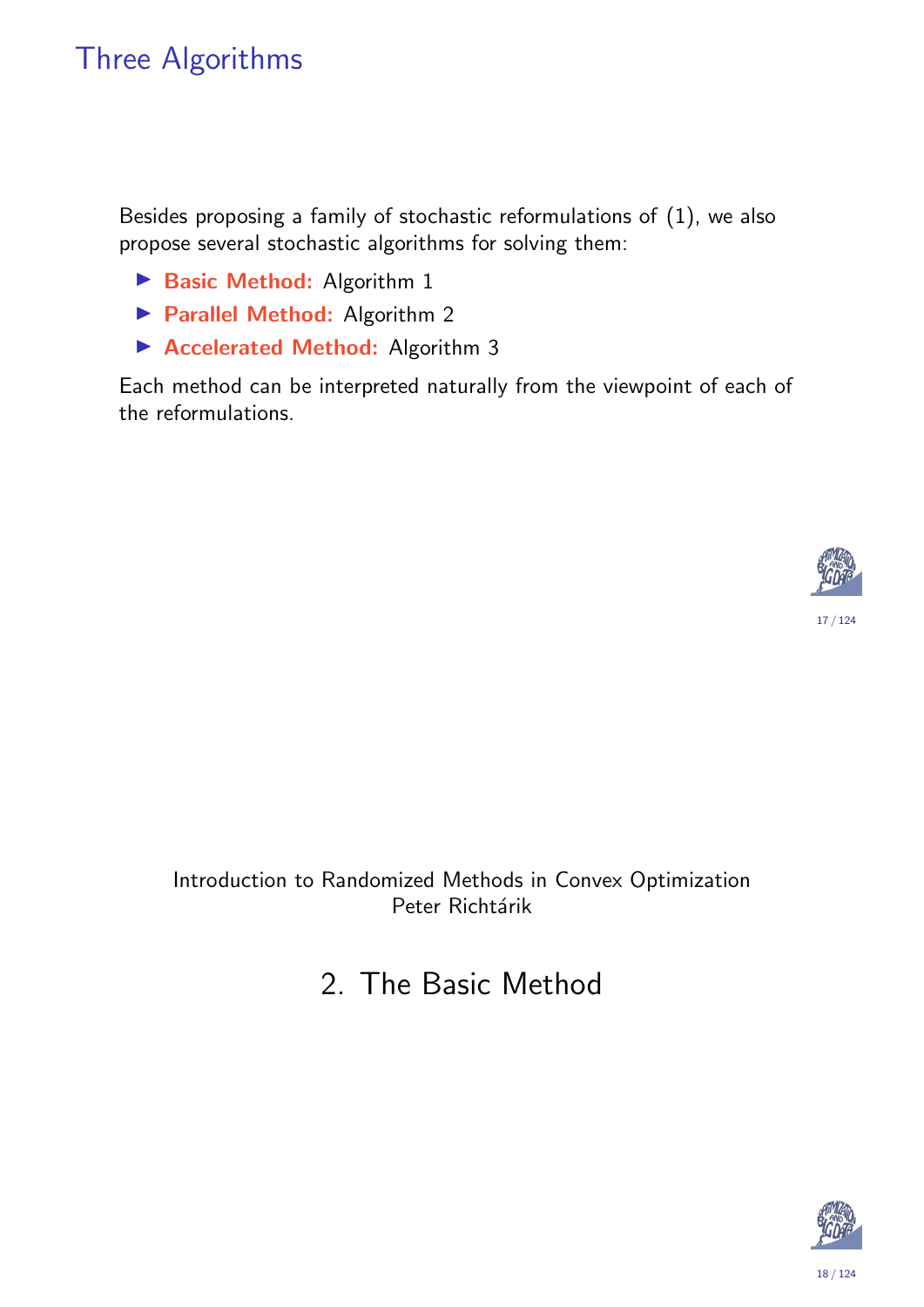## Basic Method

We shall now discuss some of the interpretations of the **basic method**, which performs updates of the form

$$
x_{k+1} \stackrel{\text{def}}{=} \underbrace{x_k - \omega \mathbf{B}^{-1} \mathbf{A}^{\top} \mathbf{S}_k (\mathbf{S}_k^{\top} \mathbf{A} \mathbf{B}^{-1} \mathbf{A}^{\top} \mathbf{S}_k)^{\dagger} \mathbf{S}_k^{\top} (\mathbf{A} x_k - b)}_{\phi_{\omega}(x_k, \mathbf{S}_k)},
$$
 (7)

where  $\mathbf{S}_k \sim \mathcal{D}$  is sampled afresh in each iteration, and  $^\dagger$  denotes the Moore-Penrose pseudoinverse.

#### Algorithm 1 Basic Method

- 1: Parameters: distribution  $D$  from which to sample matrices; positive definite matrix  $\mathbf{B} \in \mathbb{R}^{n \times n}$ ; stepsize/relaxation parameter  $\omega \in \mathbb{R}^{n}$
- 2: Choose  $x_0 \in \mathbb{R}^n$  $\triangleright$  Initialization
- 3: for  $k = 0, 1, 2, \ldots$  do
- 4: Draw a fresh sample  $S_k \sim \mathcal{D}$
- 5: Set  $x_{k+1} = x_k \omega \mathbf{B}^{-1} \mathbf{A}^{\top} \mathbf{S}_k (\mathbf{S}_k^{\top})$  $_{k}^{\top}$ AB $^{-1}$ A $^{\top}$ S $_{k}$ ) $^{\dagger}$ S $_{k}^{\top}$  $\frac{1}{k}(\mathbf{A} \mathsf{x}_k - b)$



19 / 124

#### <span id="page-9-1"></span><span id="page-9-0"></span>Interpretations of the Basic Method

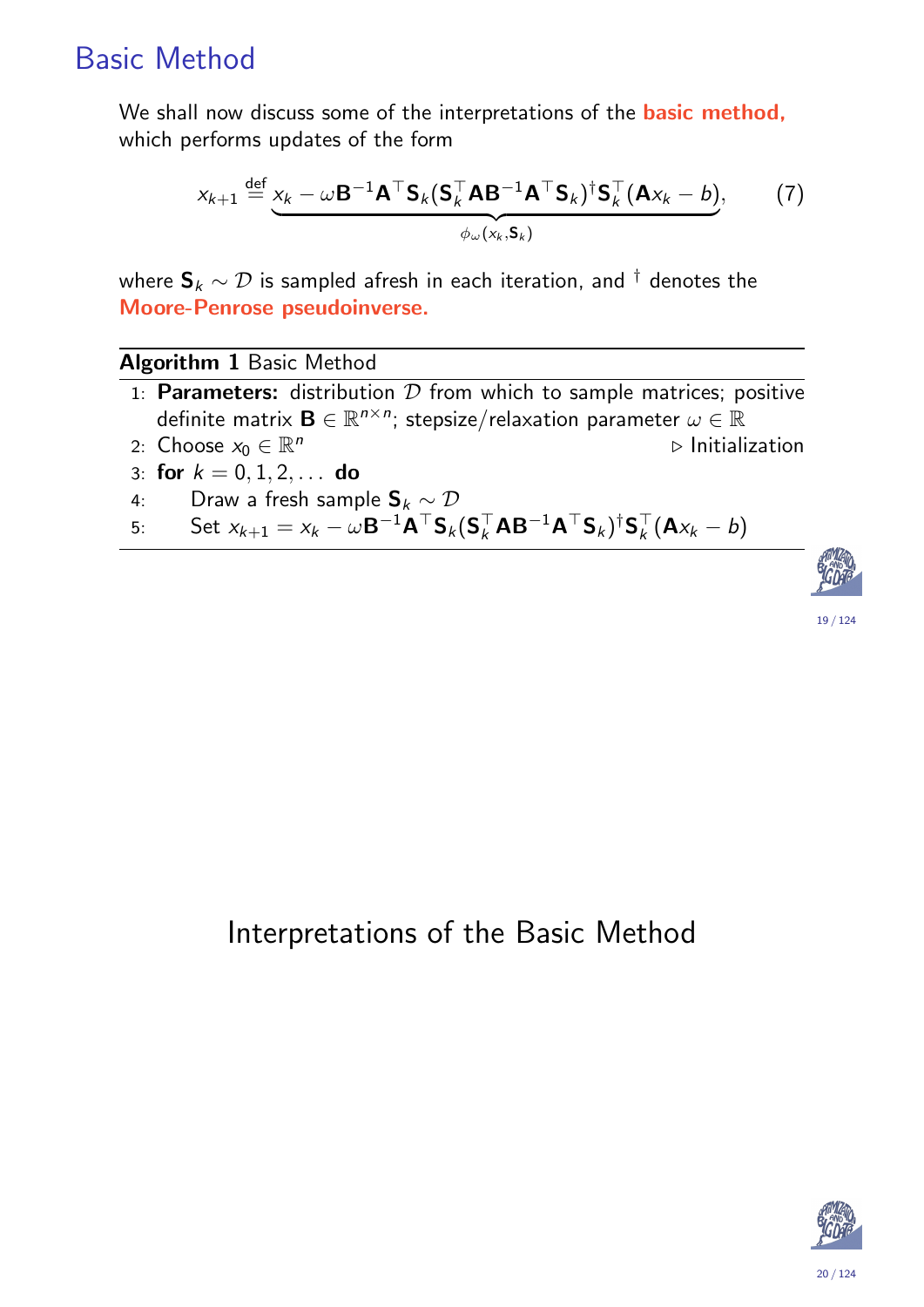### Stochastic Gradient Descent

Algorithm 1 can be seen as stochastic gradient descent, with fixed stepsize, applied to (2).

In iteration  $k$  of the method, we sample  $\mathsf{S}_k \sim \mathcal{D}$ , and compute  $\nabla f_{\mathsf{S}_k}(\mathsf{x}_k)$ , which is an unbiased stochastic approximation of  $\nabla f(\mathsf{x}_\mathsf{k})$ . We then perform the step

$$
x_{k+1} = x_k - \omega \nabla f_{\mathbf{S}_k}(x_k), \tag{8}
$$

where  $\omega > 0$  is a stepsize.



### Stochastic Newton Method

The method can also be seen as a stochastic Newton method.

<span id="page-10-0"></span>At iteration k we sample  $S_k \sim \mathcal{D}$ , and instead of applying the inverted Hessian of  $f_{{\mathsf{S}}_k}$  to the stochastic gradient (this is not possible as the Hessian is not necessarily invertible), we apply the B-pseudoinverse. That is, we perform the step

$$
x_{k+1} = x_k - \omega (\nabla^2 f_{\mathbf{S}_k}(x_k))^{\dagger_{\mathbf{B}}} \nabla f_{\mathbf{S}_k}(x_k), \tag{9}
$$

[w](#page-9-0)here  $\omega > 0$  is a stepsize, and the **B**-pseudoinverse of a matrix **M** is [d](#page-5-0)efined as  $\mathsf{M}^{\dagger_{\mathsf{B}}}\stackrel{\mathsf{def}}{=} \mathsf{B}^{-1}\mathsf{M}^\top(\mathsf{M}\mathsf{B}^{-1}\mathsf{M}^\top)^\dagger.$ 

<span id="page-10-2"></span><span id="page-10-1"></span>Remark: One may wonder, why are methods (8) and (9) equivalent? Certainly, in general, stochastic gradient descent and stochastic Newton methods are not equivalent. It turns out that the stochastic gradient is always an eigenvector o[f](#page-10-1) the [B](#page-10-2)-pseudoinverse Hessian, with eigenvalue 1 (see Lemma 11).

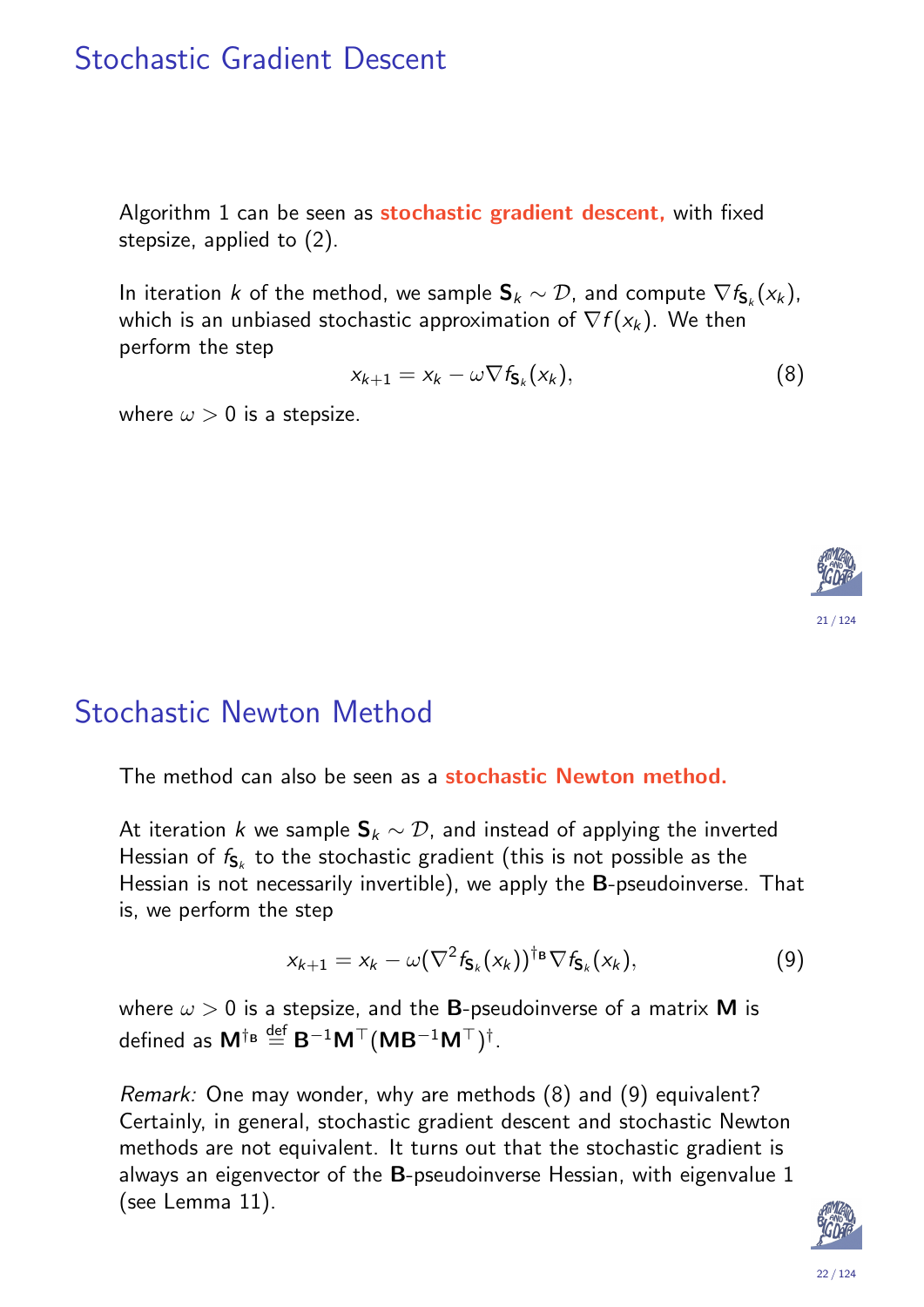### Stochastic Proximal Point Method

The method can also be seen as a stochastic proximal point method.

At iteration k we sample  $S_k \sim \mathcal{D}$ , and perform the step

$$
x_{k+1} = \arg \min_{x \in \mathbb{R}^n} \left\{ f_{S_k}(x) + \frac{1-\omega}{2\omega} \|x - x_k\|_{\mathbf{B}}^2 \right\}.
$$
 (10)

Remarks:

- (i) The proximal point method is obtained from (10) by replacing  $f_{S_k}$ with  $f$ .
- (ii) Unlike in the case of all other methods, here are limited to choose stepsize  $0 < \omega < 1$



## Stochastic Fixed Point Method

From the perspective of the stochastic fixed point problem (5), Algorithm 1 can be interpreted as a stochastic fixed point method, with relaxation.

<span id="page-11-0"></span>We first reformulate the problem into an equivalent form using relaxation, which is done to improve the contraction properties of the map. We pick a relaxation param[et](#page-6-1)er  $\omega > 0$ , and instead consider the [e](#page-9-0)quivalent fixed point problem

$$
x = \mathrm{E}_{S \sim \mathcal{D}} \left[ \omega \Pi_{\mathcal{L}_S}^{\mathbf{B}}(x) + (1 - \omega) x \right].
$$

Now, at iteration k, we sample  $S_k \sim \mathcal{D}$ , which enables us to obtain an unbiased estimate of the new fixed point mapping, and then simply perform one step of a fixed point method on this mapping:

$$
x_{k+1} = \omega \Pi_{\mathcal{L}_{\mathsf{S}_k}}^{\mathsf{B}}(x_k) + (1 - \omega) x_k. \tag{11}
$$

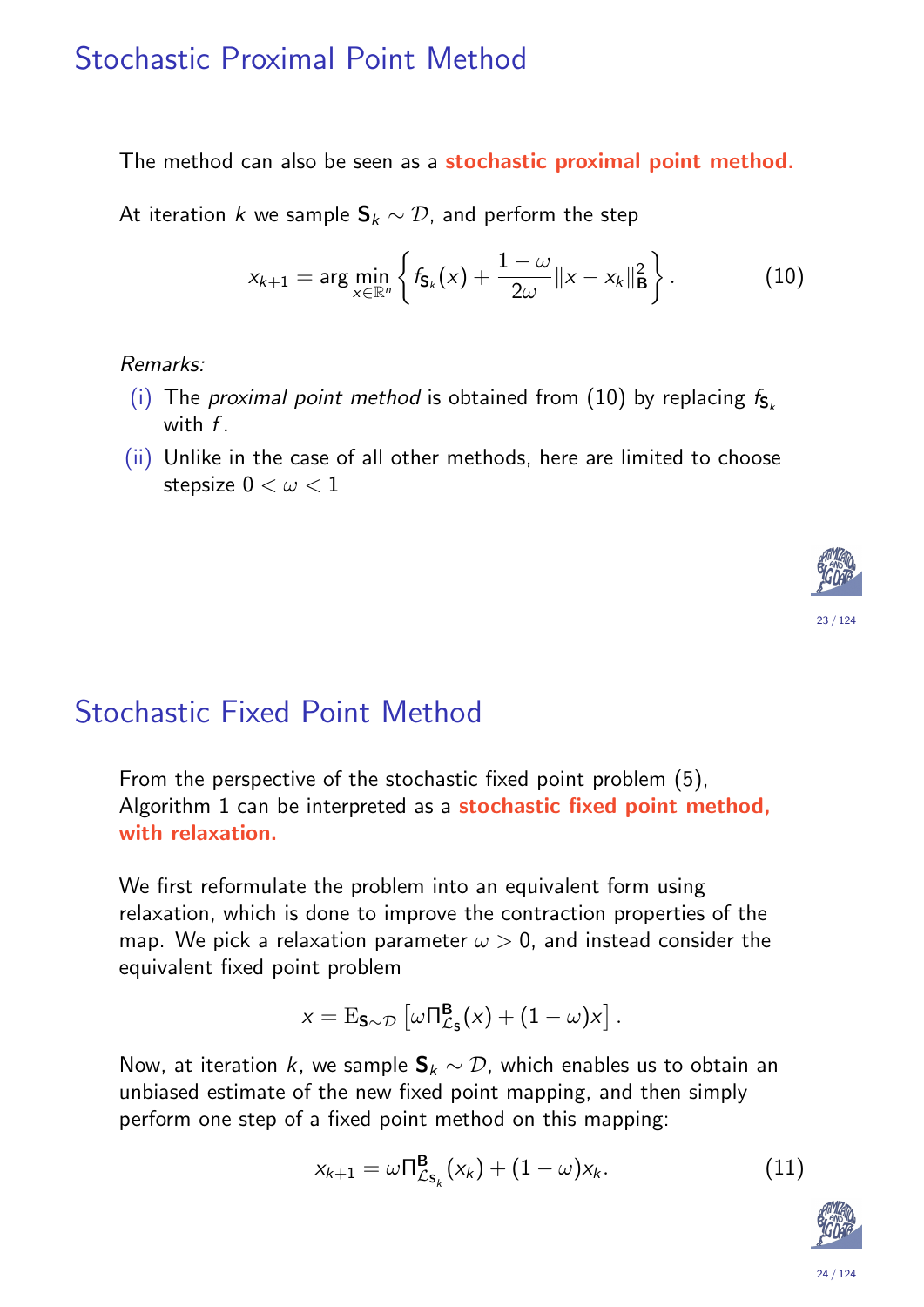### Stochastic Projection Method

Algorithm 1 can also be seen as a stochastic projection method applied to the probabilistic intersection problem (6).

By sampling  $S_k \sim \mathcal{D}$ , we are one of the sets defining the intersection, namely  $\mathcal{L}_{\mathbf{S}_k}.$  We then project the last iterate onto this set, in the **B**-norm, followed by a relaxation step with relaxation parameter  $\omega > 0$ . That is, we perform the update

$$
x_{k+1} = x_k + \omega(\Pi_{\mathcal{L}_{\mathsf{S}_k}}^{\mathsf{B}}(x_k) - x_k). \tag{12}
$$

This is a randomized variant of an alternating projection method. Note that the representation of  $\mathcal L$  as a probabilistic intersection of sets is not given to us. Rather, we construct it with the hope to obtain faster convergence.



## <span id="page-12-1"></span><span id="page-12-0"></span>Filling in Some Technical Details

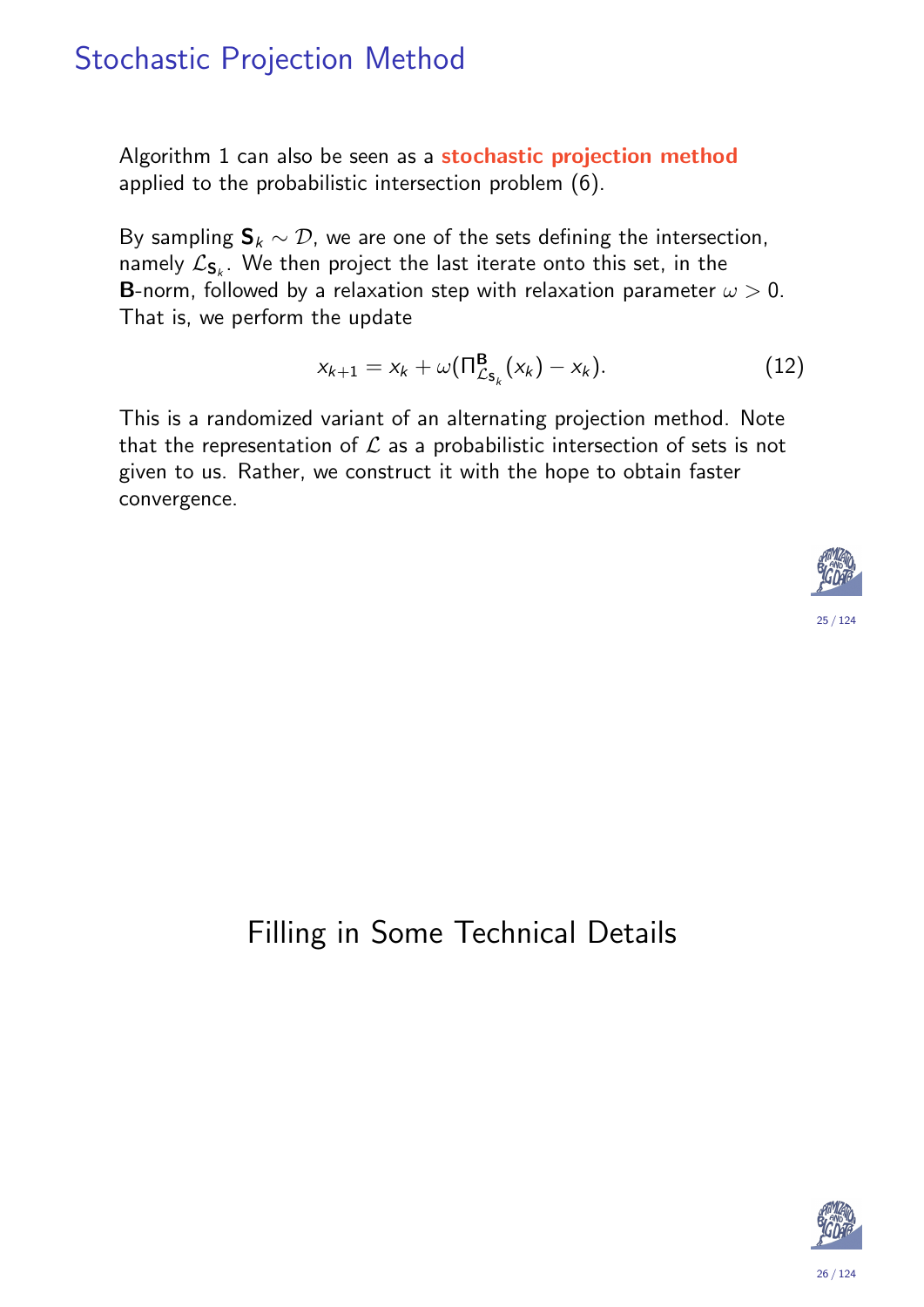### Moore-Penrose Pseudoinverse - I

Let  $M \in \mathbb{R}^{n \times n}$ . If M is invertible, then there exists a matrix, denoted by  $M^{-1} \in \mathbb{R}^{n \times n}$ , called the *inverse matrix*, with the properties:

$$
MM^{-1} = I, \qquad M^{-1}M = I.
$$

Not every square matrix has an inverse.

There is a generalization of the concept of the inverse, called (Moore-Penrose) pseudoinverse. The nice thing about it is that every matrix, even rectangular matrices, have a unique pseudoinverse.

#### Exercise 1

Use one of the properties of the pseudoinverse listed on the next slide to show that the pseudoinverse of a real number  $\alpha \in \mathbb{R}$  is given by:

$$
\alpha^{\dagger} = \begin{cases} \frac{1}{\alpha}, & \text{if } \alpha \neq 0, \\ 0, & \text{if } \alpha = 0. \end{cases}
$$
 (13)



#### Moore-Penrose Pseudoinverse - II

#### Fact 2

Every matrix  $\mathbf{A} \in \mathbb{R}^{m \times n}$  has a unique pseudoinverse  $\mathbf{A}^\dagger \in \mathbb{R}^{n \times m}$ . Among others, this matrix satisfies the following properties:

$$
(i) \ \mathbf{A} \mathbf{A}^{\dagger} \mathbf{A} = \mathbf{A}
$$

$$
\text{(ii)} \ \mathbf{A}^\top = \mathbf{A}^\dagger \mathbf{A} \mathbf{A}^\top
$$

(iii)  $A^{\top} = A^{\top} A A^{\dagger}$ 

$$
(\text{i}\mathsf{v})\ \mathsf{A}^\dagger \mathsf{A} \mathsf{A}^\dagger = \mathsf{A}^\dagger
$$

$$
(\mathsf{v})\ (\mathsf{A}^\dagger)^\top = (\mathsf{A}^\top)^\dagger
$$

#### Exercise 2

Use the above fact to show that: i) the pseudoinverse of a symmetric matrix is symmetric, ii) the pseudoinverse of a positive semidefinite matrix is positive semidefinite, iii) if **A** is invertible, then  $\mathsf{A}^\dagger = \mathsf{A}^{-1}$ .

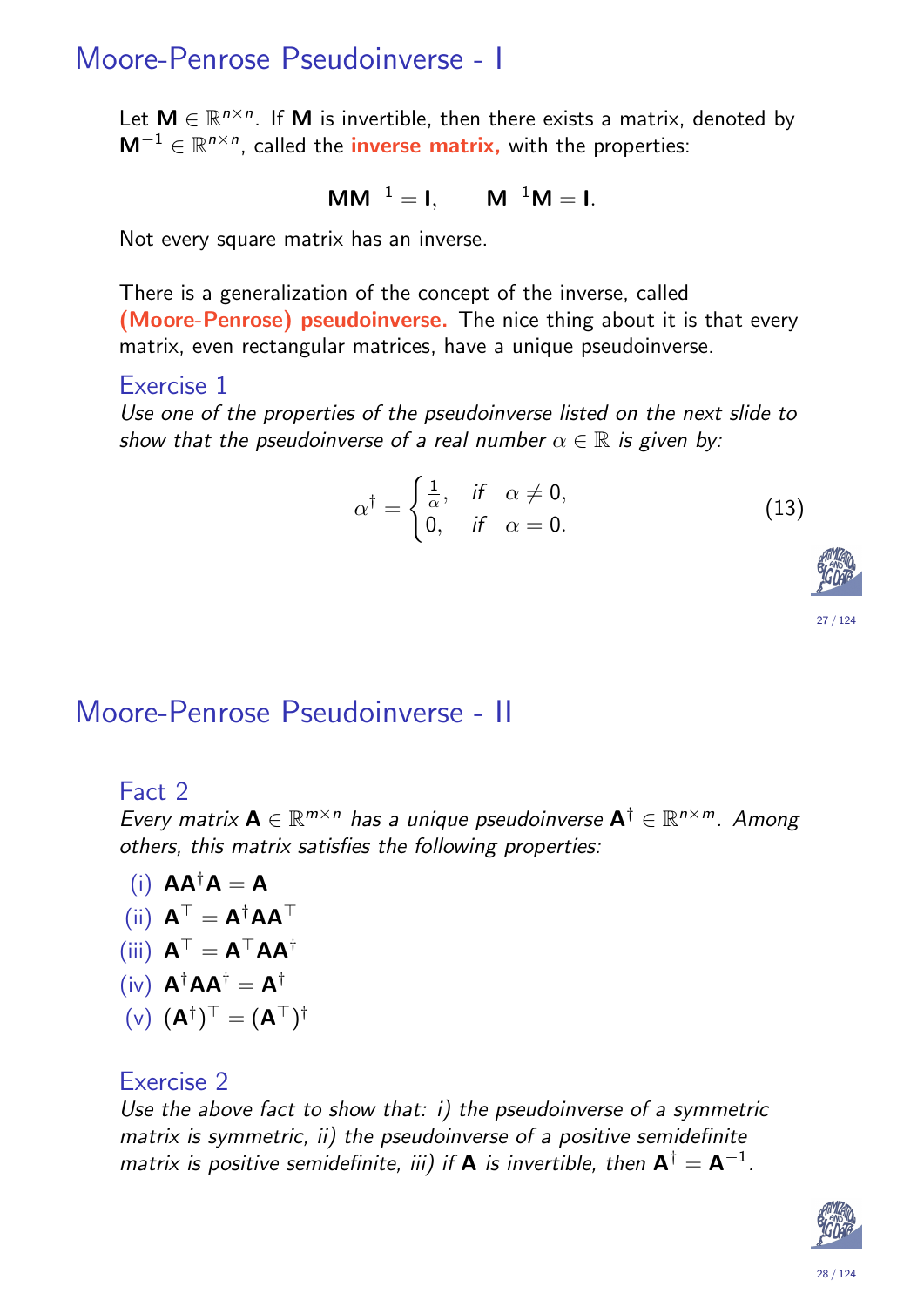### Assumption on D

Without the following assumption, the reformulations would not make sense (i.e., the expectations would not be defined/finite):

Assumption 2 (Finite mean)

The random matrix

$$
\mathbf{H} = \mathbf{H}_{\mathsf{S}} \stackrel{\text{def}}{=} \mathsf{S}(\mathsf{S}^\top \mathsf{A} \mathsf{B}^{-1} \mathsf{A}^\top \mathsf{S})^{\dagger} \mathsf{S}^\top \tag{14}
$$

has a mean. That is, the following matrix has finite entries:

$$
\mathrm{E}\left[\textbf{H}\right]=\mathrm{E}_{\textbf{S}\sim\mathcal{D}}\left[\textbf{H}\right]=\mathrm{E}_{\textbf{S}\sim\mathcal{D}}\left[\textbf{S}(\textbf{S}^{\top}\textbf{A}\textbf{B}^{-1}\textbf{A}^{\top}\textbf{S})^{\dagger}\textbf{S}^{\top}\right]
$$

Remark:

- (i)  $H = H<sub>S</sub>$  is a random matrix because it depends on the random matrix S. However, in order to simplify notation, we will drop the subscript highlighting this dependency and will simply write **H**.
- (ii) By  $E[H]$  we simply mean the matrix whose  $(i, j)$  entry is the mean of the  $(i, j)$  entry of  $H$ :

29 / 124

$$
\left(\mathrm{E}\left[\mathbf{H}\right]\right)_{ij}=\mathrm{E}\left[\mathbf{H}_{ij}\right].
$$

### Assumption on D: Exercises

#### Exercise 3

- (i) Show that the matrix  $S<sup>T</sup>AB<sup>-1</sup>A<sup>T</sup>S$  is symmetric and positive semidefinite.
- (ii) It is known (see Exercise 2) that the pseudoinverse of a symmetric and positive semidefinite matrix is again symmetric and positive semidefinite. Show that  $H$  is symmetric and positive semidefinite.
- <span id="page-14-0"></span>(iii) Show that  $E[H]$  is symmetric and positive semidefinite.

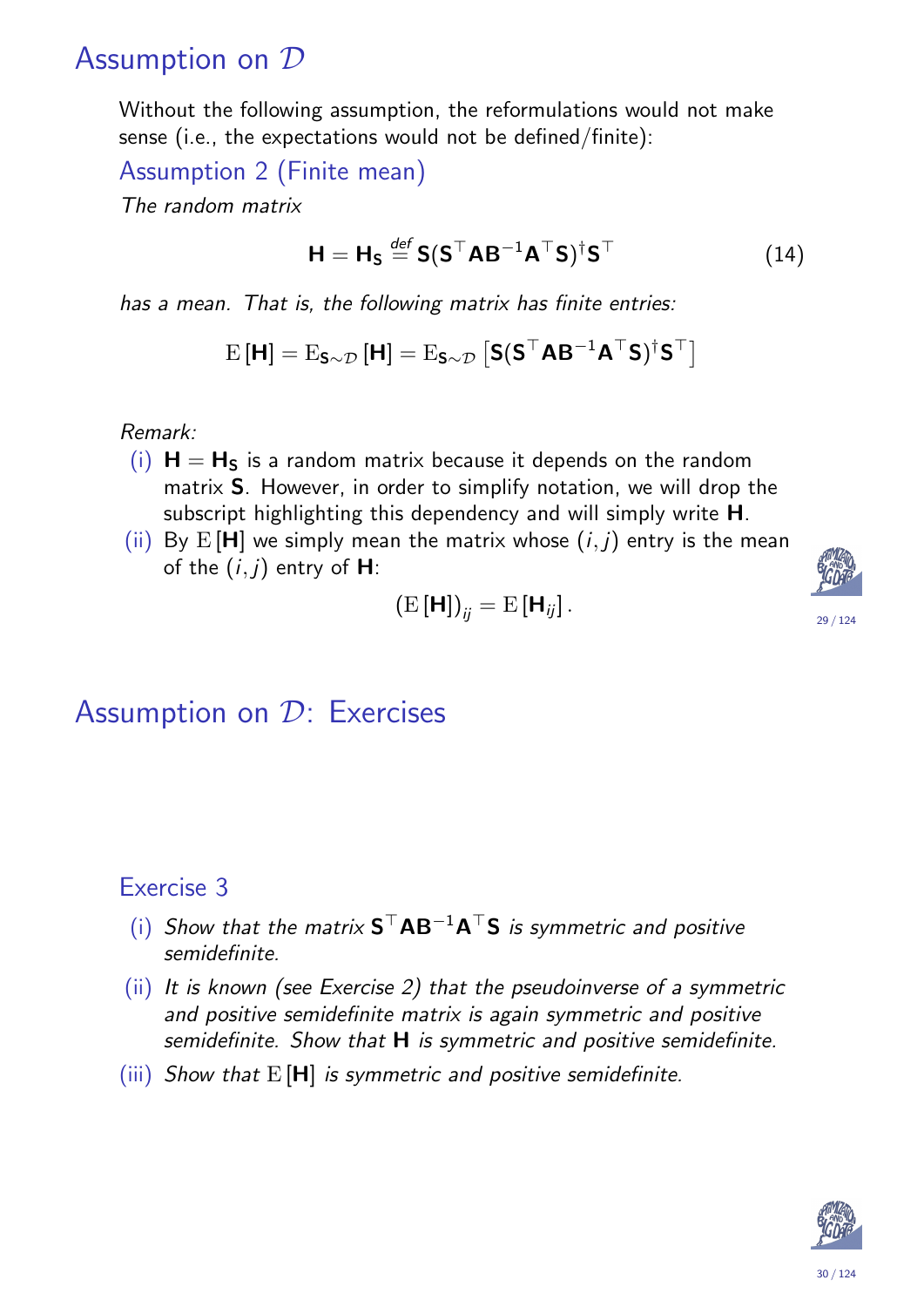### Assumption on D: Examples

Let  $e_1, e_2, \ldots, e_m$  be standard basis vectors (aka coordinate vectors) in  $\mathbb{R}^m$ . That is,  $e_i$  is the vector whose all entries are zeros, except for the ith entry, which is equal to 1.

Example 3 (Uniform sampling unit of basis vectors) Let  $D$  be the uniform distribution over  $\{e_i\}$ . That is, for all  $i = 1, 2, \ldots, m$  we let

 $S = e_i$  with probability  $1/m$ .

We can then compute:

$$
\mathrm{E}\left[\mathbf{H}\right] = \sum_{i=1}^{m} \frac{1}{m} e_i(\mathbf{A}_{i:} \mathbf{B}^{-1} \mathbf{A}_{i:}^{\top})^{\dagger} e_i^{\top} = \frac{1}{m} \mathrm{Diag}\left(\alpha_1, \ldots, \alpha_m\right),
$$

where

$$
\alpha_i \stackrel{\text{def}}{=} (\mathbf{A}_{i:} \mathbf{B}^{-1} \mathbf{A}_{i:}^\top)^\dagger \stackrel{(13)}{=} 1/\|\mathbf{A}_{i:}^\top\|_{\mathbf{B}^{-1}}^2, \qquad i = 1, 2, \ldots, m,
$$

and  $Diag(\alpha)$  is the diagonal matrix with vector  $\alpha$  on the diagonal.

Note that if **A** has nonzero rows, then  $E[H] > 0$ .

#### Is f well defined?

We may wonder: does the expectation in  $(2)$  exist? That is, is f well defined? The next result says that all is fine.

#### Lemma 4

Let  $x_*$  be any solution of the linear system  $Ax = b$  (that is, let  $x_* \in \mathcal{L}$ ). Then

$$
f_{\mathbf{S}}(x) = \frac{1}{2}(x - x_*)^{\top} \mathbf{A}^{\top} \mathbf{H} \mathbf{A}(x - x_*)
$$
 (15)

Moreover,

$$
f(x) = \mathrm{E}_{\mathbf{S}\sim\mathcal{D}}\left[f_{\mathbf{S}}(x)\right] = \frac{1}{2}(x - x_*)^\top \mathbf{A}^\top \mathrm{E}_{\mathbf{S}\sim\mathcal{D}}\left[\mathbf{H}\right]\mathbf{A}(x - x_*),\tag{16}
$$

<span id="page-15-0"></span>and hence  $f(x)$  is finite for all  $x \in \mathbb{R}^n$ . Thus, f is well defined.

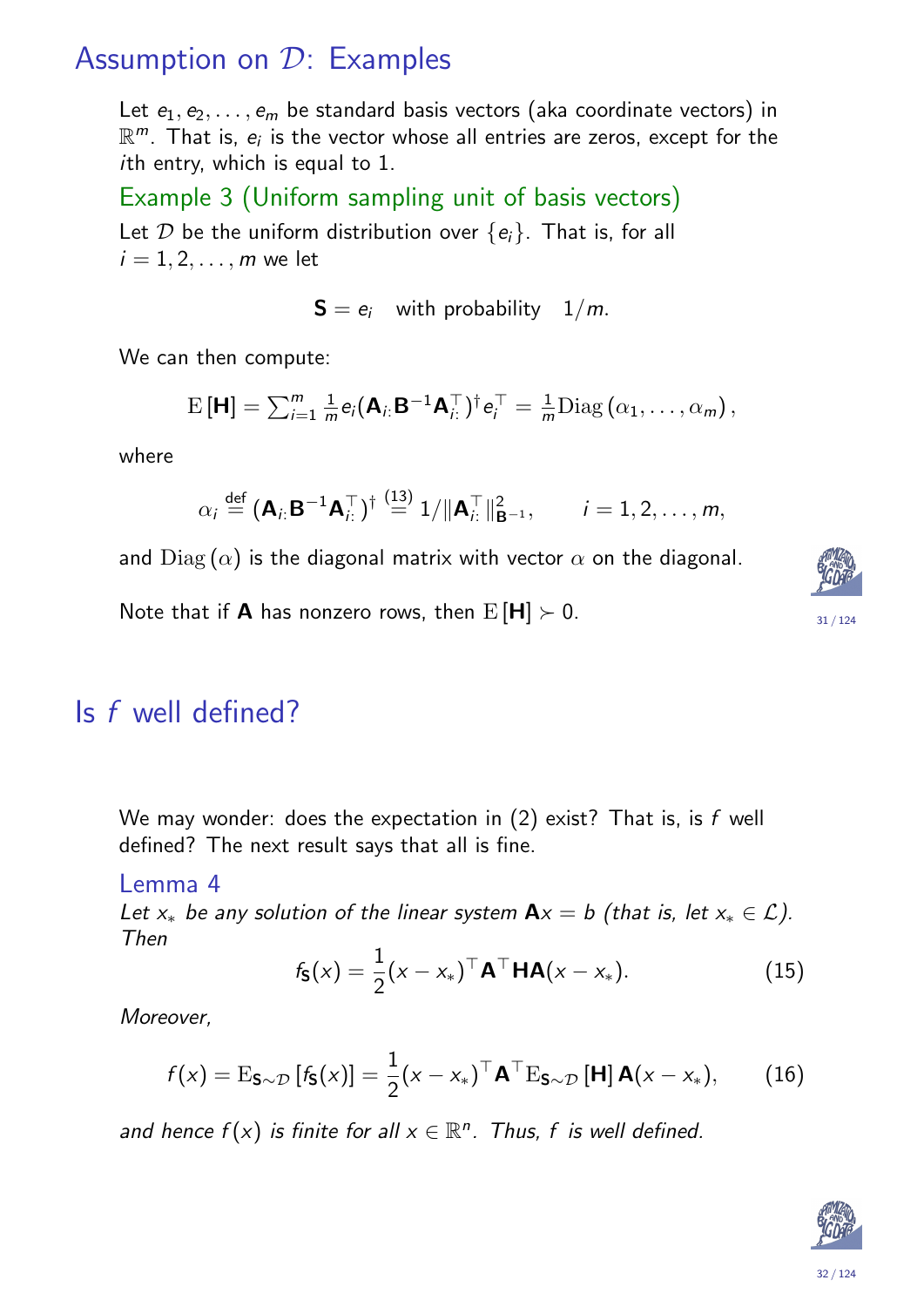### Proof of Lemma 4

Step 1:  $x_* \in \mathcal{L}$  implies  $A x_* = b$ . Plugging this into (3) gives (15).

Step 2: It remains to establish (16). We will use two facts:

Fact 5

For any  $\mathsf{X} \in \mathbb{R}^{n \times n}$  and  $h \in \mathbb{R}^n$ , we have  $h^{\top} \mathsf{X} h = \text{Trace}(\mathsf{X} h h^{\top}).$ 

#### Fact 6

Fix any  $M \in \mathbb{R}^{n \times n}$ . The map  $X \mapsto \text{Trace}(XM)$  is linear.

Now back to the proof. Let  $h = A(x - x_*)$ . Utilizing the above two facts, we get

$$
f(x) \stackrel{\text{(2)}}{=} \text{E}\left[f_{\mathbf{S}}(x)\right] \stackrel{\text{(15)}}{=} \frac{1}{2} \text{E}\left[h^{\top} \mathbf{H} h\right] \stackrel{\text{(Fact 16)}}{=} \frac{1}{2} \text{E}\left[\text{Trace}\left(\mathbf{H} h h^{\top}\right)\right]
$$
\n
$$
\stackrel{\text{(Fact 17)}}{=} \frac{1}{2} \text{Trace}\left(\text{E}\left[\mathbf{H}\right] h h^{\top}\right) \stackrel{\text{(Fact 16)}}{=} \frac{1}{2} h^{\top} \text{E}\left[\mathbf{H}\right] h,
$$

which gives (16). Note that when applying Fact 17, we have also used linearity of expectation.

<sup>1</sup>Recall that trace of a matrix, denoted  $Trace(\cdot)$ , is the sum of its diagonal elements.





#### <span id="page-16-0"></span>Introduction to Randomized Methods in Convex Optimization Peter Richtárik

## [3](#page-15-0). Equivalence and Exactness

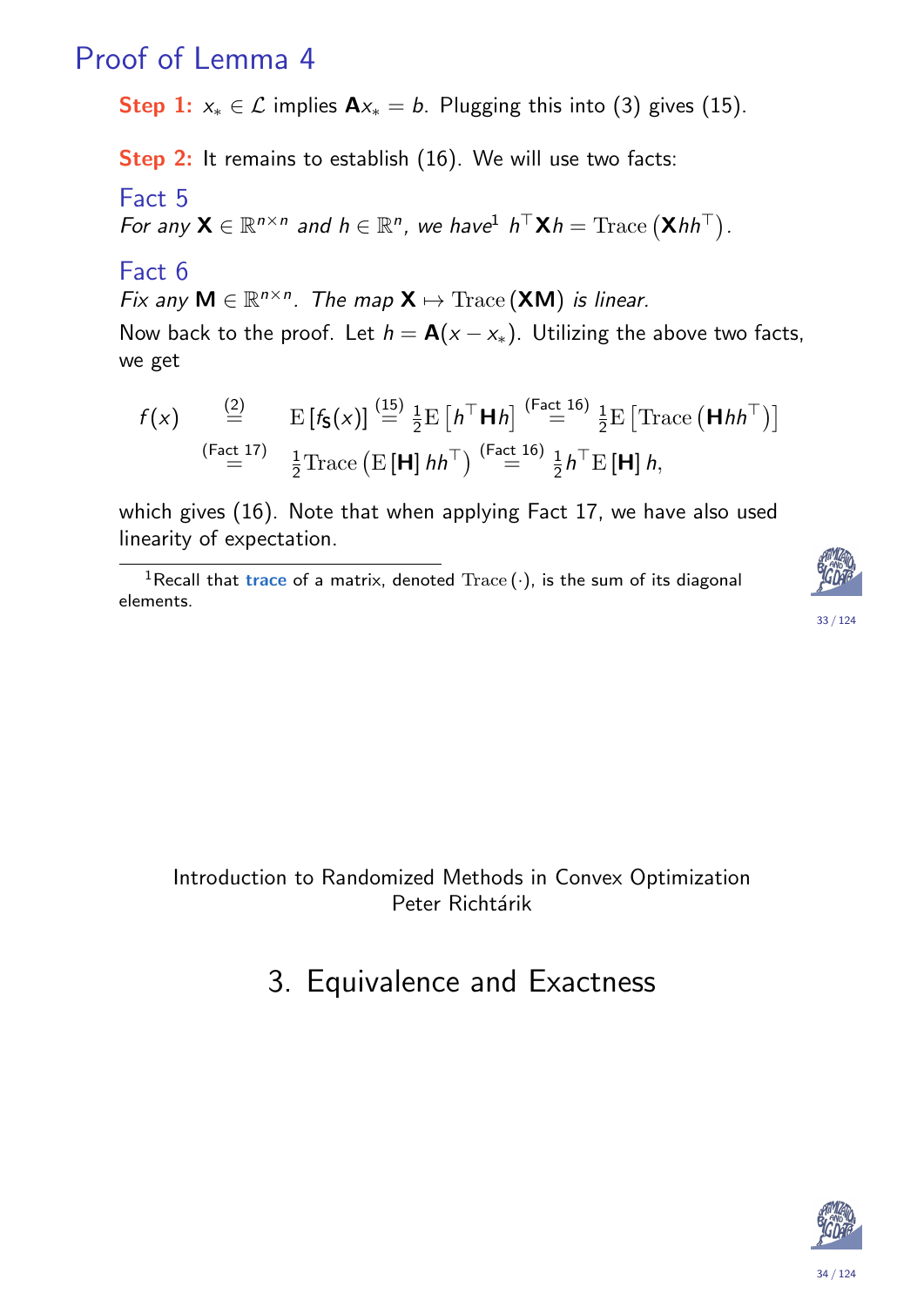## Projection and Pseudoinverse



## Projection Operators and Pseudoinverse Matrices - I

#### Definition 7 The **B-pseudoinverse** of a matrix **M**, is defined as

$$
\mathbf{M}^{\dagger_{\mathbf{B}}} \stackrel{\text{def}}{=} \mathbf{B}^{-1} \mathbf{M}^{\top} (\mathbf{M} \mathbf{B}^{-1} \mathbf{M}^{\top})^{\dagger}, \tag{17}
$$

<span id="page-17-0"></span>where † denotes the standard pseudoinverse.

#### Exercise 4 Show that

- (i)  $A^{\dagger}A$  is a symmetric matrix
- (ii)  $A^{\top} (AA^{\top})^{\dagger} = A^{\dagger}$
- (iii) The I-pseudoinverse is the standard Moore-Penrose pseudoinverse.

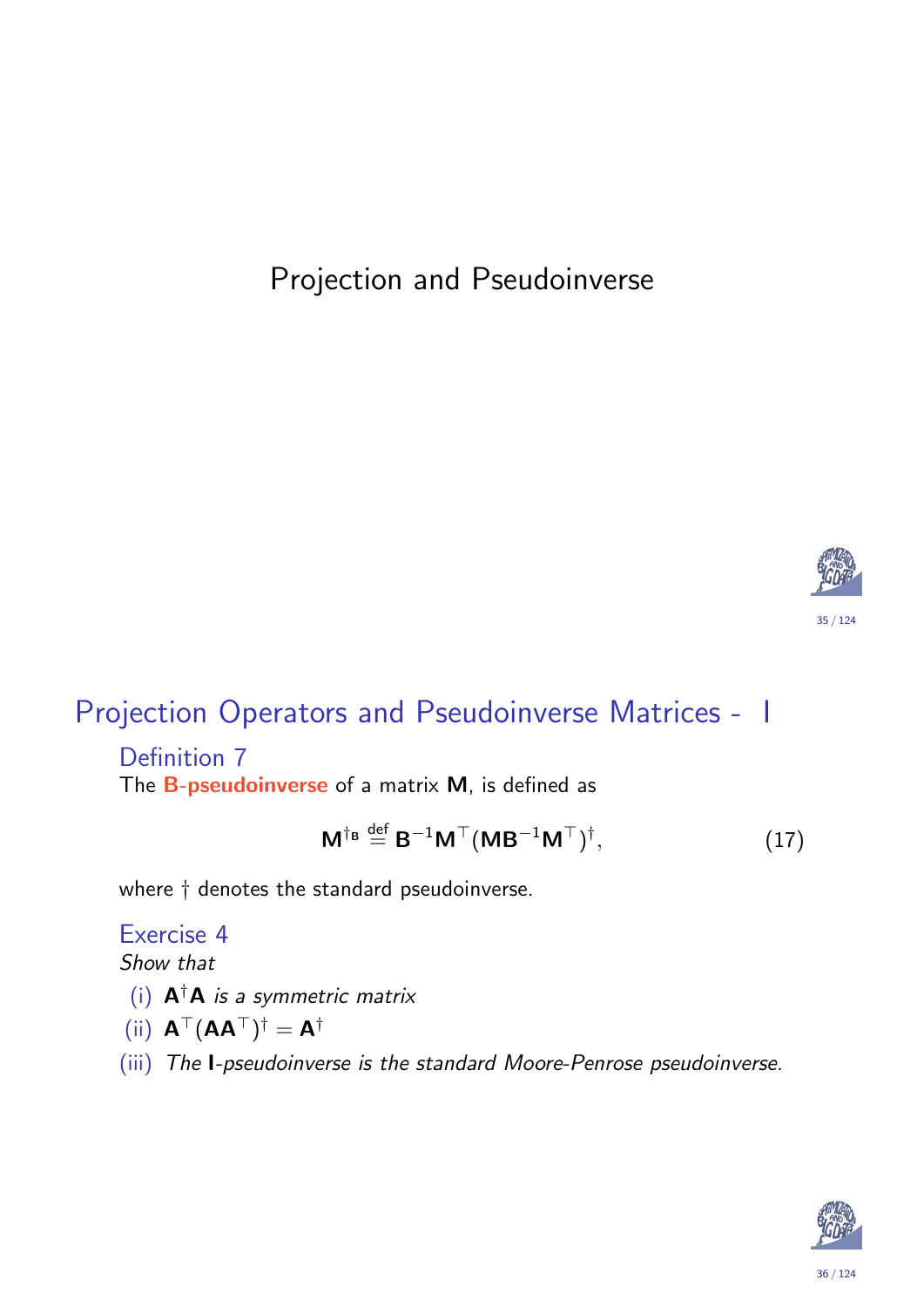## Projection Operators and Pseudoinverse Matrices - II

Lemma 8 The projection onto  $\mathcal{L} = \{x : \mathbf{A}x = b\}$  is given by

$$
\Pi_{\mathcal{L}}^{\mathbf{B}}(x) = x - \mathbf{B}^{-1} \mathbf{A}^{\top} (\mathbf{A} \mathbf{B}^{-1} \mathbf{A}^{\top})^{\dagger} (\mathbf{A}x - b) \stackrel{(17)}{=} x - \mathbf{A}^{\dagger_{\mathbf{B}}} (\mathbf{A}x - b). \quad (18)
$$

Proof. Do it yourself.

Exercise 5 Show that B-pseudoinverse satisfies

$$
\mathbf{A}^{\dagger_{\mathbf{B}}}b=\Pi_{\mathcal{L}}^{\mathbf{B}}(0)=\arg\min_{\mathbf{x}}\{\|\mathbf{x}\|_{\mathbf{B}}\;:\;\mathbf{A}\mathbf{x}=b\}.
$$



 $\Box$ 

## <span id="page-18-1"></span><span id="page-18-0"></span>Equivalence of Algorithms

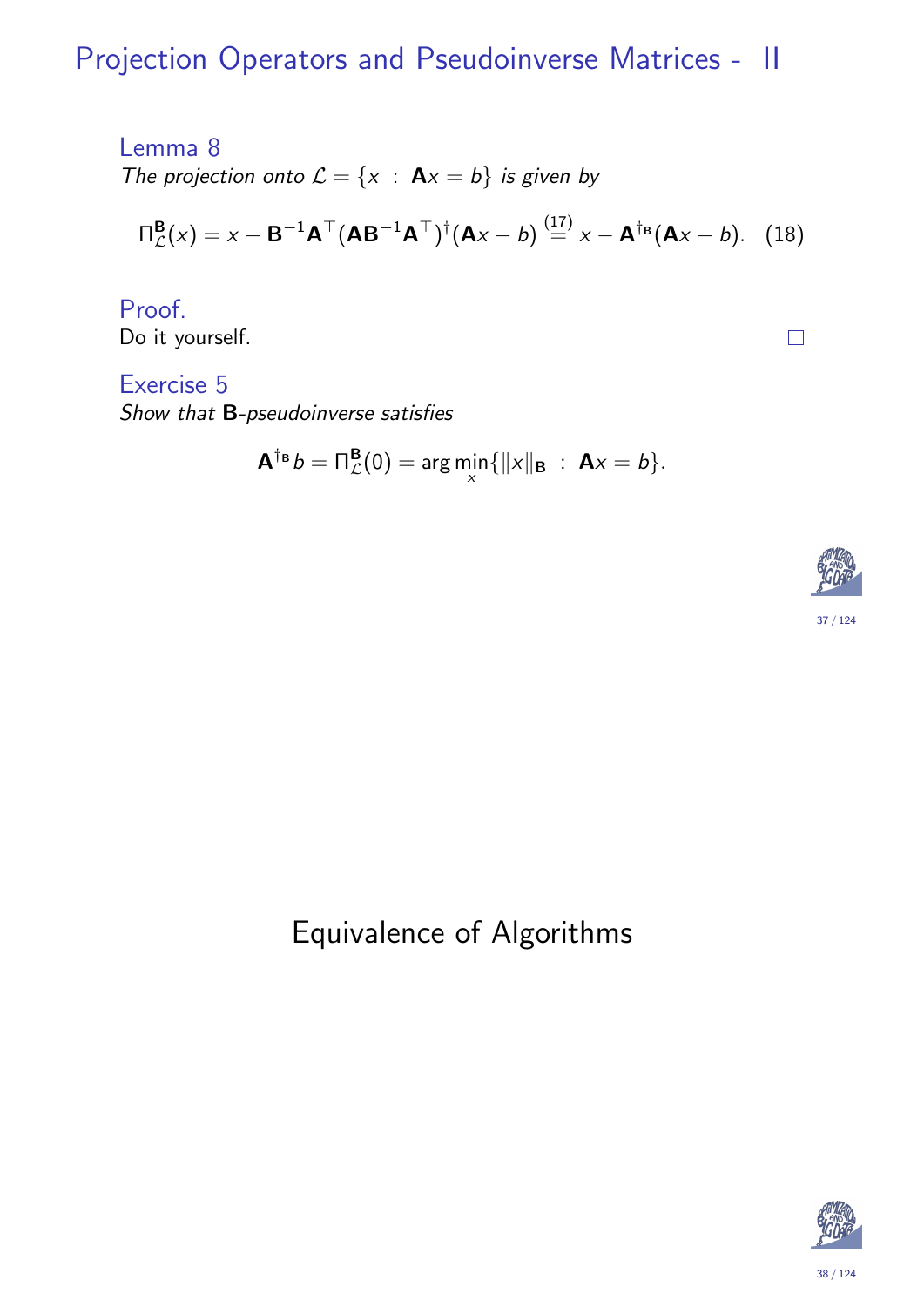## Gradient and Hessian of  $f_S(x)$  - I

In order to keep the expressions as brief as possible throughout, it will be useful to define

$$
\mathbf{Z} \stackrel{\text{def}}{=} \mathbf{A}^{\top} \mathbf{H} \mathbf{A} \stackrel{(14)}{=} \mathbf{A}^{\top} \mathbf{S} (\mathbf{S}^{\top} \mathbf{A} \mathbf{B}^{-1} \mathbf{A}^{\top} \mathbf{S})^{\dagger} \mathbf{S}^{\top} \mathbf{A}.
$$
 (19)

Lemma 9  $\mathsf{B}^{-1}\mathsf{Z}$  is the projection, in the  $\mathsf{B}\textrm{-norm}$ , onto  $\mathrm{Range}\left(\mathsf{B}^{-1}\mathsf{A}^{\top}\mathsf{S}\right)$ . In particular,  $\overline{\phantom{a}}$ 

$$
(B^{-1}Z)^2 = B^{-1}Z
$$
 and  $ZB^{-1}Z = Z.$  (20)

Recall from (3) that  $f_{\mathbf{S}}(x) \stackrel{\text{def}}{=} \frac{1}{2}$  $\frac{1}{2} \|\mathbf{A} \mathbf{x} - \mathbf{b} \|^2$ r  $^{2}_{\mathsf{H}}=\frac{1}{2}$  $\frac{1}{2}(\mathbf{A}x - b)^{\top} \mathbf{H}(\mathbf{A}x - b)$ . By combining this with (19), this can be also written in the compact form

> $f_{\mathsf{S}}(x) = \frac{1}{2}$ 2  $(x - x_*)^{\top} \mathbf{Z}(x - x_*)$ , (21)

where  $x<sub>*</sub>$  is any point in  $\mathcal{L}$ .

| Gradient and Hessian of $f_S(x)$ - II |  |  |  |  |
|---------------------------------------|--|--|--|--|
|---------------------------------------|--|--|--|--|

#### Lemma 10

For each  $x, h \in \mathbb{R}^n$  we have the expansion

$$
f_{\mathbf{S}}(x+h)=f_{\mathbf{S}}(x)+\left\langle \nabla f_{\mathbf{S}}(x),h\right\rangle_{\mathbf{B}}+\frac{1}{2}\left\langle (\nabla^2 f_{\mathbf{S}})h,h\right\rangle_{\mathbf{B}},
$$

where

$$
\nabla f_{\mathbf{S}}(x) \stackrel{\text{def}}{=} \mathbf{B}^{-1} \mathbf{A}^{\top} \mathbf{H}(\mathbf{A}x - b) \quad \text{and} \quad \nabla^2 f_{\mathbf{S}} \stackrel{\text{def}}{=} \mathbf{B}^{-1} \mathbf{Z} \tag{22}
$$

<span id="page-19-0"></span>are the gra[die](#page-14-0)nt and Hessian of  $f<sub>S</sub>$  with respect to the  $B$ -inner product, respectively.<sup>2</sup>

In view of (19) and (22), the gradient can also be written as

$$
\nabla f_{\mathbf{S}}(x) = \mathbf{B}^{-1} \mathbf{Z}(x - x_*) , \qquad x \in \mathbb{R}^n, \ x_* \in \mathcal{L} . \tag{23}
$$

<span id="page-19-3"></span><span id="page-19-2"></span><span id="page-19-1"></span><sup>&</sup>lt;sup>2</sup>If **B** [=](#page-19-0) **I**, then  $\langle \cdot, \cdot \rangle_B$  is the standard Euclidean inner product, and we recover formulas for the standard gradient and Hessian. Note that  $B^{-1}Z$  is both self-adjoint and positive semidefinite with respect to the B-inner product. Indeed, for all  $x, y \in \mathbb{R}^n$ we have  $\langle \mathbf{B}^{-1}\mathbf{Z}x, y\rangle_{\mathbf{B}} = \langle \mathbf{Z}x, y\rangle_{\mathbf{I}} = \langle x, \mathbf{Z}y\rangle_{\mathbf{I}} = \langle x, \mathbf{B}^{-1}\mathbf{Z}y\rangle_{\mathbf{B}}$ , and  $\langle \mathbf{B}^{-1}\mathbf{Z}x, x\rangle_{\mathbf{B}} = \langle \mathbf{Z}x, x\rangle_{\mathbf{I}} \geq 0.$ 





40 / 124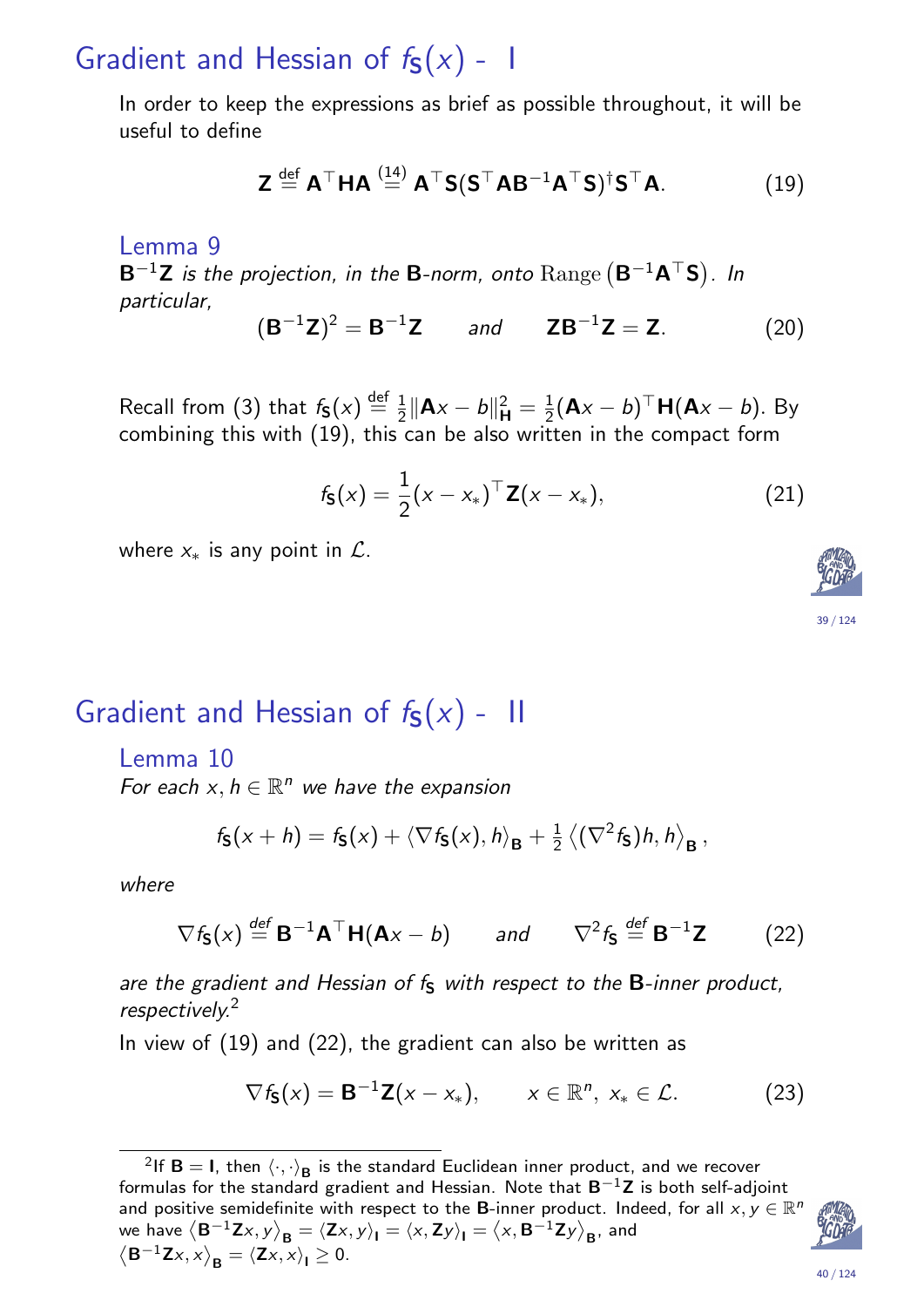## Useful Identities Involving  $f_S(x)$

#### Lemma 11 For all  $x \in \mathbb{R}^n$ , we have

$$
\nabla f_{\mathbf{S}}(x) = (\nabla^2 f_{\mathbf{S}}) \nabla f_{\mathbf{S}}(x) = (\nabla^2 f_{\mathbf{S}})^{\dagger_{\mathbf{B}}} \nabla f_{\mathbf{S}}(x)
$$
(24)  
=  $x - \Pi_{\mathcal{L}_{\mathbf{S}}}^{\mathbf{B}}(x) = \mathbf{B}^{-1} \mathbf{A}^{\top} \mathbf{H}(\mathbf{A}x - b).$ 

Moreover,

$$
f_{\mathbf{S}}(x) = \frac{1}{2} \|\nabla f_{\mathbf{S}}(x)\|_{\mathbf{B}}^2.
$$
 (25)

Finally, if  $\mathcal{L}_S$  is the set of minimizers of  $f_S$ , then  $\mathcal{L} \subseteq \mathcal{L}_S$ , and

(i) 
$$
\mathcal{L}_{\mathbf{S}} = \{x : f_{\mathbf{S}}(x) = 0\} = \{x : \nabla f_{\mathbf{S}}(x) = 0\}
$$
  
\n(ii)  $\mathcal{L}_{\mathbf{S}} = x_* + \text{Null}(\mathbf{B}^{-1}\mathbf{Z})$  for all  $x_* \in \mathcal{L}$   
\n(iii)  $\mathcal{L}_{\mathbf{S}} = \{x : \mathbf{B}^{-1}\mathbf{A}^\top \mathbf{H} \mathbf{A}x = \mathbf{B}^{-1}\mathbf{A}^\top \mathbf{H}b\}$  (see (4))  
\n(iv)  $\mathcal{L}_{\mathbf{S}} = \{x : \mathbf{S}^\top \mathbf{A}x = \mathbf{S}^\top b\}$  (see (6))

### Some Consequences of Lemma 11

- The identity  $(\nabla^2 f_{\mathbf{S}}) \nabla f_{\mathbf{S}}(x) = \nabla f_{\mathbf{S}}(x)$  means that the stochastic gradients of  $f_\mathsf{S}$  are eigenvectors of the stochastic Hessian  $\nabla^2 f_\mathsf{S},$ corresponding to eigenvalue one.
- ▶ The identity  $(\nabla^2 f_{\mathbf{S}})^{\dagger \mathbf{B}} \nabla f_{\mathbf{S}}(x) = \nabla f_{\mathbf{S}}(x)$  means that the stochastic gradients of  $f_S$  are eigenvectors of the  $B$ -pseudoinverse of the stochastic Hes[sian](#page-20-0)  $\nabla^2 f_{\mathsf{S}}$ , corresponding to eigenvalue one.
- <span id="page-20-0"></span> $\blacktriangleright$  Function f can be represented in multiple ways:

$$
f(x) = \frac{1}{2} \mathrm{E} \left[ \Vert x - \Pi_{\mathcal{L}_{\mathsf{S}}}^{\mathsf{B}}(x) \Vert_{\mathsf{B}}^2 \right] = \frac{1}{2} \mathrm{E} \left[ \Vert \nabla f_{\mathsf{S}}(x) \Vert_{\mathsf{B}}^2 \right]. \tag{26}
$$

 $\blacktriangleright$  The gradient and Hessian of f (with respect to the **B**-inner product) are given by

$$
\nabla f(x) = \mathbf{B}^{-1} \mathbf{E} [\mathbf{Z}] (x - x_*)
$$
, and 
$$
\nabla^2 f = \mathbf{B}^{-1} \mathbf{E} [\mathbf{Z}],
$$
 (27)

<span id="page-20-2"></span><span id="page-20-1"></span>respectively, where  $x<sub>*</sub>$  is a[n](#page-6-0)y point in  $\mathcal{L}$ .

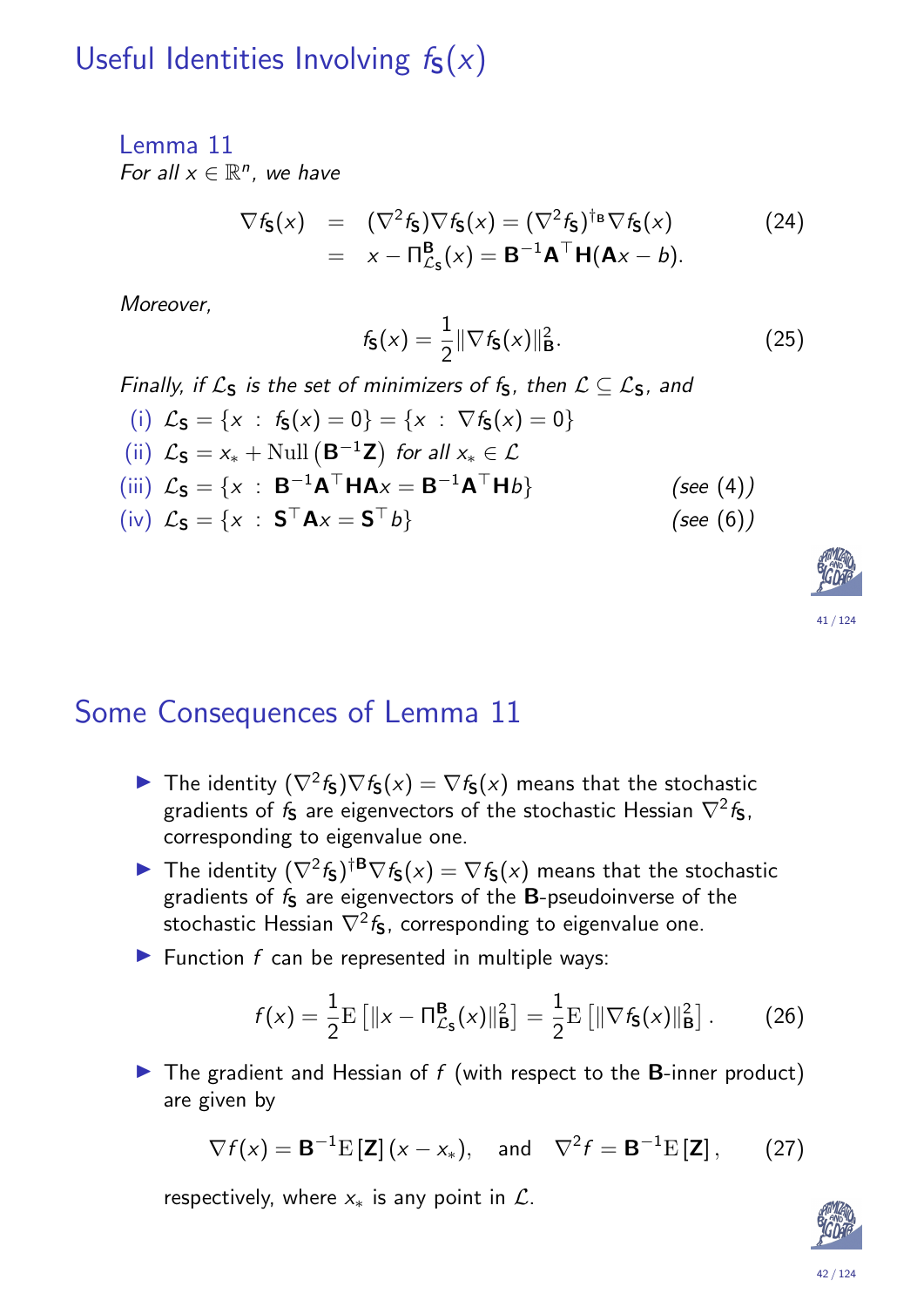### Equivalence of Algorithms

#### Theorem 12

Algorithm 1 (Basic Method) can be equivalently written as stochastic gradient descent (8), stochastic Newton method (9), stochastic fixed point method (11), and stochastic projection method (12).

#### Proof.

This follows from identities (24) in Lemma 11.



 $\Box$ 

#### Proof of Lemma 11 - I

Pick any  $x_* \in \mathcal{L}$ . First, we have

$$
\Pi_{\mathcal{L}_{\mathbf{S}}}^{\mathbf{B}}(x) \stackrel{(18)}{=} x - \mathbf{B}^{-1} \mathbf{A}^{\top} \mathbf{H}(\mathbf{A}x - b) \stackrel{(22)}{=} x - \nabla f_{\mathbf{S}}(x).
$$

To establish (24), it now only remains to consider the two expressions involving the Hessian. We have

$$
\nabla^2 f_{\mathbf{S}} \nabla f_{\mathbf{S}}(x) \stackrel{(22)+(23)}{=} \mathbf{B}^{-1} \mathbf{Z} \mathbf{B}^{-1} \mathbf{Z}(x-x_*) \stackrel{(20)}{=} \mathbf{B}^{-1} \mathbf{Z}(x-x_*) \stackrel{(23)}{=} \nabla f_{\mathbf{S}}(x),
$$

and

$$
(\nabla^2 f_{\mathbf{S}})^{\dagger_{\mathbf{B}}} \nabla f_{\mathbf{S}}(x) \stackrel{(17)}{=} \mathbf{B}^{-1} (\nabla^2 f_{\mathbf{S}})^{\top} ((\nabla^2 f_{\mathbf{S}}) \mathbf{B}^{-1} (\nabla^2 f_{\mathbf{S}})^{\top})^{\dagger} \nabla f_{\mathbf{S}}(x)
$$
\n
$$
\stackrel{(22)}{=} \mathbf{B}^{-1} (\mathbf{B}^{-1} \mathbf{Z})^{\top} ((\mathbf{B}^{-1} \mathbf{Z}) \mathbf{B}^{-1} (\mathbf{B}^{-1} \mathbf{Z})^{\top})^{\dagger} \mathbf{B}^{-1} \mathbf{Z}(x - x_*)
$$
\n
$$
= \mathbf{B}^{-1} \mathbf{Z} \mathbf{B}^{-1} (\mathbf{B}^{-1} \mathbf{Z} \mathbf{B}^{-1} \mathbf{Z} \mathbf{B}^{-1})^{\dagger} \mathbf{B}^{-1} \mathbf{Z}(x - x_*)
$$
\n
$$
\stackrel{(20)}{=} (\mathbf{B}^{-1} \mathbf{Z} \mathbf{B}^{-1}) (\mathbf{B}^{-1} \mathbf{Z} \mathbf{B}^{-1})^{\dagger} (\mathbf{B}^{-1} \mathbf{Z} \mathbf{B}^{-1}) \mathbf{B}(x - x_*)
$$
\n
$$
= \mathbf{B}^{-1} \mathbf{Z}(x - x_*)
$$
\n
$$
\stackrel{(23)}{=} \nabla f_{\mathbf{S}}(x).
$$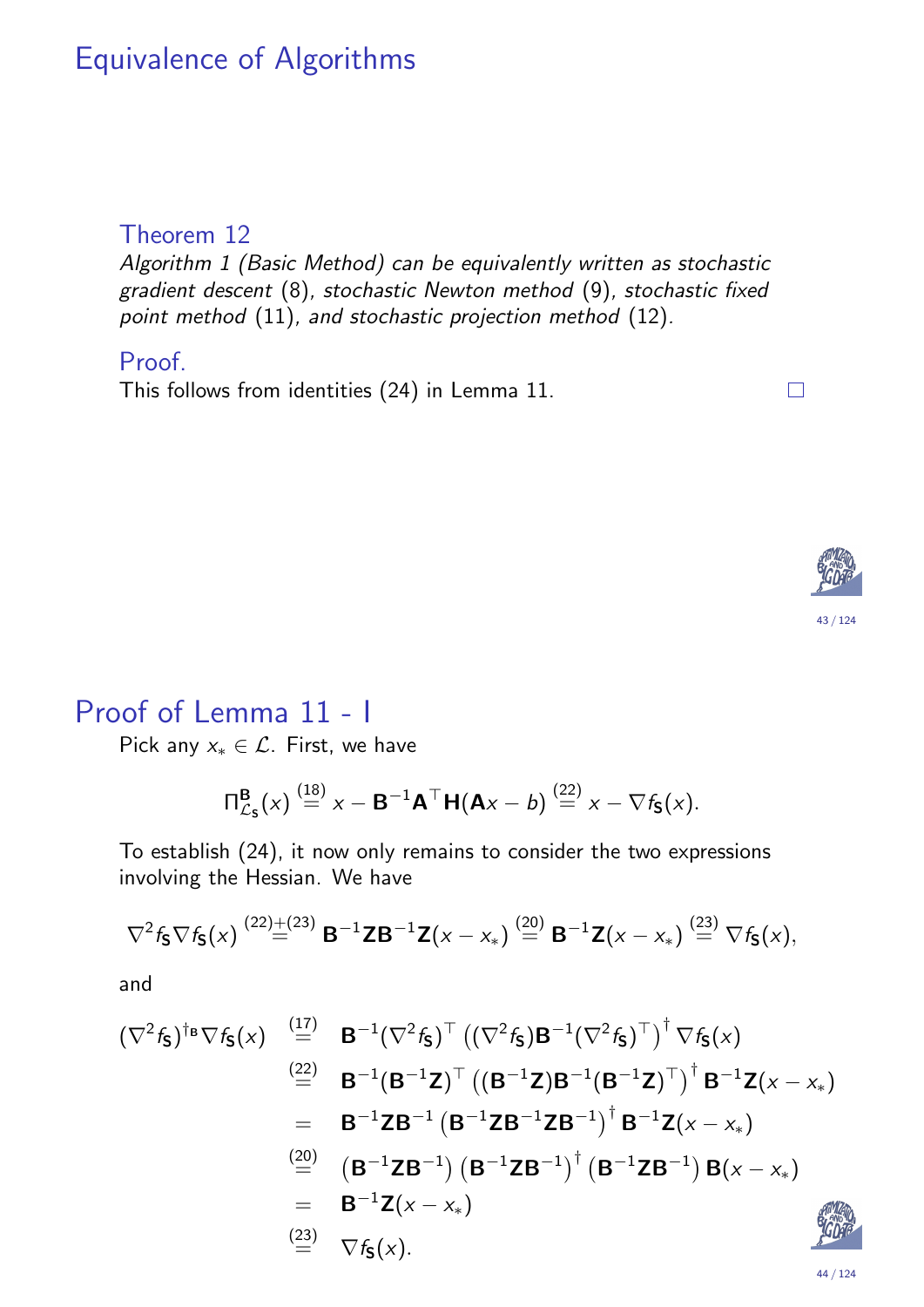## Proof of Lemma 11 - II

Identity (25) follows from

$$
\frac{1}{2} \|\nabla f_{\mathbf{S}}(x)\|_{\mathbf{B}}^2 \stackrel{(23)}{=} \frac{1}{2} (x - x_*)^{\top} \mathbf{Z} \mathbf{B}^{-1} \mathbf{Z} (x - x_*) \stackrel{(20)}{=} \frac{1}{2} (x - x_*)^{\top} \mathbf{Z} (x - x_*) \stackrel{(21)}{=} f_{\mathbf{S}}(x).
$$

If  $x \in \mathcal{L}$ , then by picking  $x_* = x$  in (23), we see that  $x \in \mathcal{L}_S$ .

It remains to show that the sets defined in (i)–(iv) are identical.

- Equivalence between (i) and (ii) follows from  $(23)$ .
- ▶ Now consider (ii) and (iii). Any  $x_* \in \mathcal{L}$  belongs to the set defined in (iii), which follows immediately by substituting  $b = Ax_*$ . The rest follows after observing the nullspaces are identical.
- In order to show that (iii) and (iv) are equivalent, it suffices to compute  $\Pi_{\mathcal{L}_{\mathsf{S}}}^{\mathsf{B}}(x)$  and observe that  $\Pi_{\mathcal{L}_{\mathsf{S}}}^{\mathsf{B}}(x)=x$  if and only if x belongs to the set defined in (iii).



## <span id="page-22-0"></span>[E](#page-20-0)quivalence of 4 Stochastic Reformulations

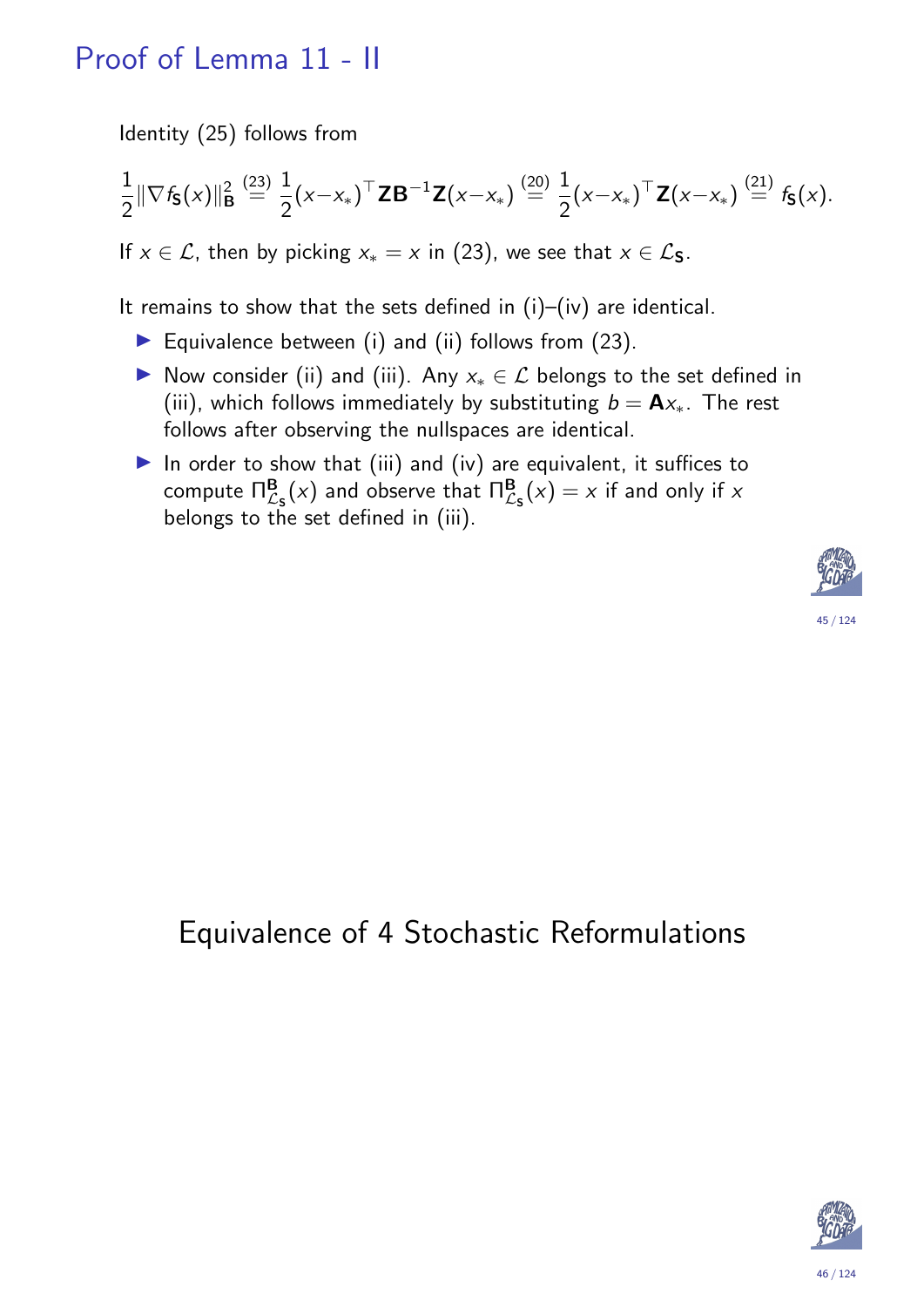#### Equivalence of the Stochastic Formulations

The below theorem says that the solution sets of the fours stochastic problems  $(2)$ ,  $(4)$ ,  $(5)$ , and  $(6)$  are identical. In this sense, the four stochastic problems are equivalent.

Theorem 13 (Equivalence of stochastic formulations) Let  $x_* \in \mathcal{L}$ . The following sets are identical: (i)  $\mathcal{X} = \arg \min f(x) = \{x : f(x) = 0\} = \{x : \nabla f(x) = 0\} \longrightarrow (2)$ (ii)  $\mathcal{X} = \{x : \mathbf{B}^{-1} \mathbf{A}^{\top} E[\mathbf{H}] \mathbf{A} x = \mathbf{B}^{-1} \mathbf{A}^{\top} E[\mathbf{H}] b\} = x_* + \text{Null} (E[\mathbf{Z}])$  $\rightarrow$  (4) (iii)  $\mathcal{X} = \{x : E \bigcap_{\mathcal{L}}^{\mathbf{B}}$  $\frac{\mathbf{B}}{\mathcal{L}_\mathbf{S}}(x)$  $\rightarrow$  (5) (iv)  $\mathcal{X} = \{x : \text{Prob}(x \in \mathcal{L}_\mathbf{S}) = 1\}$   $\rightarrow$  (6) Moreover,  $X$  does not depend on  $B$ .



#### Proof of Theorem 13 - Part I

As f is convex, nonnegative and achieving the value of zero (since  $\mathcal{L} \neq \emptyset$ ), the sets in (i) are all identical. We shall now show that the sets defined in (ii)–(iv) are equal to that defined in (i).

 $(i) \leftrightarrow (ii)$ : Using the formula for the gradient from (27), we see that

$$
\{x : \nabla f(x) = 0\} = \{x : \mathbf{B}^{-1}E[\mathbf{Z}](x - x_*) = 0\}
$$
  
\n
$$
= \{x : E[\mathbf{Z}](x - x_*) = 0\}
$$
  
\n
$$
= x_* + \{h : E[\mathbf{Z}]h = 0\}
$$
  
\n
$$
= x_* + \text{Null}(E[\mathbf{Z}]),
$$

<span id="page-23-0"></span>which shows that (i) and (ii) are the same.

 $(i) \leftrightarrow (iii)$ : Equivalence of (i) and (iii) fo[llo](#page-6-0)ws by taking expectations in (24) to obtain

$$
\nabla f(x) = \mathrm{E} \left[ \nabla f_{\mathbf{S}}(x) \right] \stackrel{(24)}{=} \mathrm{E} \left[ x - \Pi_{\mathcal{L}_{\mathbf{S}}}^{\mathbf{B}}(x) \right].
$$

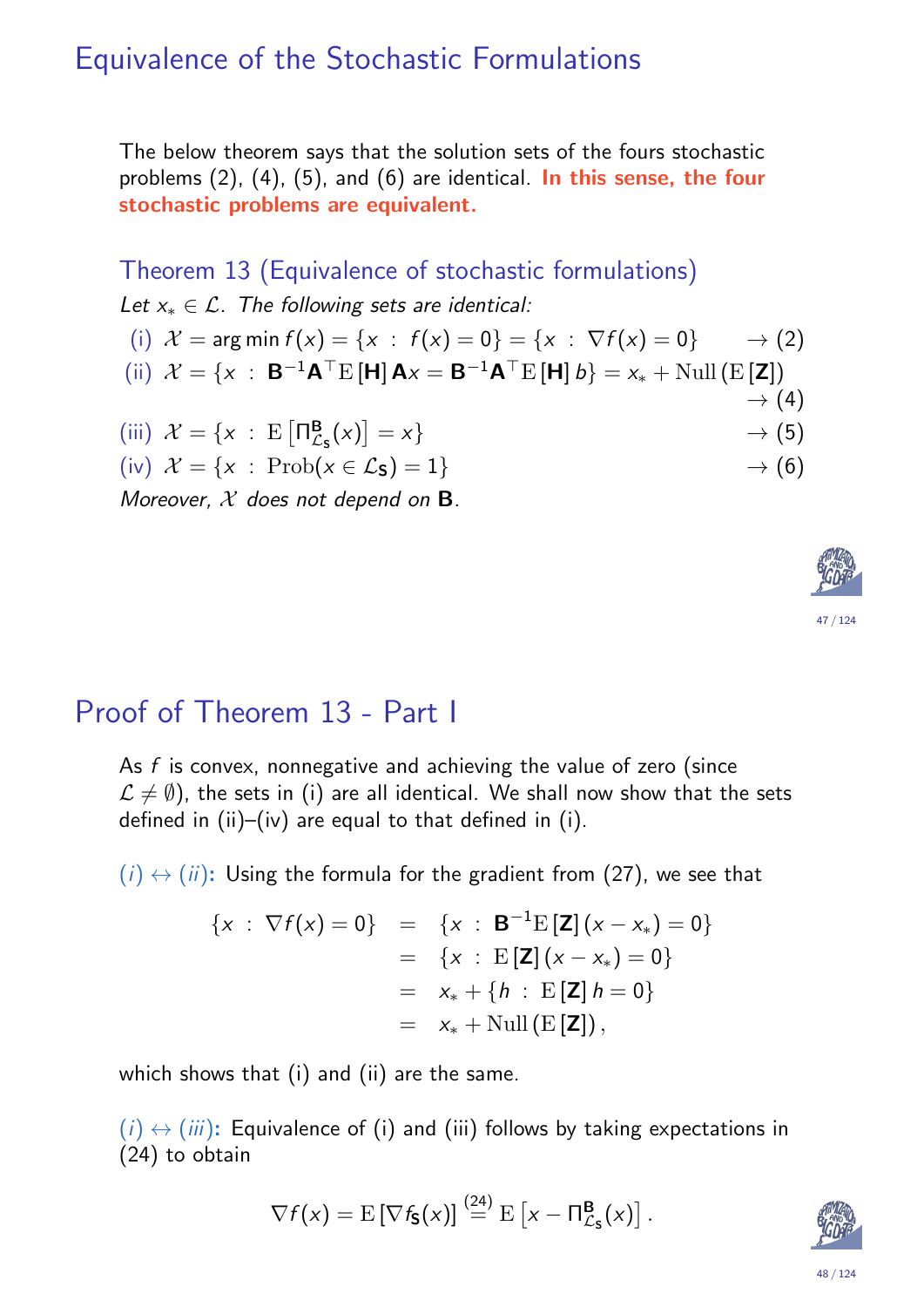### Proof of Theorem 13 - Part II

 $(i) \leftrightarrow (iv)$ : It remains to establish equivalence between (i) and (iv). Let

$$
\mathcal{X} = \{x : f(x) = 0\} \stackrel{(26)}{=} \left\{x : E\left[\left\|x - \Pi_{\mathcal{L}_{\mathbf{S}}}^{\mathbf{B}}(x)\right\|_{\mathbf{B}}^{2}\right] = 0\right\}
$$
 (28)

and let  $\mathcal{X}'$  be the set from (iv).

We need to show that  $\mathcal{X}'=\mathcal{X}.$  For easier reference, let

$$
\xi_{\mathbf{S}}(x) \stackrel{\text{def}}{=} ||x - \Pi_{\mathcal{L}_{\mathbf{S}}}^{\mathbf{B}}(x)||_{\mathbf{B}}^2.
$$

Note that the following three probabilistic events are identical:

$$
[x \in \mathcal{L}_\mathbf{S}] = [x = \Pi_{\mathcal{L}_\mathbf{S}}^\mathbf{B}(x)] = [\xi_\mathbf{S}(x) = 0]. \tag{29}
$$

We first show that  $\mathcal{X}' \subseteq \mathcal{X}$ .

In view of (29), if  $x \in \mathcal{X}'$ , then the random variable  $\xi_{\mathbf{S}}(x)$  is equal to zero with probability 1, which implies  $E[\xi_{S}(x)] = 0$ , whence  $x \in \mathcal{X}$ .



#### 49 / 124

#### Proof of Theorem 13 - Part III

Let us now sow that  $\mathcal{X} \subseteq \mathcal{X}'$ .

Let  $1_{[\xi_{\mathsf{S}}(x)\geq t]}$  be the indicator function of the event  $[\xi_{\mathsf{S}}(x)\geq t].$  Note that since  $\xi_{\mathbf{S}}(x)$  is a nonnegative random variable, for all  $t \in \mathbb{R}$  we have the in[equa](#page-23-0)lity

$$
\xi_{\mathbf{S}}(x) \ge t \mathbb{1}_{\xi_{\mathbf{S}}(x) \ge t}.\tag{30}
$$

Now take  $x \in \mathcal{X}$  and consider  $t > 0$ . By taking expectations in (30), we obtain

<span id="page-24-0"></span>
$$
0 = \mathrm{E} \left[ \xi_{\mathbf{S}}(x) \right] \geq \mathrm{E} \left[ t \mathbf{1}_{\xi_{\mathbf{S}}(x) \geq t} \right] = t \mathrm{E} \left[ \mathbf{1}_{\xi_{\mathbf{S}}(x) \geq t} \right] = t \mathrm{Prob}(\xi_{\mathbf{S}}(x) \geq t),
$$

which implies that  $\text{Prob}(\xi_{\mathbf{S}}(x) \geq t) = 0$  $\text{Prob}(\xi_{\mathbf{S}}(x) \geq t) = 0$  $\text{Prob}(\xi_{\mathbf{S}}(x) \geq t) = 0$ . Now choose  $t_i = 1/i$  for  $i = 1, 2, \ldots$  and note that the event  $[\xi_{\mathbf{S}}(x) > 0]$  can be written as

$$
[\xi_{\mathbf{S}}(x)>0]=\bigcup_{i=1}^{\infty} [\xi_{\mathbf{S}}(x)\geq t_i].
$$

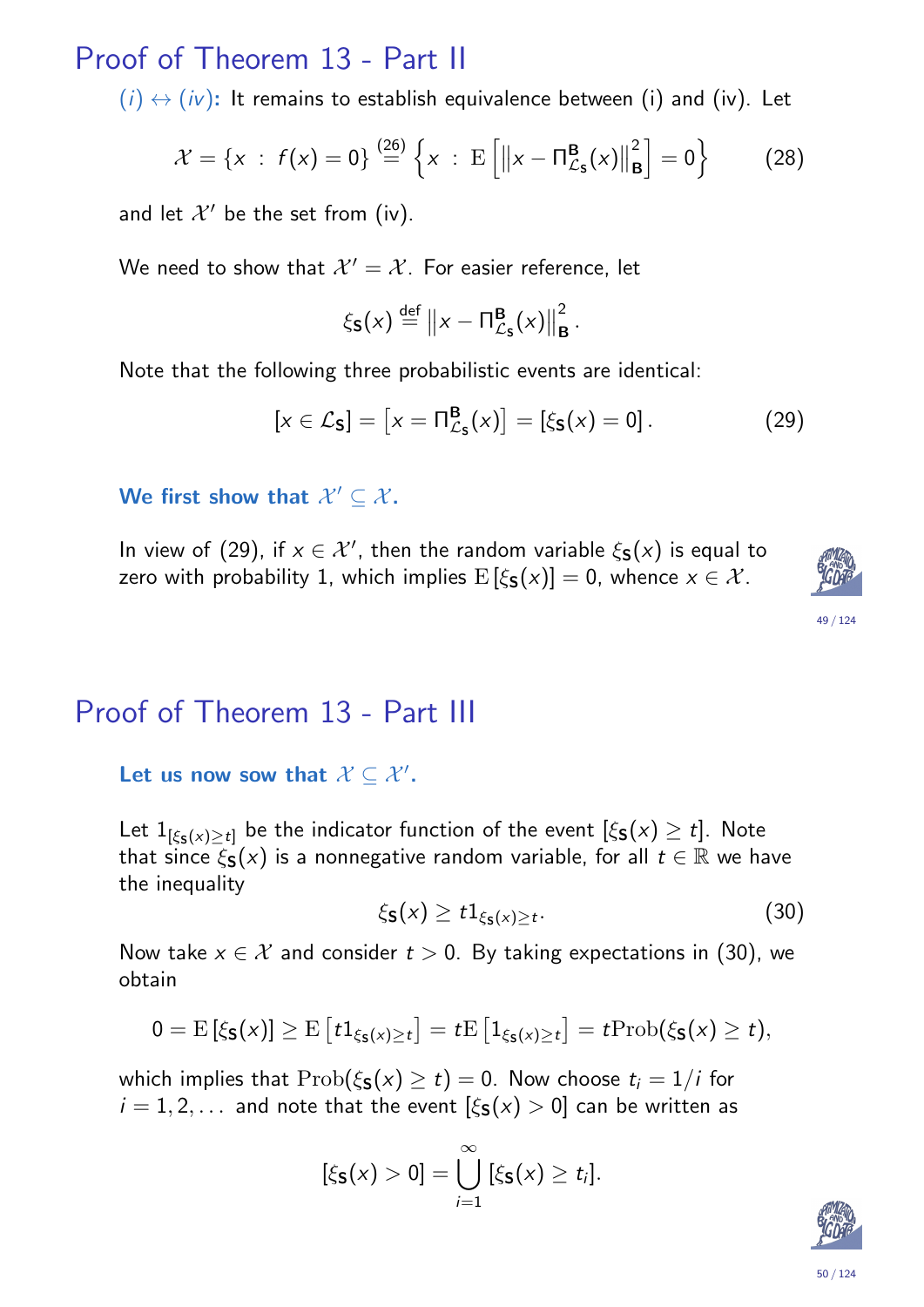### Proof of Theorem 13 - Part IV

Therefore, by the union bound,

$$
\mathrm{Prob}(\xi_{\mathbf{S}}(x)>0)\leq \sum_{i=1}^{\infty}\mathrm{Prob}(\xi_{\mathbf{S}}(x)\geq t_i)=0,
$$

which immediately implies that  $\text{Prob}(\xi_{\mathbf{S}}(x) = 0) = 1$ . From (29) we conclude that  $x \in \mathcal{X}'$ .

**Independence on B.** Since characterization (iv) of  $X$  does not depend on **B**, we conclude that  $X$  does not depend on **B**.



## Exactness of the Reformulations

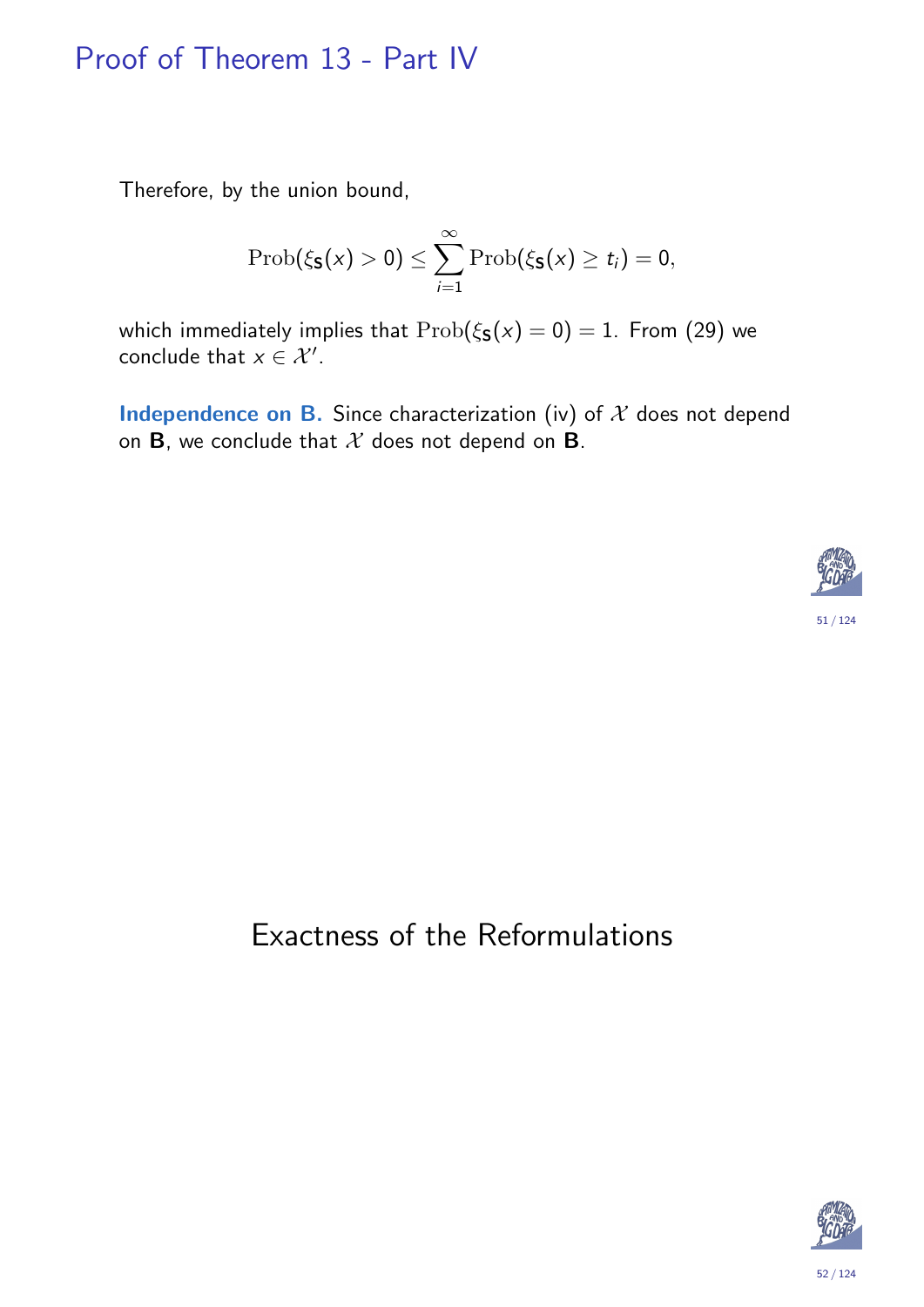## Rangespace and Nullspace of a Matrix - I

Let  $M \in \mathbb{R}^{m \times n}$ .

Definition 14 (Rangespace of a matrix)

By  $\text{Range}(\textbf{M})$  we mean the **rangespace of matrix M.** This is the linear subspace of  $\mathbb{R}^m$  generated by the columns of  $\boldsymbol{\mathsf{M}}$ :

Range (M) 
$$
\stackrel{\text{def}}{=} \{ Mx : x \in \mathbb{R}^n \} = \left\{ \sum_j M_{:j} x_j, x \in \mathbb{R}^n \right\}.
$$

#### Definition 15 (Nullspace of a matrix)

By Null  $(M)$  we mean the nullspace of matrix M. This is the linear subspace of  $\mathbb{R}^n$  formed by the vectors orthogonal (under standard Euclidean inner product) to all rows of M:

$$
\mathrm{Null}\left(\mathbf{M}\right) \stackrel{\text{def}}{=} \left\{x \in \mathbb{R}^n \; : \; \mathbf{M}x = 0\right\} = \left\{x \in \mathbb{R}^n \; : \; \langle \mathbf{M}_i^{\top}, x \rangle = 0 \quad \forall i\right\}.
$$



## Rangespace and Nullspace of a Matrix - II

#### Definition 16 (Orthogonal complement)

Let  $X$  be a subspace of a vector space. The **orthogonal complement** of  $X$  is the linear subspace  $X^\perp \stackrel{{\sf def}}{=} \{ \mathsf{y} \; : \; \langle \mathsf{y}, \mathsf{x} \rangle = 0 \; \forall \mathsf{x} \in X \}.$ 

Here we collect some useful identities involving rangespaces and nullspaces of a matrix:

#### Fact 17

For any  $M \in \mathbb{R}^{m \times n}$ , we have

- (i) Range  $(M^{\top}) =$  Null  $(M)^{\perp}$
- (ii) Range  $(M^{\top})^{\perp}$  = Null (M)
- <span id="page-26-0"></span>(iii) If  $G \succ 0$ , then Null  $(M<sup>T</sup>GM) =$  Null  $(M)$

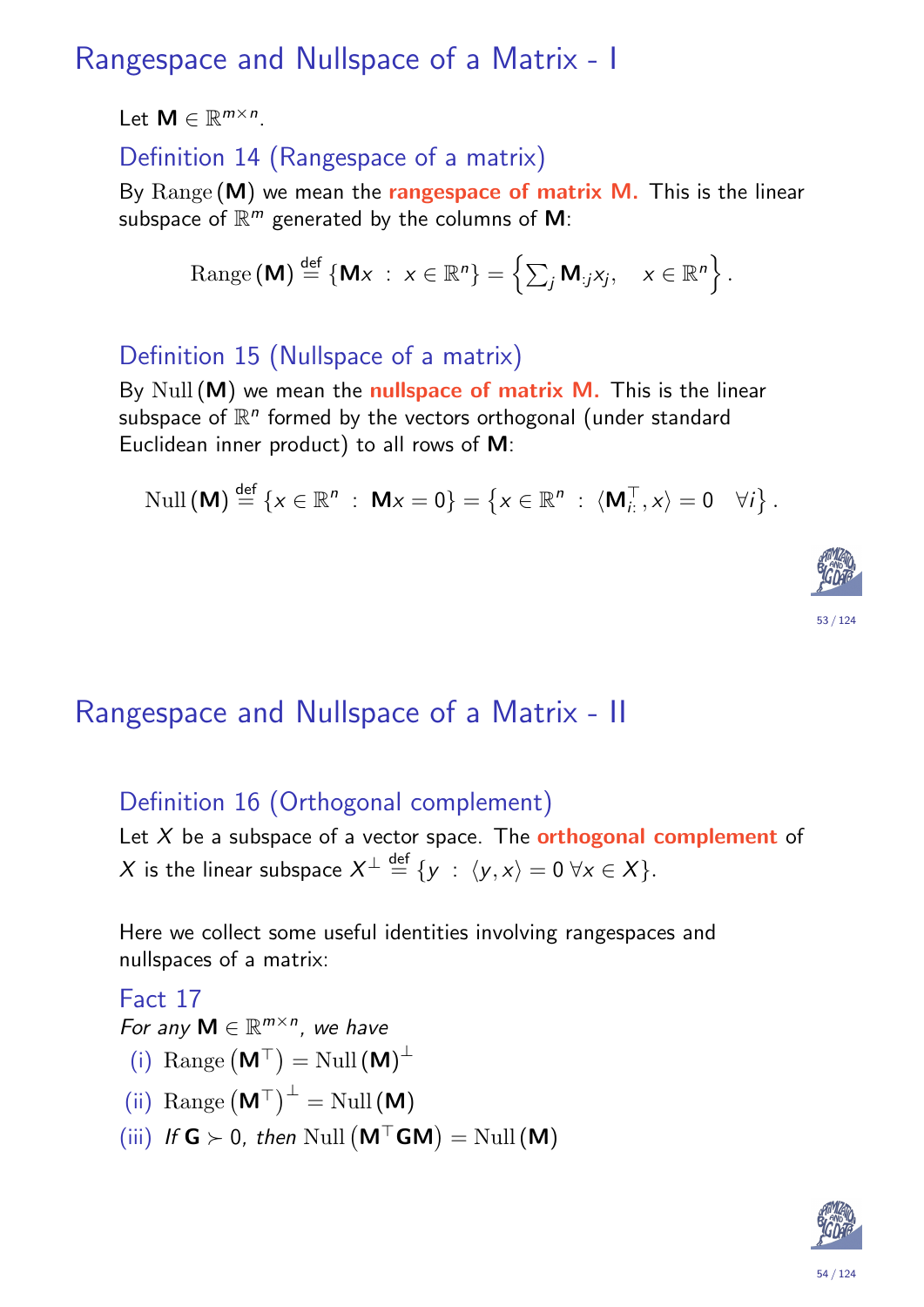## **Exactness**

Key Question: When are the stochastic formulations (2), (4), (5), (6) equivalent to the linear system  $(1)$ ? That is, when is their set of solutions  $X$  identical to solution set of the linear system  $L$ ?

This leads to the concept of exactness:

Assumption 3 (Exactness)

Stochastic reformulations (2), (4), (5), (6) of problem (1) are exact. That is,  $\mathcal{X} = \mathcal{L}$ .

In what follows, we will

- $\triangleright$  Give sufficient, and necessary  $\&$  sufficient conditions for exactness.
- $\triangleright$  Use this assumption to **prove convergence** of the algorithms to a specific point in  $\mathcal{L}$ .



## Necessary and Sufficient Conditions for Exactness

Theorem 18 ( $\Leftrightarrow$  Conditions for exactness)

The following statements are equivalent:

- (i) Assumption 3 (exactness[\) h](#page-5-0)[old](#page-6-0)s
- (ii)  $\text{Null}(\textbf{E}[\textbf{Z}]) = \text{Null}(\textbf{A})$  $\text{Null}(\textbf{E}[\textbf{Z}]) = \text{Null}(\textbf{A})$  $\text{Null}(\textbf{E}[\textbf{Z}]) = \text{Null}(\textbf{A})$
- (iii) Null  $(B^{-1/2}E[Z]B^{-1/2}) =$  Null  $(AB^{-1/2})$
- <span id="page-27-1"></span><span id="page-27-0"></span>(iv) Range (A) ∩ Null (E [H]) =  $\{0\}$

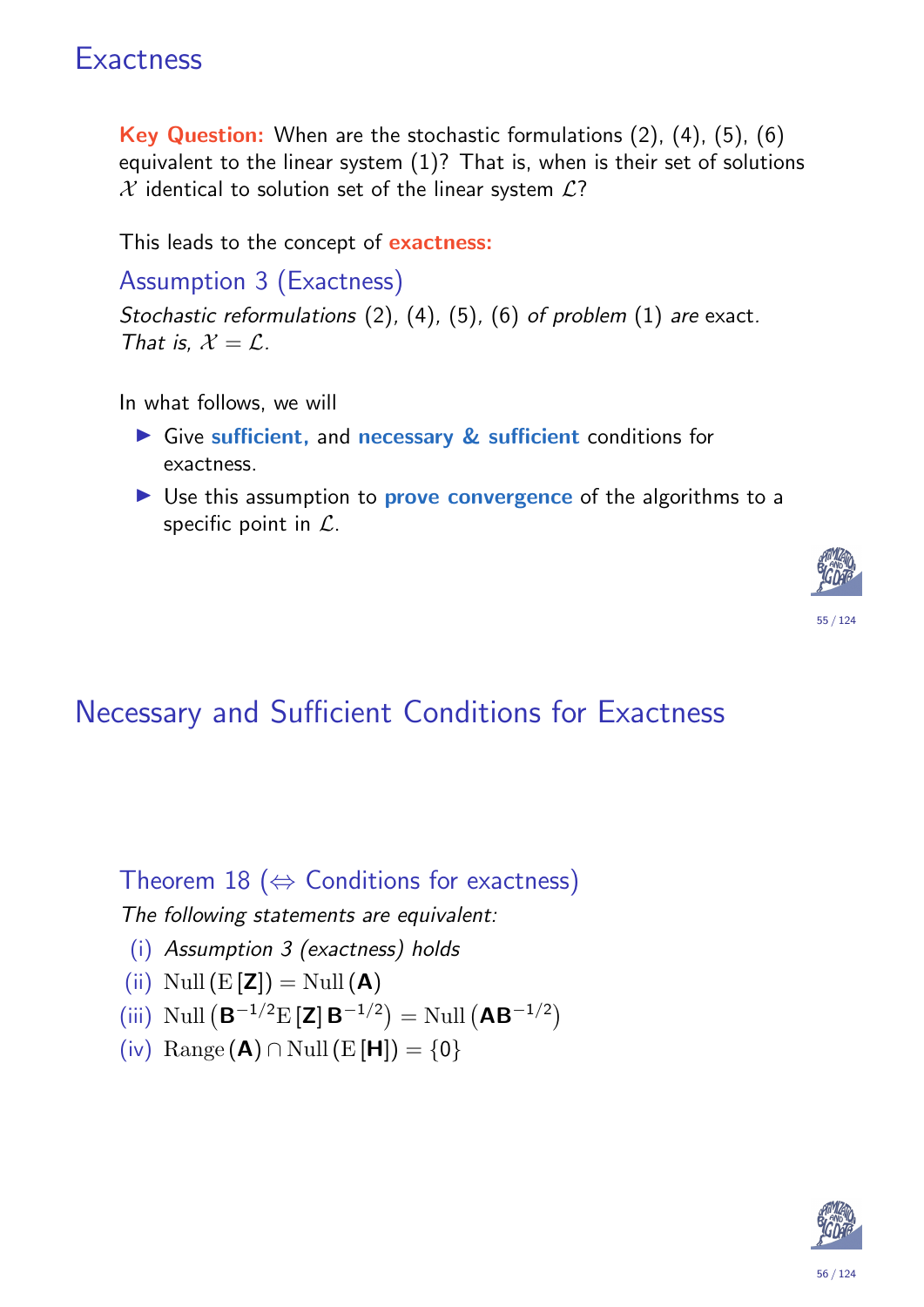### Proof of Theorem 18 - I

 $(i) \leftrightarrow (ii)$ : Choose any  $x_* \in \mathcal{L}$ . We know that  $\mathcal{L} = x_* + \text{Null}(\mathbf{A})$ . On the other hand, Theorem 13 says that  $\mathcal{X} = x_* + \text{Null}(\text{E}[\textbf{Z}]).$ 

 $(ii) \leftrightarrow (iii)$ : If (ii) holds, then

$$
\mathrm{Null}\left(\boldsymbol{A}\right) = \mathrm{Null}\left(\mathrm{E}\left[\boldsymbol{Z}\right]\right) = \mathrm{Null}\left(\boldsymbol{B}^{-1/2}\mathrm{E}\left[\boldsymbol{Z}\right]\right),
$$

and (iii) follows. If (iii) holds, then

$$
\mathrm{Null}\left(\mathbf{A}\right) = \mathrm{Null}\left(\mathbf{B}^{-1/2}\mathrm{E}\left[\mathbf{Z}\right]\right) = \mathrm{Null}\left(\mathrm{E}\left[\mathbf{Z}\right]\right),\,
$$

proving (ii).



#### Proof of Theorem 18 - II

 $(iii) \leftrightarrow (iv)$ : First, note that

$$
\mathrm{E}\left[\mathbf{Z}\right] = \mathbf{A}^\top (\mathrm{E}\left[\mathbf{H}\right])^{1/2} (\mathrm{E}\left[\mathbf{H}\right])^{1/2} \mathbf{A}.
$$

In vie[w of](#page-27-0) Fact 17, for any matrix **M** we have  $\text{Null}\left(\mathsf{M}^{\top}\mathsf{M}\right) = \text{Null}\left(\mathsf{M}\right)$ . Therefore,

$$
\mathrm{Null}\left(\mathrm{E}\left[\mathbf{Z}\right]\right)=\mathrm{Null}\left((\mathrm{E}\left[\mathbf{H}\right])^{1/2}\mathbf{A}\right).
$$

Moreover, we know that

- (a[\)](#page-26-0) Null  $((E[H])^{1/2}A) =$  Null  $(A)$  if and only if  $\mathrm{Range}\left(\mathbf{A}\right)\cap\mathrm{Null}\left((\mathrm{E}\left[\mathbf{H}\right])^{1/2}\right)=\{0\},$  and
- (b) Null  $((E[H])^{1/2}) =$  Null  $(E[H])$  (see Fact 17).

It remains to combine these observations.

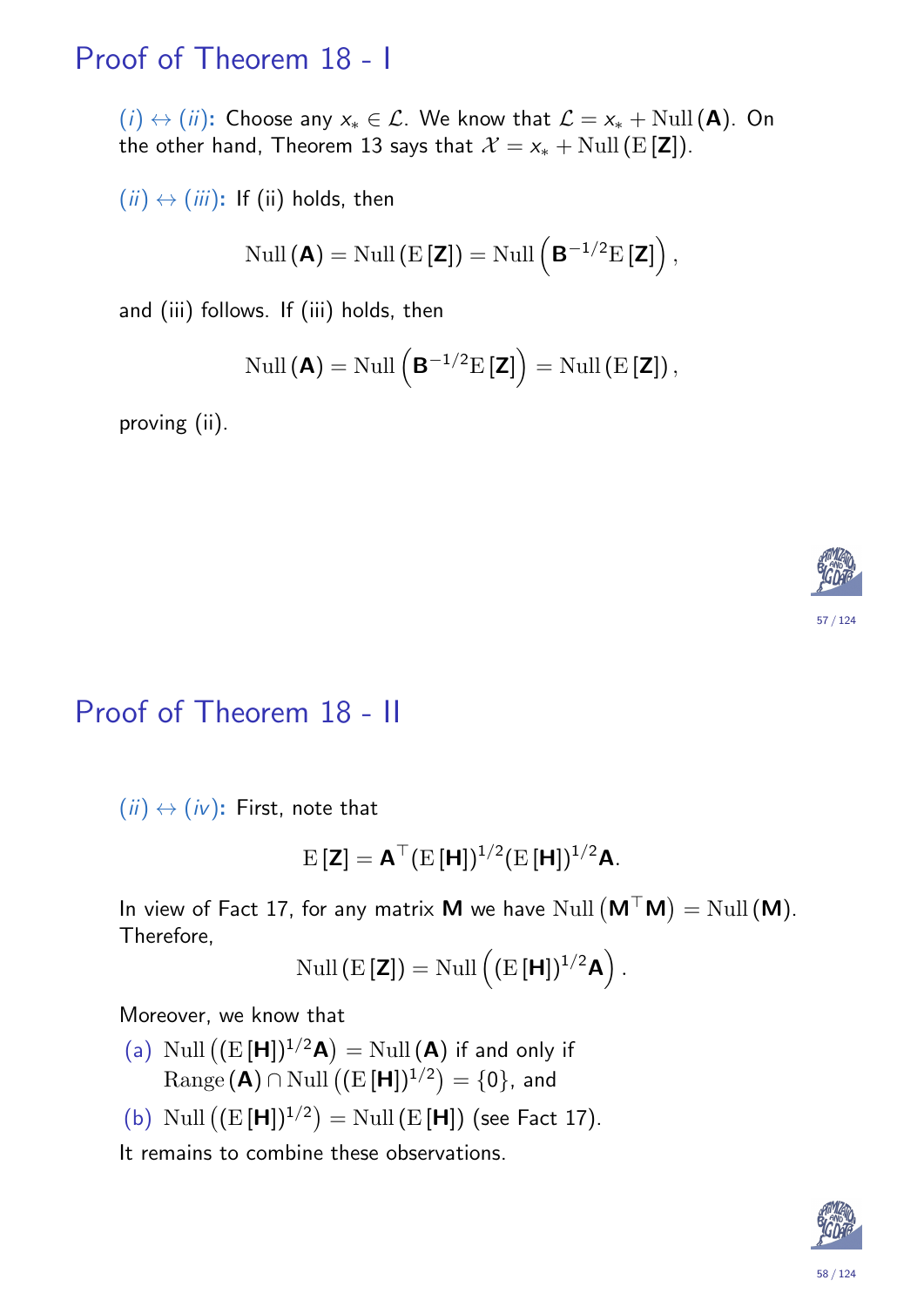## Sufficient Conditions for Exactness

We now list some sufficient conditions for exactness.

Lemma 19 (Sufficient conditions for exactness)

Any of these conditions implies that Assumption 3 is satisfied:

- (i)  $E[H] > 0$
- (ii) Null  $(E[H]) \subseteq$  Null  $(A^{\top})$

#### Proof.

If (i) holds, then  $\text{Null}\left(\textbf{E}\left[\textbf{Z}\right]\right) = \text{Null}\left(\textbf{A}^\top\text{E}\left[\textbf{H}\right]\textbf{A}\right) = \text{Null}\left(\textbf{A}\right)$ , where the last equality follows from Fact 17. Exactness now follows by applying Theorem 18.

On the other hand, in view of Fact 17, (ii) implies statement (iv) in Theorem 18, and hence exactness follows.



 $\Box$ 

<span id="page-29-0"></span>Condition Number

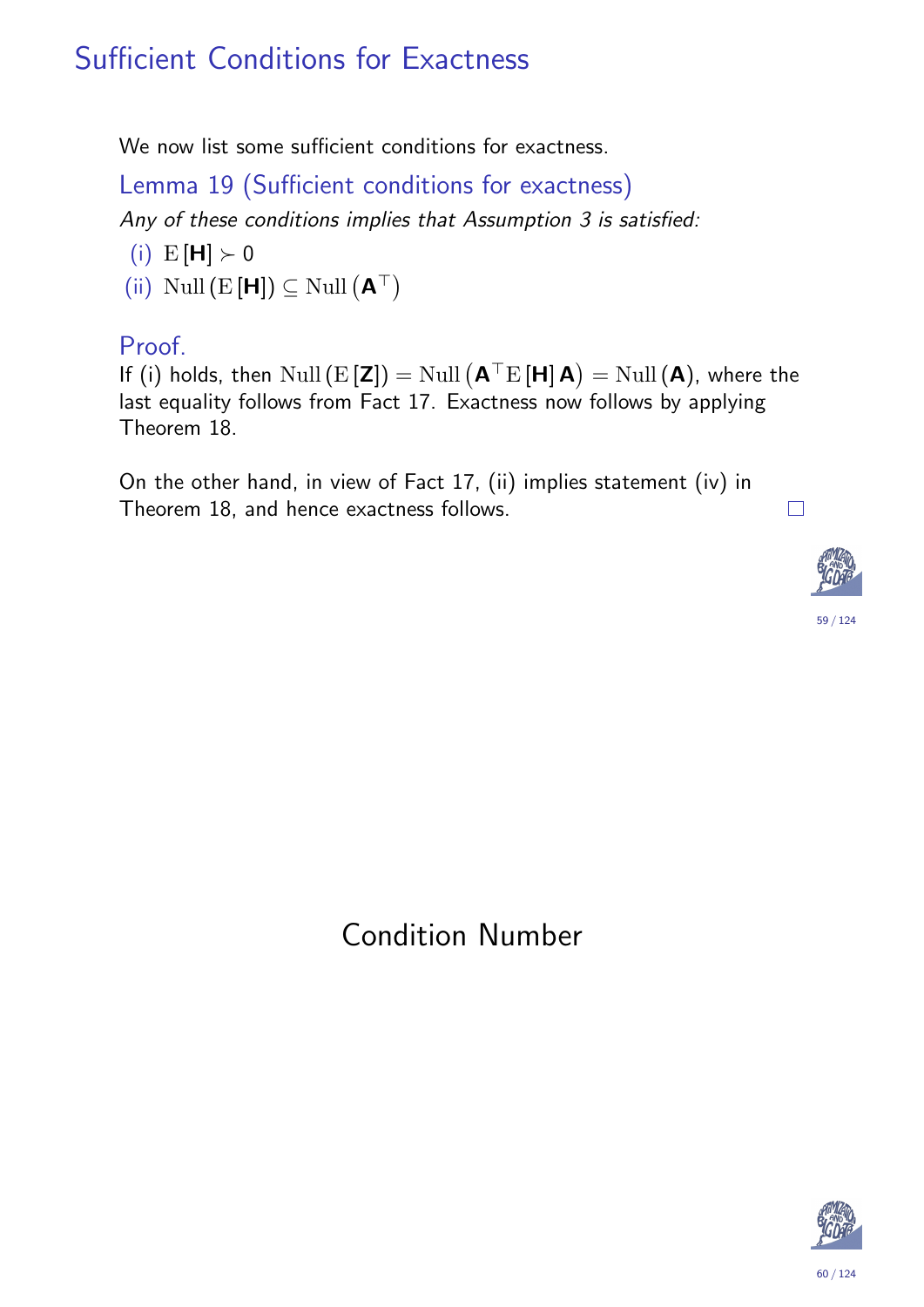## Spectral Decomposition of the Hessian of f

Recall that the **Hessian of**  $f$  is given by

$$
\nabla^2 f = \mathcal{E}_{\mathbf{S}\sim\mathcal{D}} \left[ \nabla^2 f_{\mathbf{S}} \right] = \mathbf{B}^{-1} \mathcal{E} \left[ \mathbf{Z} \right]. \tag{31}
$$

Lemma 20 Matrices  $B^{-1}E[\mathbf{Z}]$  and  $B^{-1/2}E[\mathbf{Z}]B^{-1/2}$  have the same eigenvalues.

#### Proof.

It is known that for any  $\mathsf{X},\mathsf{Y}\in\mathbb{R}^{n\times n}$ , the matrices  $\mathsf{X}\mathsf{Y}$  and  $\mathsf{Y}\mathsf{X}$  have the same eigenvalues. It only remains to apply this to  $\boldsymbol{\mathsf{X}}=\boldsymbol{\mathsf{B}}^{-1/2}$  and  $\mathsf{Y}=\mathsf{B}^{-1/2}\mathrm{E}\left[\mathsf{Z}\right].$  $\Box$ 

The above result allows us to study spectral properties of the Hessian  $\nabla^2 f$  through the **eigenvalue decomposition** of the symmetric positive definite matrix  $\mathbf{B}^{-1/2}\mathrm{E}\left[\mathbf{Z}\right]\mathbf{B}^{-1/2}.$ 





### Eigenvalues of the Hessian of f

Let

$$
\mathbf{W} \stackrel{\text{def}}{=} \mathbf{B}^{-1/2} \mathbf{E} \left[ \mathbf{Z} \right] \mathbf{B}^{-1/2} = \mathbf{U} \Lambda \mathbf{U}^{\top} = \sum_{i=1}^{n} \lambda_i u_i u_i^{\top} \tag{32}
$$

be the eigenvalue decomposition of W, where

$$
\mathbf{U} = [u_1, \ldots, u_n] \in \mathbb{R}^{n \times n}
$$

<span id="page-30-0"></span>is an orthonormal matrix composed of **eigenvectors** (i.e., we have  $UU^{\top} = U^{\top}U = I$ , and

$$
\Lambda = \mathrm{Diag}\left(\lambda_1, \lambda_2, \ldots, \lambda_n\right)
$$

is a diagonal matrix of **eigenvalues.** Assume without loss of generality that the eigenvalues are ordered from largest to smallest:

$$
\lambda_{\max} \stackrel{\text{def}}{=} \lambda_1 \geq \lambda_2 \geq \cdots \geq \lambda_n \stackrel{\text{def}}{=} \lambda_{\min}.
$$

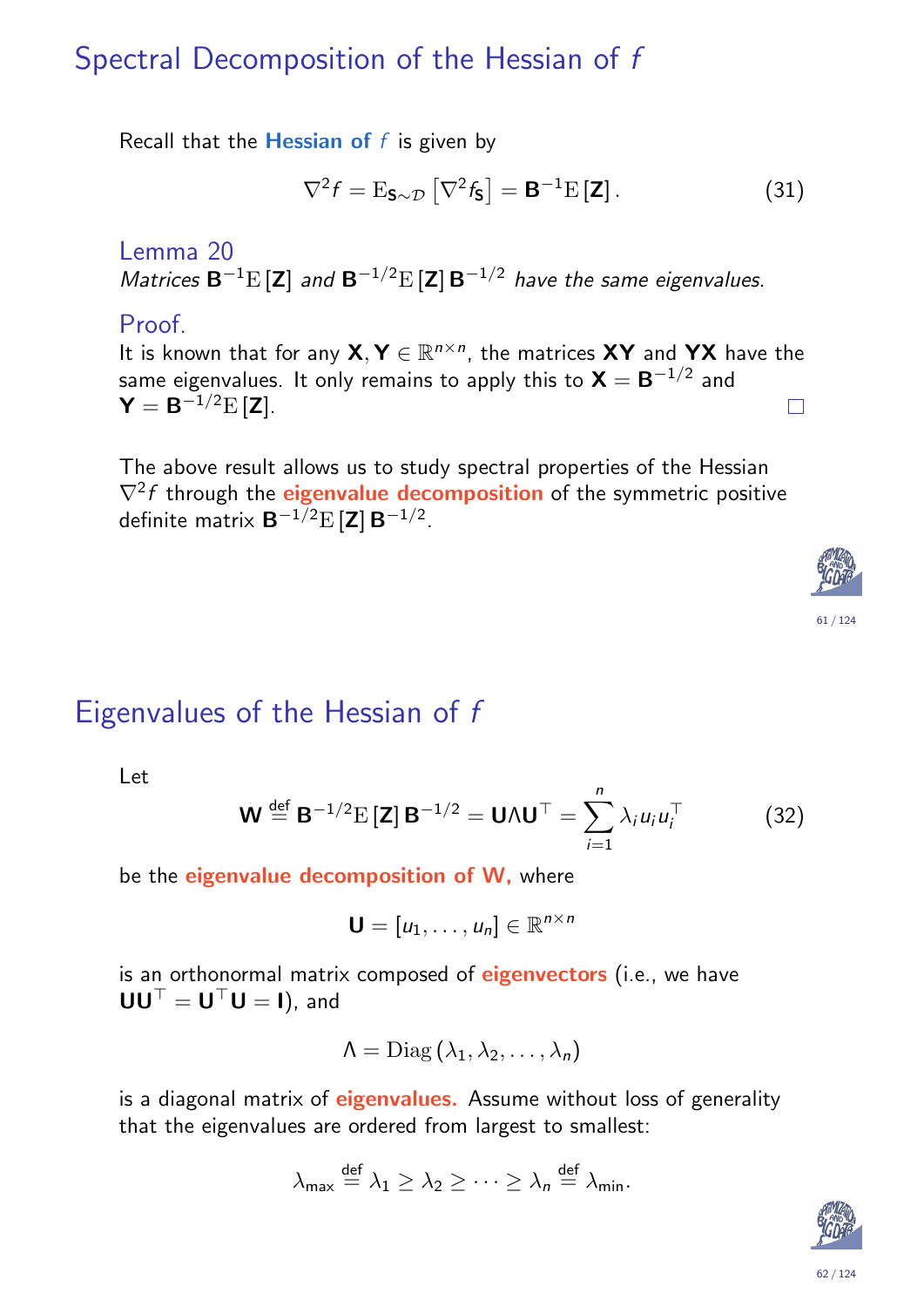### All Eigenvalues of W are Between 0 and 1

Lemma 21  $0 < \lambda_i < 1$  for all i.

#### Proof.

Since  $\mathbf{B}^{-1/2}\mathbf{Z}\mathbf{B}^{-1/2}$  is symmetric positive semidefinite, so is its expectation **W**, implying that  $\lambda_i \geq 0$  for all *i*.

Further, note that  $\mathbf{B}^{-1/2}\mathbf{Z}\mathbf{B}^{-1/2}$  is a projection matrix. Indeed, it is the projection (in the standard 1-norm) onto  $\mathrm{Range}\left(\mathsf{B}^{-1/2}\mathsf{A}^{\top}\mathsf{S}\right)$ . Therefore, its eigenvalues are all zeros or ones. Since the map  $X \mapsto \lambda_{\max}(X)$  is convex, by Jensen's inequality we get

$$
\lambda_{\mathsf{max}}(\mathbf{W}) = \lambda_{\mathsf{max}} \left( \mathrm{E}\left[ \mathbf{B}^{-1/2} \mathbf{Z} \mathbf{B}^{-1/2} \right] \right) \leq \mathrm{E}\left[ \lambda_{\mathsf{max}}(\mathbf{B}^{-1/2} \mathbf{Z} \mathbf{B}^{-1/2}) \right] \leq 1.
$$

#### Smallest Nonzero Eigenvalue

#### Lemma 22

If Assumption 3 (exactness) holds, then  $\lambda_{\text{max}} > 0$ .

#### Proof.

Assume, by contradiction, that  $\lambda_i = 0$  for all *i*. Then from Theorem 18 and the fact that  $\text{Null}\left(\mathbf{W}\right) = \text{Range}\left(\textit{\textbf{u}}_{i}\;:\;\lambda_{i}=0\right)$  we conclude that  $\text{Null}\left(\mathbf{A}\mathbf{B}^{-1/2}\right)=\mathbb{R}^n$ , which in turn implies that  $\text{Null}\left(\mathbf{A}\right)=\mathbb{R}^n.$  This can o[nly](#page-27-1) happen if  $A = 0$ , which is contradicts with our assumption on  $A$ .  $\square$ 

Now, let *j* be t[h](#page-27-0)e largest index for which  $\lambda_i > 0$ . This identifies the smallest nonzero eigenvalue of W, which we shall denote as

$$
\lambda_{\min}^+ = \lambda_j.
$$

If all eigenvalues  $\{\lambda_i\}$  are positive, then  $j = n$ .

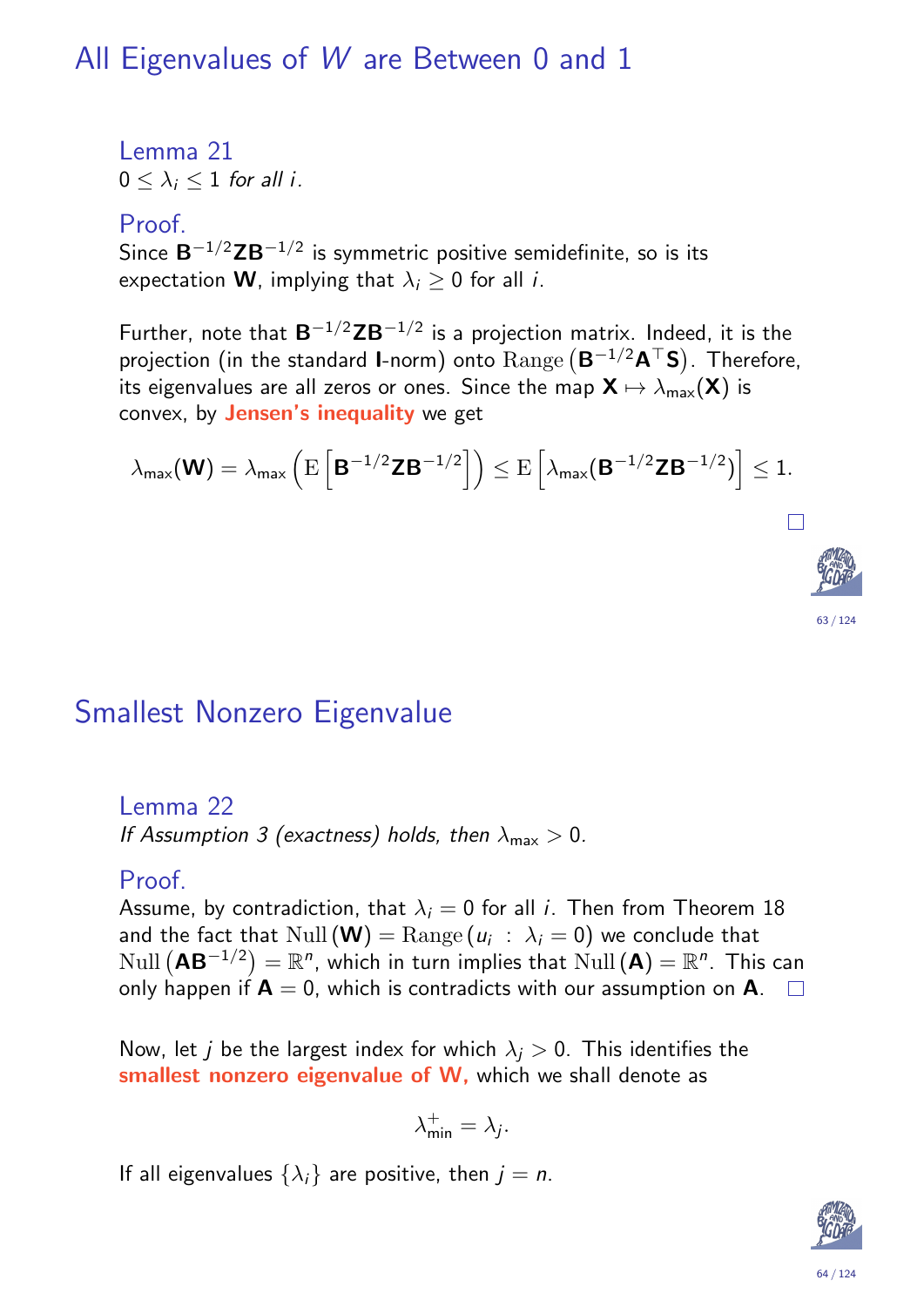## Condition Number

#### Definition 23

The **condition number** associated with the four stochastic reformulations is the quantity $3$ 

$$
\zeta(\mathbf{A}, \mathbf{B}, \mathcal{D}) = \zeta \stackrel{\text{def}}{=} ||\mathbf{W}|| ||\mathbf{W}^{\dagger}|| = \frac{\lambda_{\text{max}}}{\lambda_{\text{min}}^{+}}.
$$
 (33)

#### Remark:

- $\triangleright$  As we shall see, convergence rate of the Basic Method is described by  $\zeta$ .
- As one varies the parameters defining the reformulation (i.e.,  $D$  and **B**),  $\zeta$  changes. As a general rule of thumb, simple distributions will lead to reformulations with a small condition number. For instance, choosing  $S = I$  with probability one gives  $\zeta = 1$ . However, in such a case each step of the Basic Method is very expensive. One needs to strike the right balance.

 $^3\|{\mathsf X}\|$  denotes the spectral norm of **X**. In general,  $\|{\mathsf X}\|=\big(\lambda_{\sf max}({\mathsf X}^\top{\mathsf X})\big)^{1/2}.$  If **X** is symmetric positive semidefinite, then  $\|\mathsf{X}\|^2 = \lambda_{\mathsf{max}}(\mathsf{X}^\top\mathsf{X}) = \lambda_{\mathsf{max}}(\mathsf{X}^2) = (\lambda_{\mathsf{max}}(\mathsf{X}))^2.$ Therefore,  $\|\mathbf{X}\| = \lambda_{\max}(\mathbf{X})$ .

$$
\mathcal{L}^{\mathcal{L}}(\mathcal{L}^{\mathcal{L}}(\mathcal{L}^{\mathcal{L}}(\mathcal{L}^{\mathcal{L}}(\mathcal{L}^{\mathcal{L}}(\mathcal{L}^{\mathcal{L}}(\mathcal{L}^{\mathcal{L}}(\mathcal{L}^{\mathcal{L}}(\mathcal{L}^{\mathcal{L}}(\mathcal{L}^{\mathcal{L}}(\mathcal{L}^{\mathcal{L}}(\mathcal{L}^{\mathcal{L}}(\mathcal{L}^{\mathcal{L}}(\mathcal{L}^{\mathcal{L}}(\mathcal{L}^{\mathcal{L}}(\mathcal{L}^{\mathcal{L}}(\mathcal{L}^{\mathcal{L}}(\mathcal{L}^{\mathcal{L}}(\mathcal{L}^{\mathcal{L}}(\mathcal{L}^{\mathcal{L}}(\mathcal{L}^{\mathcal{L}}(\mathcal{L}^{\mathcal{L}}(\mathcal{L}^{\mathcal{L}}(\mathcal{L}^{\mathcal{L}}(\mathcal{L}^{\mathcal{L}}(\mathcal{L}^{\mathcal{L}}(\mathcal{L}^{\mathcal{L}}(\mathcal{L}^{\mathcal{L}}(\mathcal{L}^{\mathcal{L}}(\mathcal{L}^{\mathcal{L}}(\mathcal{L}^{\mathcal{L}}(\mathcal{L}^{\mathcal{L}}(\mathcal{L}^{\mathcal{L}}(\mathcal{L}^{\mathcal{L}}(\mathcal{L}^{\mathcal{L}}(\mathcal{L}^{\mathcal{L}}(\mathcal{L}^{\mathcal{L}}(\mathcal{L}^{\mathcal{L}}(\mathcal{L}^{\mathcal{L}}(\mathcal{L}^{\mathcal{L}}(\mathcal{L}^{\mathcal{L}}(\mathcal{L}^{\mathcal{L}}(\mathcal{L}^{\mathcal{L}}(\mathcal{L}^{\mathcal{L}}(\mathcal{L}^{\mathcal{L}}(\mathcal{L}^{\mathcal{L}}(\mathcal{L}^{\mathcal{L}}(\mathcal{L}^{\mathcal{L}}(\mathcal{L}^{\mathcal{L}}(\mathcal{L}^{\mathcal{L}}(\mathcal{L}^{\mathcal{L}}(\mathcal{L}^{\mathcal{L}}(\mathcal{L}^{\mathcal{L}}(\mathcal{L}^{\mathcal{L}}(\mathcal{L}^{\mathcal{L}}(\mathcal{L}^{\mathcal{L}}(\mathcal{L}^{\mathcal{L}}(\mathcal{L}^{\mathcal{L}}(\mathcal{L}
$$

<span id="page-32-0"></span>Introduction to Randomized Methods in Convex Optimization Peter Richtárik

## 4. Convergence Analysis of the Basic Method



65 / 124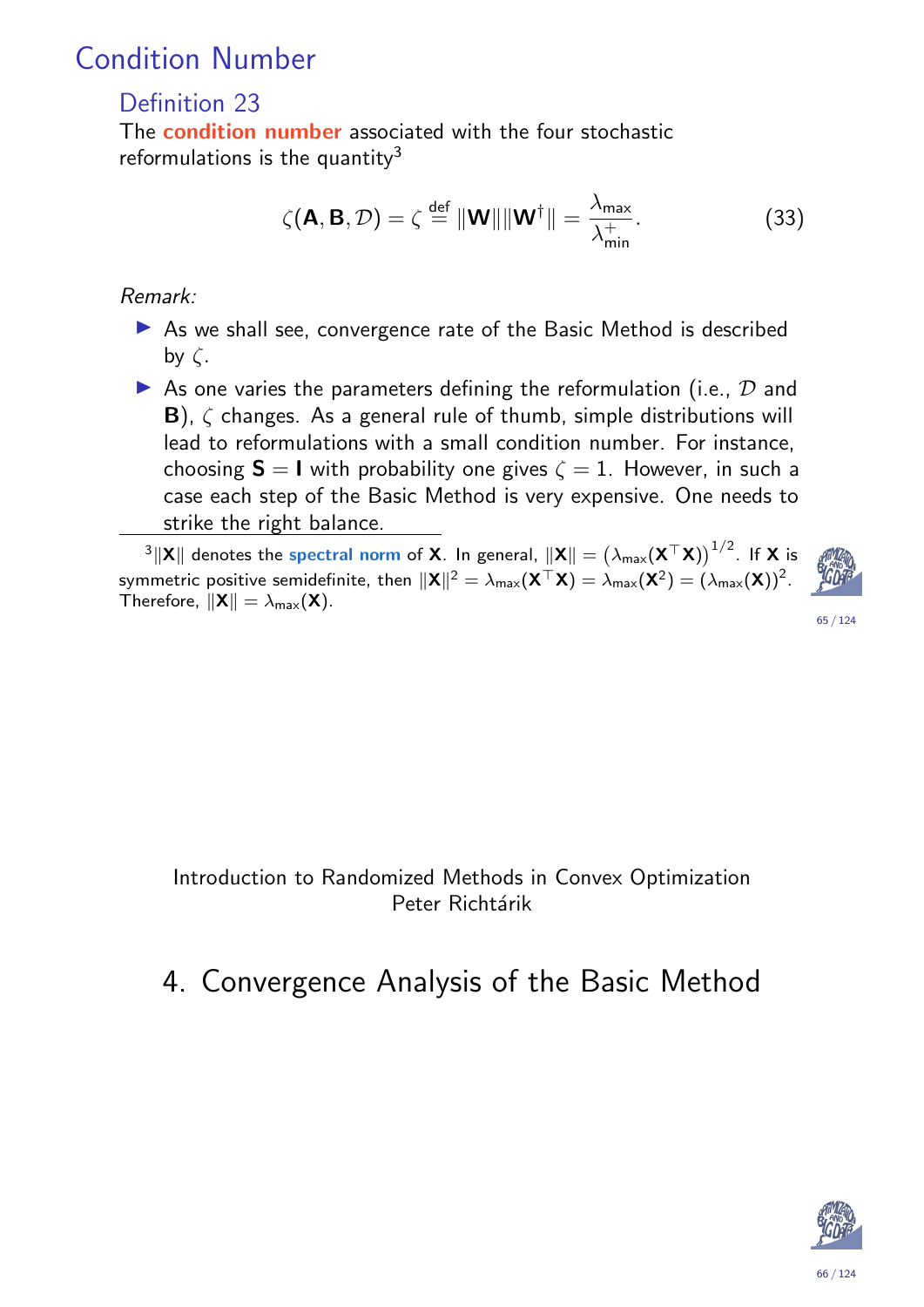## Covariance Matrix and Total Variance of a Random Vector

Definition 24 (Covariance matrix)

If  $x \in \mathbb{R}^n$  is a random vector, then the matrix

$$
\text{Var}\left(x\right) \stackrel{\text{def}}{=} \mathrm{E}\left[\left(x - \mathrm{E}\left[x\right]\right)\left(x - \mathrm{E}\left[x\right]\right)^\top\right]
$$

is called the **covariance matrix** of  $x$ .

Definition 25 (Total Variance)

If  $x \in \mathbb{R}^n$  is a random vector, then the value

$$
\mathsf{TVar}\left(x\right) \stackrel{\text{def}}{=} \mathrm{E}\left[\left(x - \mathrm{E}\left[x\right]\right)^\top \left(x - \mathrm{E}\left[x\right]\right)\right] = \mathrm{E}\left[\left\|x - \mathrm{E}\left[x\right]\right\|^2\right]
$$

is called the **total variance** of  $x$ .

Exercise 6

Let  $x \in \mathbb{R}^n$  be a random vector. Show that:

- (i) The total variance is the trace of the covariance matrix:  $TVar(x) = Tr (Var(x))$
- (ii)  $\mathsf{TVar} \left( \mathbf{U}^{\top} \mathbf{B}^{1/2} x \right) = \mathrm{E} \left[ ||x \mathrm{E} [x] ||_F^2 \right]$  $\begin{bmatrix} 2 \ B \end{bmatrix}$  .

### Strong vs Weak Convergence

#### Definition 26 (Strong and Weak Convergence)

We say that a sequence of random vectors  $\{x_k\}$  converges to  $x_{*}$ 

- lacktriangleright weakly if  $\|\mathbf{E}\left[x_k x_*\right]\|_{\mathbf{B}}^2 \to 0$  as  $k \to \infty$
- Strongly if  $E \left[ \|x_k x_*\|_E^2 \right]$  $\left[\begin{smallmatrix} 2 \ B \end{smallmatrix} \right] \to 0$  as  $k \to \infty$  (aka  $L2$  convergence)

<span id="page-33-0"></span>The following lemma explains why strong convergence is a stronger convergence concept than weak convergence.

#### Lemma 27

For any random vector  $x_k \in \mathbb{R}^n$  and any  $x_* \in \mathbb{R}^n$  we have the identity

$$
\mathrm{E}\left[\|x_{k}-x_{*}\|_{\mathbf{B}}^{2}\right]=\|\mathrm{E}\left[x_{k}-x_{*}\right]\|_{\mathbf{B}}^{2}+\underbrace{\mathrm{E}\left[\|x_{k}-\mathrm{E}\left[x_{k}\right]\|_{\mathbf{B}}^{2}\right]}_{\text{TVar}(\mathbf{U}^{\top}\mathbf{B}^{1/2}x_{k})}.
$$

As a consequence, strong convergence implies

- $\blacktriangleright$  weak convergence,
- convergence of TVar  $(\mathbf{U}^\top \mathbf{B}^{1/2} x_k)$  to zero.

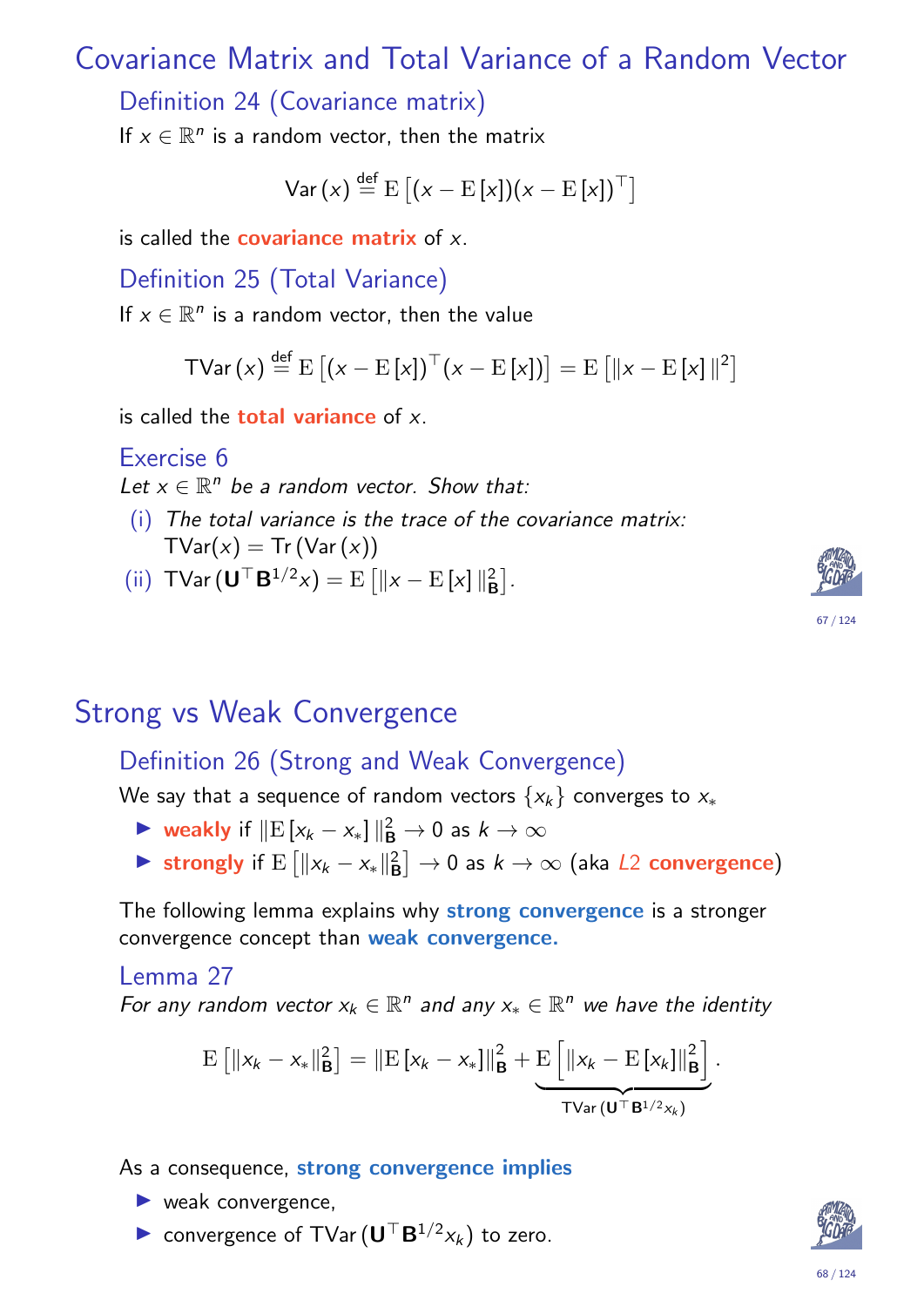## Proof of Lemma 27

Let 
$$
\mu = E[x_k]
$$
. Then  
\n
$$
E[||x_k - x_*||_B^2] = E[||x_k - \mu + \mu - x_*||_B^2]
$$
\n
$$
= E[||x_k - \mu||_B^2 + ||\mu - x_*||_B^2 + 2\langle x_k - \mu, \mu - x_*\rangle_B]
$$
\n
$$
= E[||x_k - \mu||_B^2] + ||\mu - x_*||_B^2 + 2\langle E[x_k - \mu], \mu - x_*\rangle_B
$$
\n
$$
= E[||x_k - \mu||_B^2] + ||\mu - x_*||_B^2.
$$

In the first step we have expanded the square and in the second step we have used linearity of expectation.



## Weak Convergence

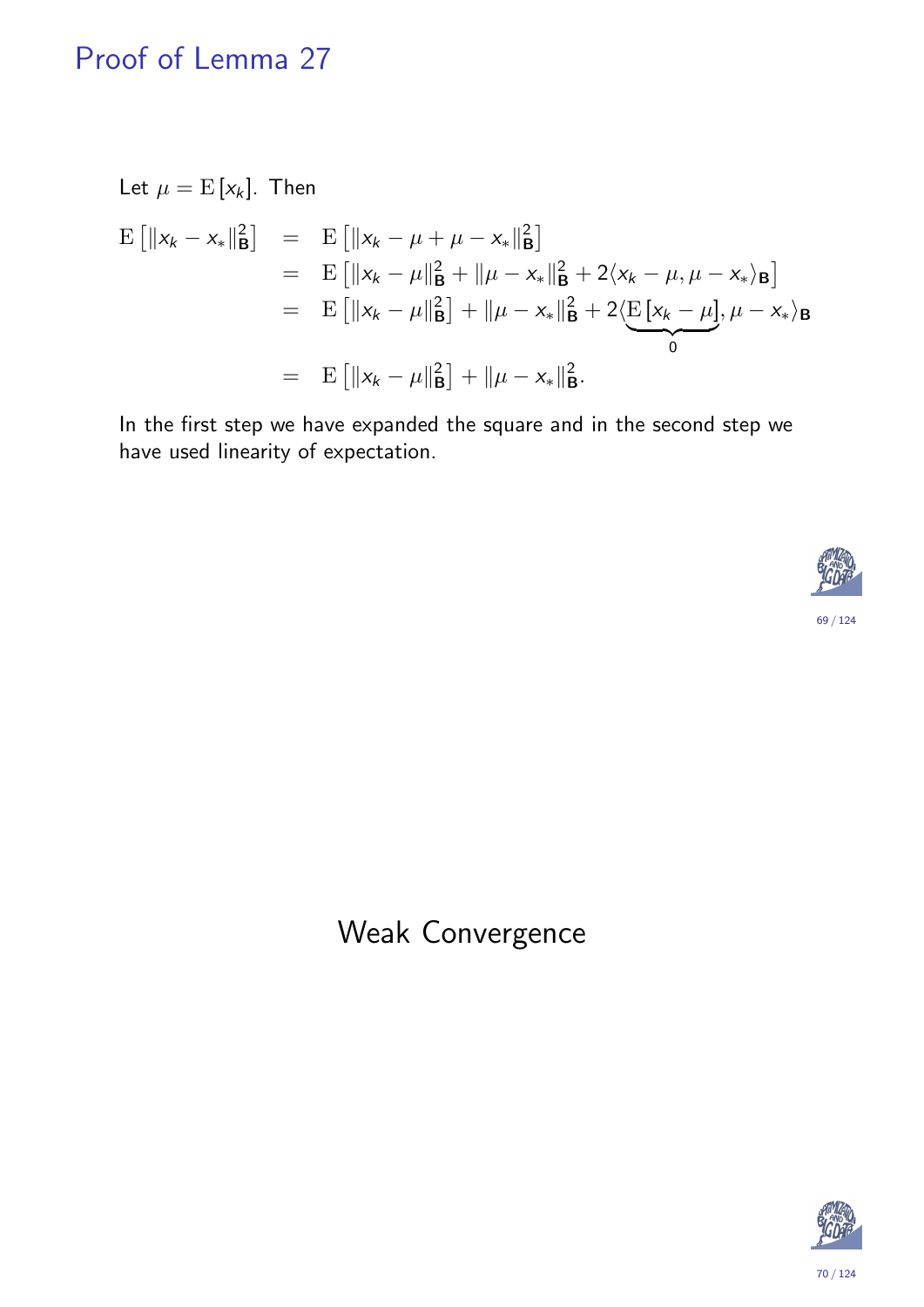### Weak Convergence

#### Theorem 28 (Weak Convergence 1)

Choose any  $x_0 \in \mathbb{R}^n$  and let  $\{x_k\}$  be the random iterates produced by Algorithm 1. Let  $x_* \in \mathcal{L}$  be chosen arbitrarily. Then

$$
E\left[x_{k+1}-x_{*}\right]=\left(\mathbf{I}-\omega\mathbf{B}^{-1}E\left[\mathbf{Z}\right]\right)E\left[x_{k}-x_{*}\right].
$$
\n(34)

Moreover, by transforming the error via the linear mapping  $h\to \mathsf{U}^\top \mathsf{B}^{1/2} h$ , this can be written in the form

$$
\mathrm{E}\left[\mathbf{U}^{\top}\mathbf{B}^{1/2}(x_k-x_*)\right]=(\mathbf{I}-\omega\Lambda)^k\mathbf{U}^{\top}\mathbf{B}^{1/2}(x_0-x_*),\qquad(35)
$$

which is separable in the coordinates of the transformed error:

$$
E\left[u_i^{\top} \mathbf{B}^{1/2} (x_k - x_*)\right] = (1 - \omega \lambda_i)^k u_i^{\top} \mathbf{B}^{1/2} (x_0 - x_*) , \qquad i = 1, 2, ..., n.
$$
\n(36)

Finally,

$$
\|\mathbf{E}\left[x_k - x_*\right]\|_{\mathbf{B}}^2 = \sum_{i=1}^n (1 - \omega \lambda_i)^{2k} \left(u_i^{\top} \mathbf{B}^{1/2} (x_0 - x_*)\right)^2. \tag{37}
$$

#### Weak Convergence

Theorem 29 (Convergence 2)  
Let 
$$
x_* = \Pi_{\mathcal{L}}^{\mathbf{B}}(x_0)
$$
. Then for all  $i = 1, 2, ..., n$ ,

$$
\mathrm{E}\left[u_i^\top \mathbf{B}^{1/2}(x_k - x_*)\right] = \begin{cases} 0 & \text{if } \lambda_i = 0, \\ (1 - \omega \lambda_i)^k u_i^\top \mathbf{B}^{1/2}(x_0 - x_*) & \text{if } \lambda_i > 0. \end{cases}
$$
(38)

<span id="page-35-1"></span><span id="page-35-0"></span>[M](#page-9-0)oreover,

$$
\|\mathbf{E}\left[x_k - x_*\right]\|_{\mathbf{B}}^2 \leq \rho^k(\omega)\|x_0 - x_*\|_{\mathbf{B}}^2,\tag{39}
$$

<span id="page-35-5"></span><span id="page-35-4"></span><span id="page-35-3"></span><span id="page-35-2"></span>where the rate is given by

$$
\rho(\omega) \stackrel{\text{def}}{=} \max_{i:\lambda_i>0} (1-\omega\lambda_i)^2. \tag{40}
$$

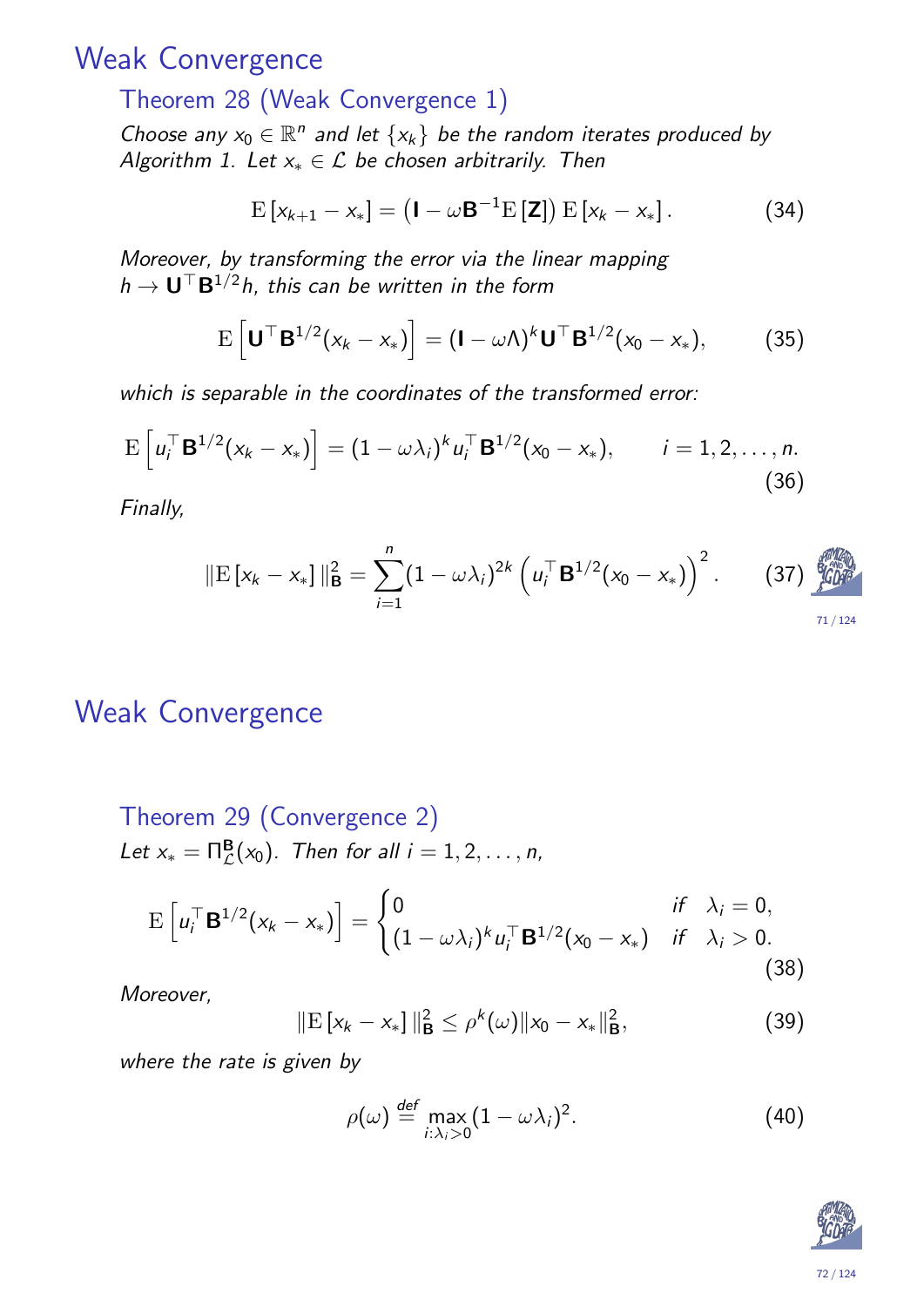### Necessary and Sufficient Conditions for Convergence

Corollary 30 (Necessary and sufficient conditions) Let Assumption 3 (exactness) hold. Choose any  $x_0 \in \mathbb{R}^n$  and let  $x_* = \Pi^{\mathbf{B}}_{\mathcal{L}}(x_0).$ 

If  $\{x_k\}$  are the random iterates produced by Algorithm 1, then the following statements are equivalent:

- (i)  $|1 \omega \lambda_i| < 1$  for all i for which  $\lambda_i > 0$
- (ii)  $0 < \omega < 2/\lambda_{\text{max}}$

(iii) 
$$
E[u_i^{\top} \mathbf{B}^{1/2}(x_k - x_*)] \rightarrow 0
$$
 for all i

 $(iv)$  ||E[ $x_k - x_*$ ]|| $B^2$  → 0



We first start with a lemma.

Lemma 31

Let Assumption 3 (exactness) hold. Consider arbitrary  $x \in \mathbb{R}^n$  and let  $x_* = \Pi^{\mathbf{B}}_{\mathcal{L}}(x)$ . If  $\lambda_i = 0$ , then  $u_i^{\top}$  $i_j^{\top} \mathbf{B}^{1/2} (x - x_*) = 0.$ 

Proof.

From  $(18)$  $(18)$  we [see](#page-35-1) that  $x - x_* = \mathbf{B}^{-1} \mathbf{A}^\top w$  for some  $w \in \mathbb{R}^m$ . Therefore,  $u_i^{\top}$  $u_i^{\top} \mathbf{B}^{1/2} (x - x_*) = u_i^{\top}$  $U_i^\top \mathsf{B}^{-1/2} \mathsf{A}^\top w$ . By Theorem 18, we have  $\mathrm{Range}\left(u_i~:~\lambda_i=0\right)=\mathrm{Null}\left(\mathbf{A}\mathbf{B}^{-1/2}\right)$  $\mathrm{Range}\left(u_i~:~\lambda_i=0\right)=\mathrm{Null}\left(\mathbf{A}\mathbf{B}^{-1/2}\right)$  $\mathrm{Range}\left(u_i~:~\lambda_i=0\right)=\mathrm{Null}\left(\mathbf{A}\mathbf{B}^{-1/2}\right)$ , from which it follows that  $u_i^{\top}$  $i_J^{\top} \mathsf{B}^{-1/2} \mathsf{A}^{\top} = 0.$  $i_J^{\top} \mathsf{B}^{-1/2} \mathsf{A}^{\top} = 0.$  $i_J^{\top} \mathsf{B}^{-1/2} \mathsf{A}^{\top} = 0.$  $\Box$ 

<span id="page-36-0"></span>Proof of Theorem 28: Algorithm 1 can be written in the form

$$
e_{k+1} = (\mathbf{I} - \omega \mathbf{B}^{-1} \mathbf{Z}_k) e_k, \tag{41}
$$

wh[e](#page-35-0)re  $e_k = x_k - x_*$  $e_k = x_k - x_*$  $e_k = x_k - x_*$ . Multiplying both sides of this equation by  $\mathbf{B}^{1/2}$  from the left, and taking expectation conditional on  $e_k$ , we obtain

$$
E\left[\mathbf{B}^{1/2}e_{k+1} | e_k\right] = (\mathbf{I} - \omega \mathbf{B}^{-1/2}E[\mathbf{Z}] \mathbf{B}^{-1/2})\mathbf{B}^{1/2}e_k.
$$



73 / 124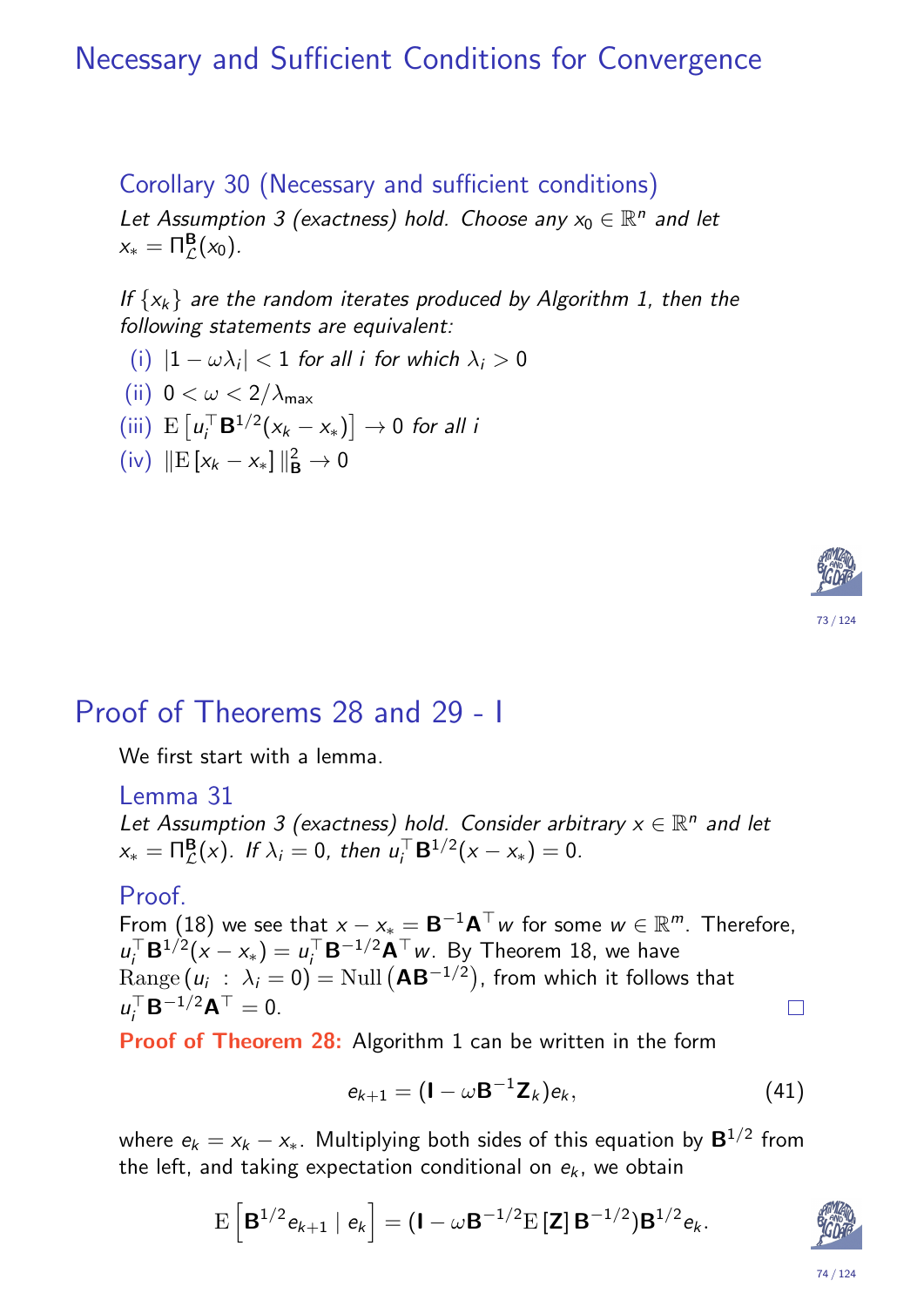#### Proof of Theorems 28 and 29 - II

Taking expectations on both sides and using the tower property, we get

$$
E [B^{1/2} e_{k+1}] = E [E [B^{1/2} e_{k+1} | e_k]] = (I - \omega B^{-1/2} E [Z] B^{-1/2}) E [B^{1/2} e_k].
$$

We now replace  $\mathbf{B}^{-1/2}\mathrm{E}\left[\mathbf{Z}\right]\mathbf{B}^{-1/2}$  by its eigenvalue decomposition  **(see (32)), multiply both sides of the last equality by**  $**U**<sup>T</sup>$  **from** the left, and use linearity of expectation to obtain

$$
\mathrm{E}\left[\mathbf{U}^\top \mathbf{B}^{1/2} e_{k+1}\right] = (\mathbf{I} - \omega \Lambda) \mathrm{E}\left[\mathbf{U}^\top \mathbf{B}^{1/2} e_k\right].
$$

Unrolling the recurrence, we get (35). When this is written coordinate-by-coordinate, (36) follows. Identity (37) follows immediately by equating standard Euclidean norms of both sides of (35).

**Proof of Theorem 29:** If  $x_* = \Pi^{\mathbf{B}}_{\mathcal{L}}(x_0)$ , then from Lemma 31 we see that  $\lambda_i = 0$  implies  $u_i^{\top}$  $\mathcal{C}_i^\top \mathbf{B}^{1/2} (\mathsf{x}_0-\mathsf{x}_*)=0.$  Using this in (36) gives (38).



#### Proof of Theorems 28 and 29 - III

Finally, inequality (39) follows from

$$
\|\mathbf{E}\left[\mathbf{x}_{k}-\mathbf{x}_{*}\right]\|_{\mathbf{B}}^{2} \stackrel{(37)}{=} \sum_{i=1}^{n} (1-\omega\lambda_{i})^{2k} \left(u_{i}^{\top} \mathbf{B}^{1/2}(\mathbf{x}_{0}-\mathbf{x}_{*})\right)^{2}
$$
\n
$$
= \sum_{i:\lambda_{i}>0} (1-\omega\lambda_{i})^{2k} \left(u_{i}^{\top} \mathbf{B}^{1/2}(\mathbf{x}_{0}-\mathbf{x}_{*})\right)^{2}
$$
\n
$$
\stackrel{(40)}{\leq} \rho^{k}(\omega) \sum_{i:\lambda_{i}>0} \left(u_{i}^{\top} \mathbf{B}^{1/2}(\mathbf{x}_{0}-\mathbf{x}_{*})\right)^{2}
$$
\n
$$
= \rho^{k}(\omega) \sum_{i:\lambda_{i}>0} \left(u_{i}^{\top} \mathbf{B}^{1/2}(\mathbf{x}_{0}-\mathbf{x}_{*})\right)^{2} + \rho^{k}(\omega) \sum_{i:\lambda_{i}=0} \left(u_{i}^{\top} \mathbf{B}^{1/2}(\mathbf{x}_{0}-\mathbf{x}_{*})\right)^{2}
$$
\n
$$
= \rho^{k}(\omega) \sum_{i} \left(u_{i}^{\top} \mathbf{B}^{1/2}(\mathbf{x}_{0}-\mathbf{x}_{*})\right)^{2}
$$
\n
$$
= \rho^{k}(\omega) \sum_{i} (\mathbf{x}_{0}-\mathbf{x}_{*})^{\top} \mathbf{B}^{1/2} u_{i} u_{i}^{\top} \mathbf{B}^{1/2}(\mathbf{x}_{0}-\mathbf{x}_{*})
$$
\n
$$
= \rho^{k}(\omega) (\mathbf{x}_{0}-\mathbf{x}_{*})^{\top} \mathbf{B}^{1/2} \left(\sum_{i} u_{i} u_{i}^{\top}\right) \mathbf{B}^{1/2}(\mathbf{x}_{0}-\mathbf{x}_{*}) = \rho^{k}(\omega) \|\mathbf{x}_{0}-\mathbf{x}_{*}\|_{\mathbf{B}}^{2}
$$

The [last](#page-35-1) identity follows from [th](#page-35-4)[e f](#page-36-0)ac[t th](#page-35-5)at  $\sum_i u_i u_i^\top$  $J_i^{\top} = \mathsf{UU}^{\top} = \mathsf{I}.$ 

$$
\mathcal{E}_{GDF}^{\text{RMSD}}
$$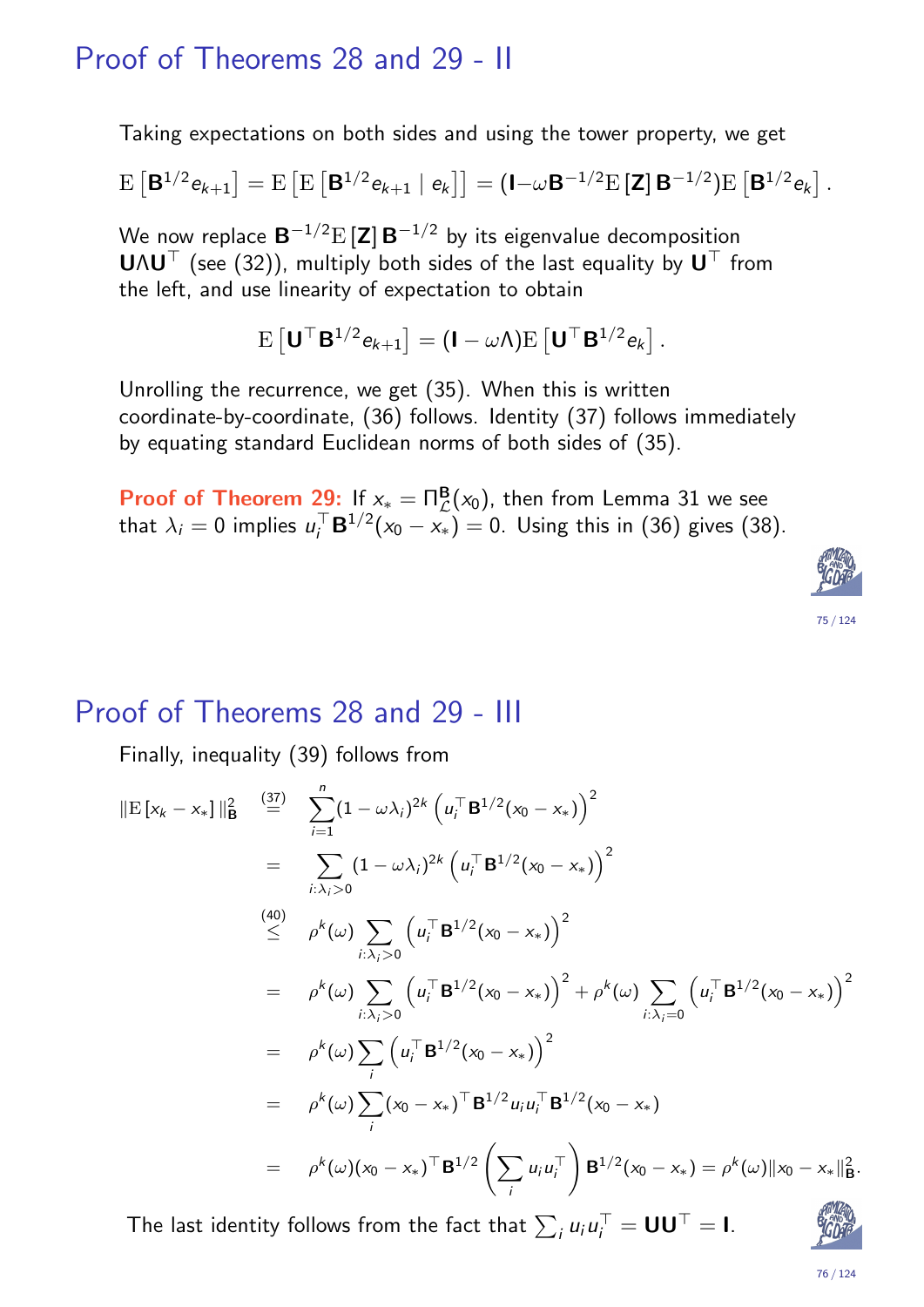## Optimal Stepsize Choice for Weak Convergence



### Convergence Rate as a Function of  $\omega$

We now consider the problem of choosing the stepsize (relaxation) parameter  $\omega$ .

In view of (39) and (40), the optimal relaxation parameter is the one solving the following optimization problem:

$$
\min_{\omega \in \mathbb{R}} \left\{ \rho(\omega) = \max_{i:\lambda_i>0} (1-\omega\lambda_i)^2 \right\}.
$$
 (42)

<span id="page-38-0"></span>We solve the above problem in the next result (Theorem 32).

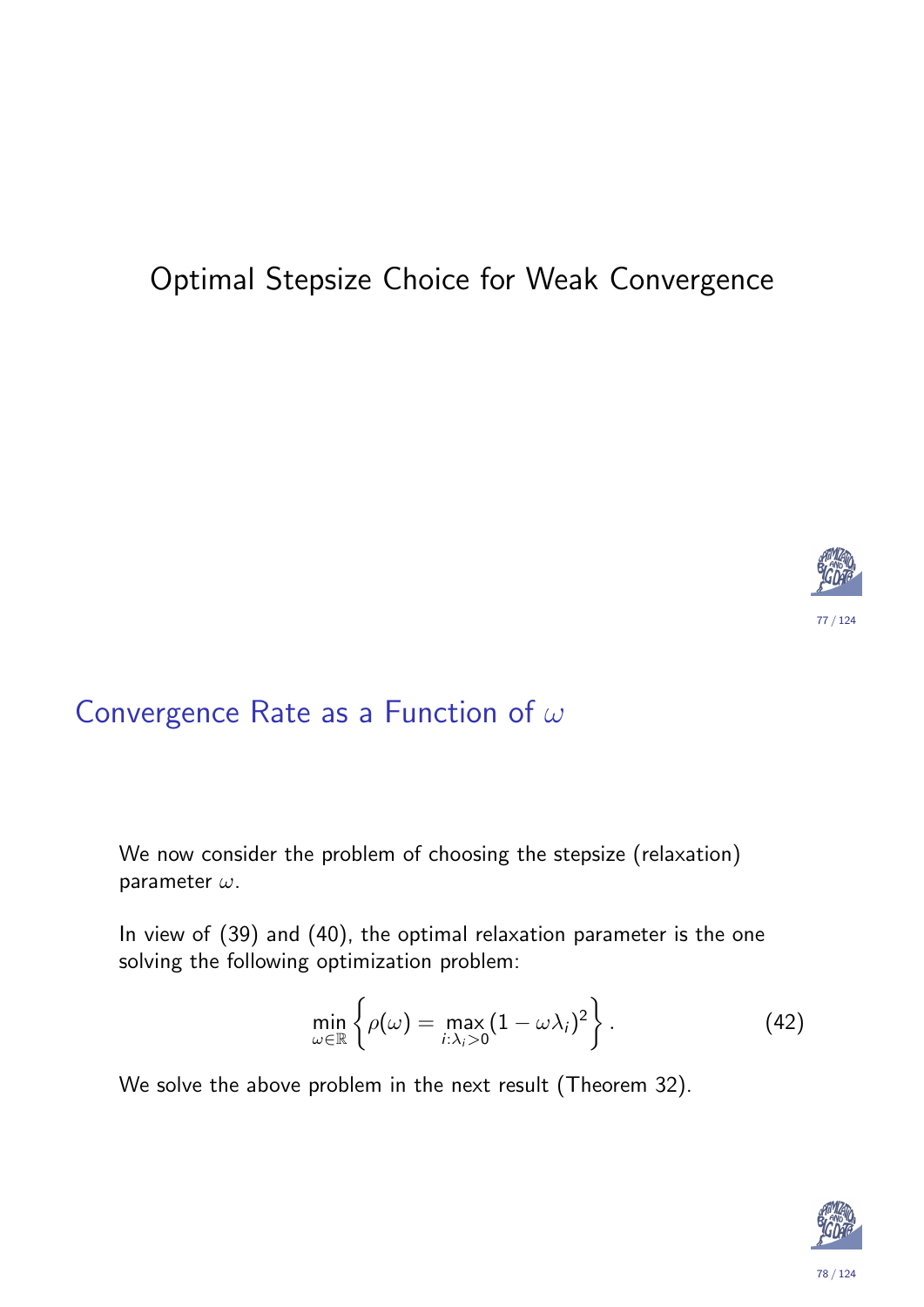### Optimal Stepsize

Theorem 32 (Stepsize Choice) Let  $\omega^* \stackrel{\text{def}}{=} 2/(\lambda_{\text{min}}^+ + \lambda_{\text{max}})$ . Then the objective of (42) is given by

$$
\rho(\omega) = \begin{cases}\n(1 - \omega \lambda_{\max})^2 & \text{if } \omega \le 0 \\
(1 - \omega \lambda_{\min}^+)^2 & \text{if } 0 \le \omega \le \omega^* \\
(1 - \omega \lambda_{\max})^2 & \text{if } \omega \ge \omega^*\n\end{cases}
$$
\n(43)

Moreover,  $\rho$  is decreasing on  $(-\infty, \omega^*]$  and increasing on  $[\omega^*, +\infty)$ , and hence the optimal solution of  $(42)$  is  $\omega^*$ . Further, we have:

(i) If we choose  $\omega = 1$  (no over-relaxation), then

$$
\rho(1) = (1 - \lambda_{\min}^+)^2.
$$
 (44)

(ii) If we choose  $\omega = 1/\lambda_{\text{max}}$  (over-relaxation), then

$$
\rho(1/\lambda_{\max}) = \left(1 - \frac{\lambda_{\min}^+}{\lambda_{\max}}\right)^2 \stackrel{(33)}{=} \left(1 - \frac{1}{\zeta}\right)^2. \tag{45}
$$

(iii) If we choose  $\omega = \omega^*$  (optimal over-relaxation), the optimal rate is



### Proof of Theorem 32

Recall that  $\lambda_{\text{max}} \leq 1$ . Letting

$$
\rho_i(\omega)=(1-\omega\lambda_i)^2,
$$

it can [be](#page-39-0) shown that

$$
\rho(\omega) = \max\{\rho_j(\omega), \rho_n(\omega)\},\
$$

<span id="page-39-1"></span><span id="page-39-0"></span>where  $j$  is such that  $\lambda_j=\lambda^+_{\sf min}.$  Note that  $\rho_j(\omega)=\rho_{\sf n}(\omega)$  for  $\omega\in\{0,\omega^*\}.$ From this we deduce that  $\rho_j \ge \rho_n$  on  $(-\infty, 0]$ ,  $\rho_j \le \rho_n$  on  $[0, \omega^*]$ , and  $\rho_j \geq \rho_n$  on  $[\omega^*, +\infty)$ , obtaining (43). We see that  $\rho$  is decreasing on  $(-\infty, \omega^*]$ , an[d i](#page-38-0)ncreasing on  $[\omega^*, +\infty)$ .

The [re](#page-39-1)maining results follow directly by plugging specific values of  $\omega$  into (43).

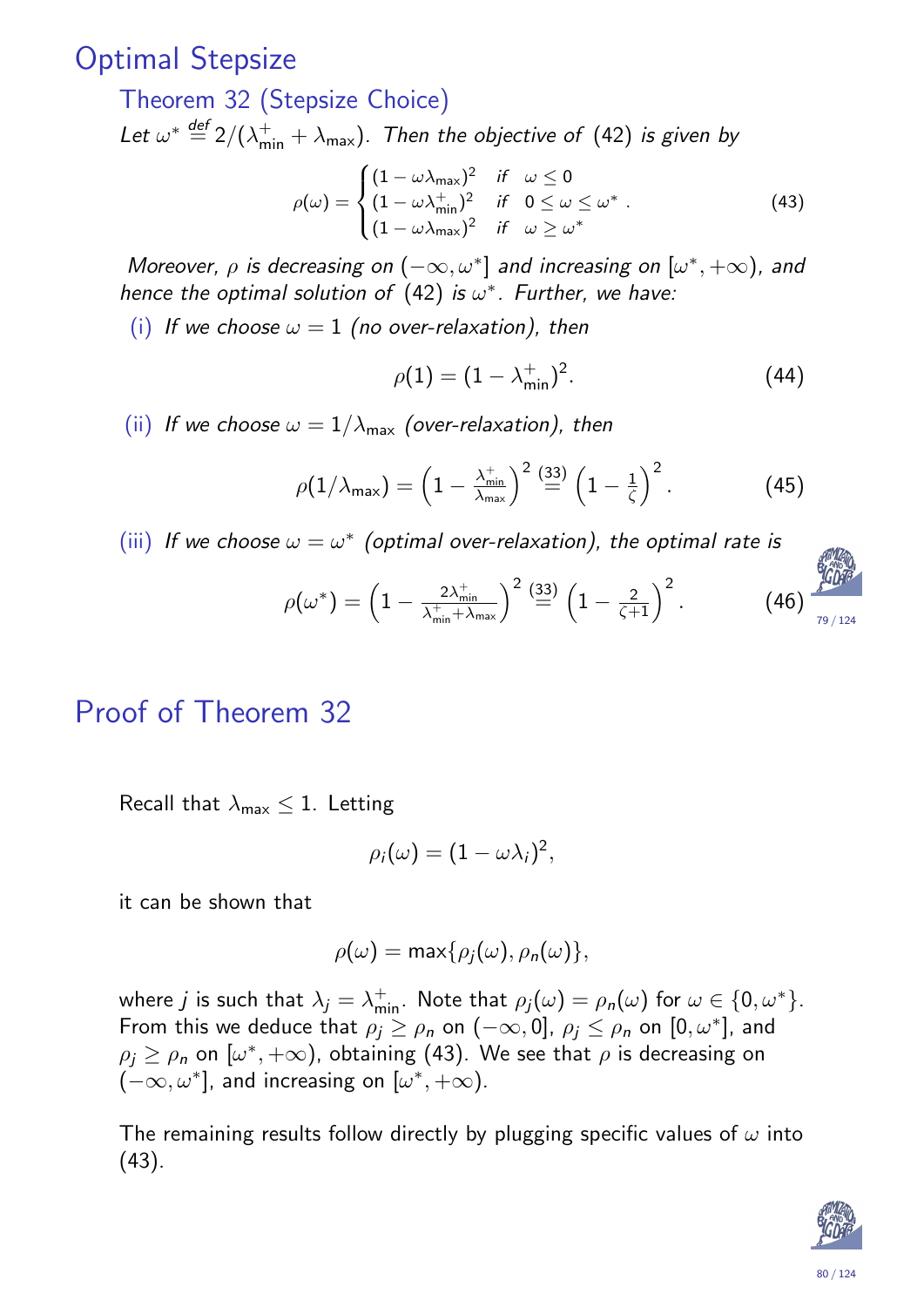### Strong Convergence



### Decrease of Distance is Proportional to  $f<sub>S</sub>$

Lemma 33 (Decrease of Distance)

Choose  $x_0 \in \mathbb{R}^n$  and let  $\{x_k\}_{k=0}^\infty$  be the random iterates produced by Algorithm 1, with an arbitrary relaxation parameter  $\omega \in \mathbb{R}$ . Let  $x_* \in \mathcal{L}$ .

<span id="page-40-0"></span>Then we have the identities  $||x_{k+1} - x_k||_F^2$  $\mathsf{B}^2 = 2 \omega^2 f_{\mathsf{S}_k}(\mathsf{x}_k)$ , and

$$
||x_{k+1}-x_*||_{\mathbf{B}}^2=||x_k-x_*||_{\mathbf{B}}^2-2\omega(2-\omega)f_{\mathbf{S}_k}(x_k). \hspace{1cm} (47)
$$

[M](#page-9-0)oreover,  $E\left[\|x_{k+1} - x_k\|_{\mathbf{B}}^2\right]$  $\left[ \begin{smallmatrix} 2 \ \mathsf{B} \end{smallmatrix} \right] = 2 \omega^2 {\rm E}\left[ f(\mathsf{x}_k) \right]$ , and

$$
\mathrm{E}\left[\|x_{k+1}-x_*\|_{\mathbf{B}}^2\right]=\mathrm{E}\left[\|x_k-x_*\|_{\mathbf{B}}^2\right]-2\omega(2-\omega)\mathrm{E}\left[f(x_k)\right].\qquad(48)
$$

<span id="page-40-1"></span>Remarks: Equation (47) says that for any  $x_* \in \mathcal{L}$ , in the k-th iteration of Algorithm 1 the distance of the current iterate from  $x_*$  decreases by the amou[nt](#page-40-1)  $2\omega(2-\omega)f_{\mathsf{S}_k}(\mathsf{x}_k)$ .

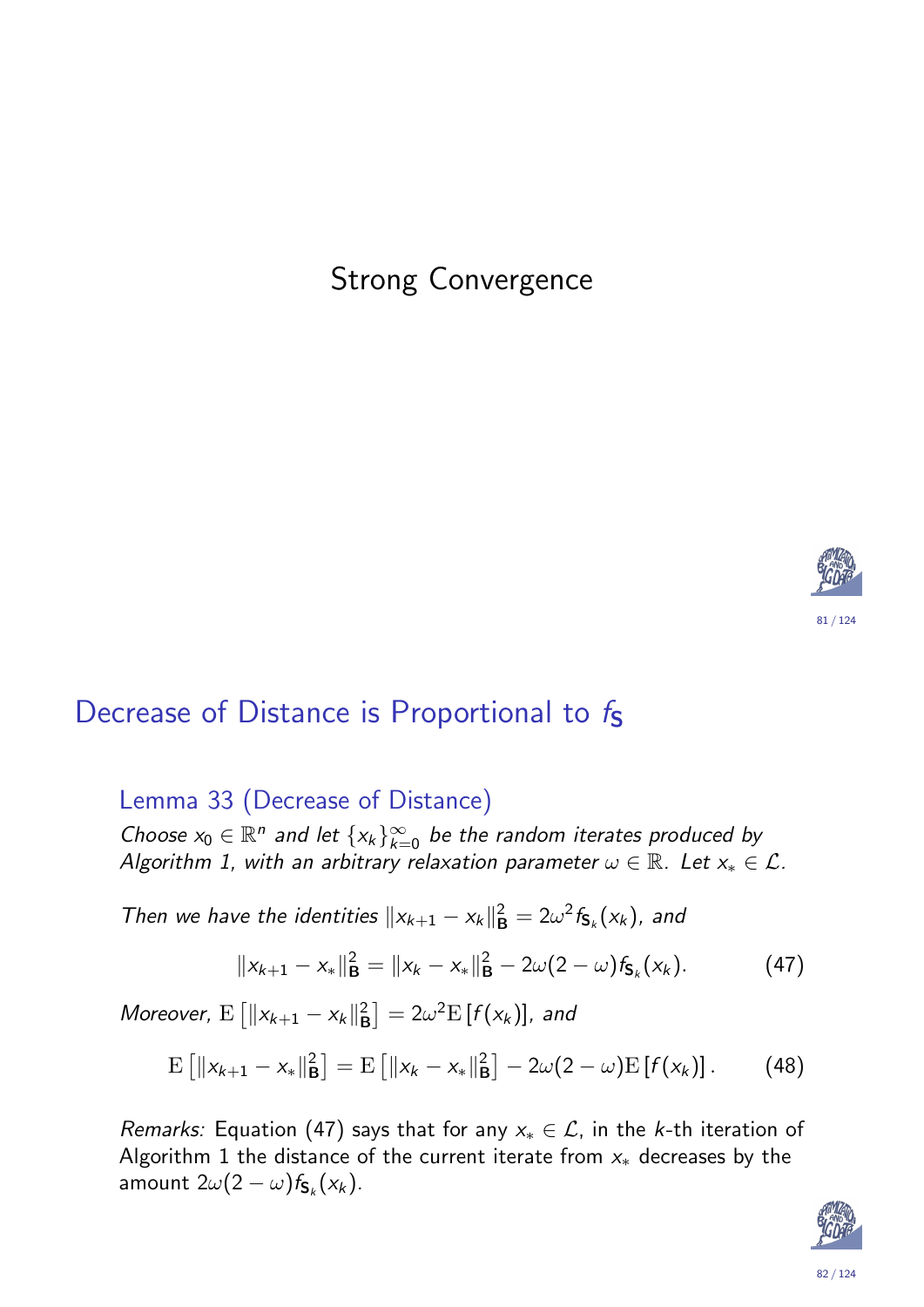#### Lower Bound on a Quadratic

#### Lemma 34

Let Assumption 3 be satisfied. Then the inequality

$$
x^{\top} \mathbf{B}^{-1/2} \mathbf{E} \left[ \mathbf{Z} \right] \mathbf{B}^{-1/2} x \ge \lambda_{\min}^{+} \left( \mathbf{B}^{-1/2} \mathbf{E} \left[ \mathbf{Z} \right] \mathbf{B}^{-1/2} \right) x^{\top} x \tag{49}
$$

holds for all  $x \in \text{Range}\left(\mathbf{B}^{-1/2}\mathbf{A}^{\top}\right)$ .

#### Proof.

It is known that for any matrix  $\mathbf{M} \in \mathbb{R}^{m \times n}$ , the inequality

$$
\mathbf{x}^\top \mathbf{M}^\top \mathbf{M} \mathbf{x} \geq \lambda_{\mathsf{min}}^+ (\mathbf{M}^\top \mathbf{M}) \mathbf{x}^\top \mathbf{x}
$$

holds for all  $x\in \text{Range}\left(\textsf{\textbf{M}}^{\top}\right)$ . Applying this with  $\textsf{\textbf{M}}=(\text{E}\left[\textsf{\textbf{Z}}\right])^{1/2}\textsf{\textbf{B}}^{-1/2}$ , we see that (49) holds for all  $x\in \mathrm{Range}\left(\mathbf{B}^{-1/2}(\mathrm{E}\left[\mathbf{Z}\right])^{1/2}\right)$ . However,

$$
\begin{array}{rcl}\n\text{Range}\left(\mathbf{B}^{-1/2}(\mathrm{E}\left[\mathbf{Z}\right])^{1/2}\right) & = & \text{Range}\left(\mathbf{B}^{-1/2}(\mathrm{E}\left[\mathbf{Z}\right])^{1/2}(\mathbf{B}^{-1/2}(\mathrm{E}\left[\mathbf{Z}\right])^{1/2})^\top\right) \\
& = & \text{Range}\left(\mathbf{B}^{-1/2}\mathrm{E}\left[\mathbf{Z}\right]\mathbf{B}^{-1/2}\right) = \text{Range}\left(\mathbf{B}^{-1/2}\mathbf{A}^\top\right),\n\end{array}
$$

where the last identity follows by combining Assumption 3 and Theorem 18.

### Proof of Lemma 33 - I

Recall that Algorithm 1 performs the update

$$
x_{k+1}=x_k-\omega \mathbf{B}^{-1}\mathbf{Z}_k(x_k-x_*)
$$

From this we get

$$
||x_{k+1} - x_k||_{\mathbf{B}}^2 = \omega^2 ||\mathbf{B}^{-1} \mathbf{Z}_k (x_k - x_*)||_{\mathbf{B}}^2
$$
  
\n
$$
\stackrel{(20)}{=} \omega^2 (x_k - x_*)^\top \mathbf{Z}_k (x_k - x_*)
$$
  
\n
$$
\stackrel{(21)}{=} 2\omega^2 f_{\mathbf{S}_k}(x_k).
$$
\n(50)

In a similar [vei](#page-19-2)n,

<span id="page-41-0"></span>
$$
||x_{k+1} - x_{*}||_{\mathbf{B}}^{2} = ||(\mathbf{I} - \omega \mathbf{B}^{-1} \mathbf{Z}_{k})(x_{k} - x_{*})||_{\mathbf{B}}^{2}
$$
  
\n
$$
= (x_{k} - x_{*})^{\top} (\mathbf{I} - \omega \mathbf{Z}_{k} \mathbf{B}^{-1}) \mathbf{B} (\mathbf{I} - \omega \mathbf{B}^{-1} \mathbf{Z}_{k})(x_{k} - x_{*})
$$
  
\n
$$
\stackrel{(20)}{=} (x_{k} - x_{*})^{\top} (\mathbf{B} - \omega(2 - \omega) \mathbf{Z}_{k})(x_{k} - x_{*})
$$
  
\n
$$
\stackrel{(21)}{=} ||x_{k} - x_{*}||_{\mathbf{B}}^{2} - 2\omega(2 - \omega) f_{S_{k}}(x_{k}),
$$
\n(51)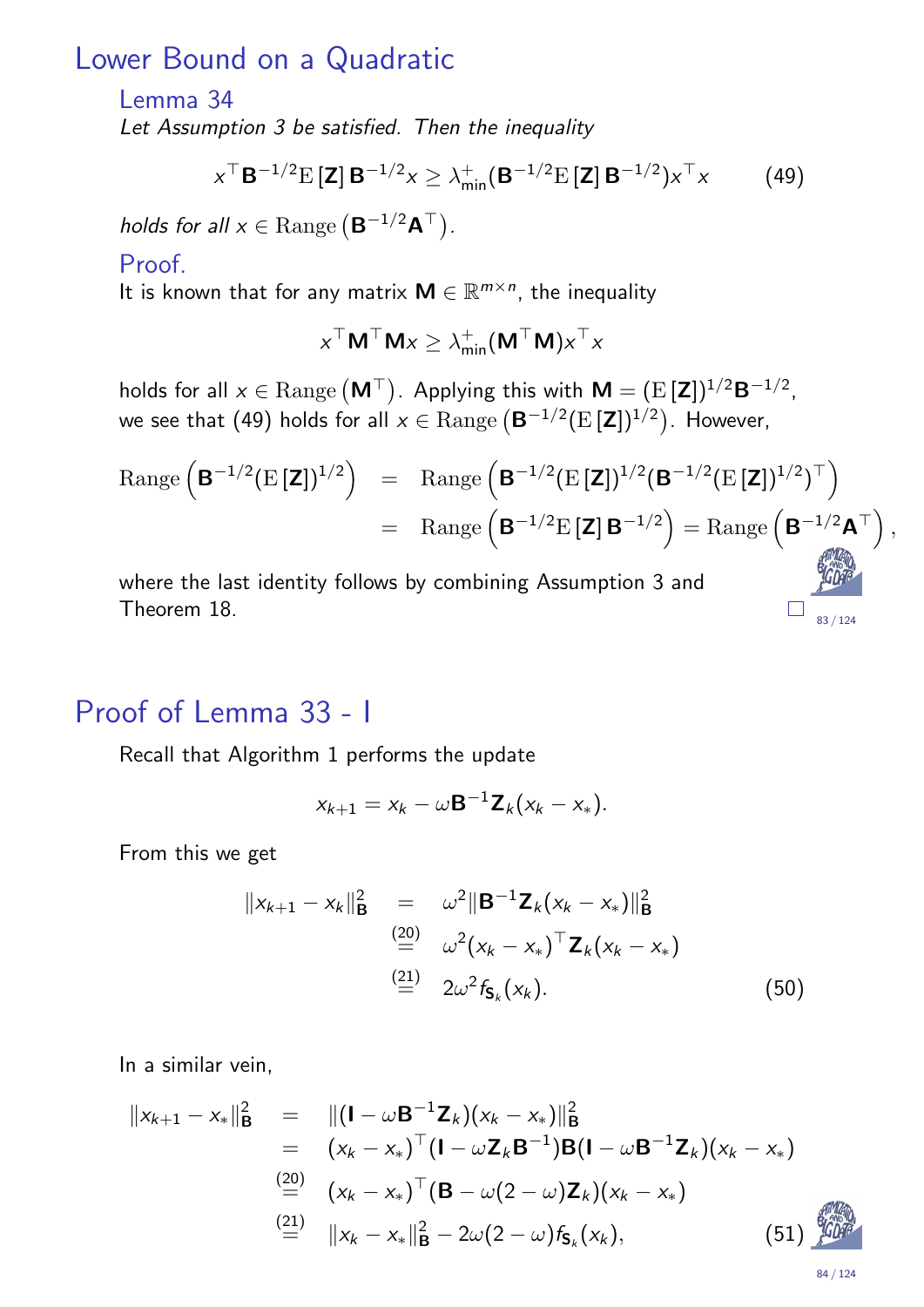## Proof of Lemma 33 - II

establishing (47).

Taking expectation in (50) and using the tower property, we get

$$
\begin{array}{rcl}\n\mathbf{E}\left[\|\mathbf{x}_{k+1}-\mathbf{x}_k\|_{\mathbf{B}}^2\right] &=& \mathbf{E}\left[\mathbf{E}\left[\|\mathbf{x}_{k+1}-\mathbf{x}_k\|_{\mathbf{B}}^2\mid\mathbf{x}_k\right]\right] \\
&=& 2\omega^2\mathbf{E}\left[\mathbf{E}\left[\mathbf{f}_{\mathbf{S}_k}(\mathbf{x}_k)\mid\mathbf{x}_k\right]\right] \\
&=& 2\omega^2\mathbf{E}\left[\mathbf{f}(\mathbf{x}_k)\right],\n\end{array}
$$

where in the last step we have used the definition of  $f$ .

Taking expectation in (47), we get

$$
\begin{array}{rcl}\n\mathbf{E}\left[\|x_{k+1}-x_{*}\|_{\mathbf{B}}^{2}\right] & = & \mathbf{E}\left[\mathbf{E}\left[\|x_{k+1}-x_{*}\|_{\mathbf{B}}^{2}\,|\,x_{k}\right]\right] \\
& \stackrel{\text{(51)}}{=} & \mathbf{E}\left[\|x_{k}-x_{*}\|_{\mathbf{B}}^{2}-2\omega(2-\omega)f(x_{k})\right] \\
& = & \mathbf{E}\left[\|x_{k}-x_{*}\|_{\mathbf{B}}^{2}\right]-2\omega(2-\omega)\mathbf{E}\left[f(x_{k})\right].\n\end{array}
$$



### Quadratic Bounds

Lemma 35 (Quadratic bounds) For all  $x \in \mathbb{R}^n$  and  $x_* \in \mathcal{L}$  we have

$$
\lambda_{\min}^+ \cdot f(x) \le \frac{1}{2} \|\nabla f(x)\|_{\mathbf{B}}^2 \le \lambda_{\max} \cdot f(x). \tag{52}
$$

and

$$
f(x) \leq \frac{\lambda_{\max}}{2} \|x - x_{*}\|_{\mathbf{B}}^{2}.
$$
 (53)

<span id="page-42-0"></span>Moreover, if [As](#page-41-0)sumption 3 holds, then for all  $x \in \mathbb{R}^n$  and  $x_* = \prod_{\mathcal{L}}^{\mathbf{B}}(x)$  we have

$$
\frac{\lambda_{\min}^+}{2} \|x - x_*\|_{\mathbf{B}}^2 \le f(x). \tag{54}
$$

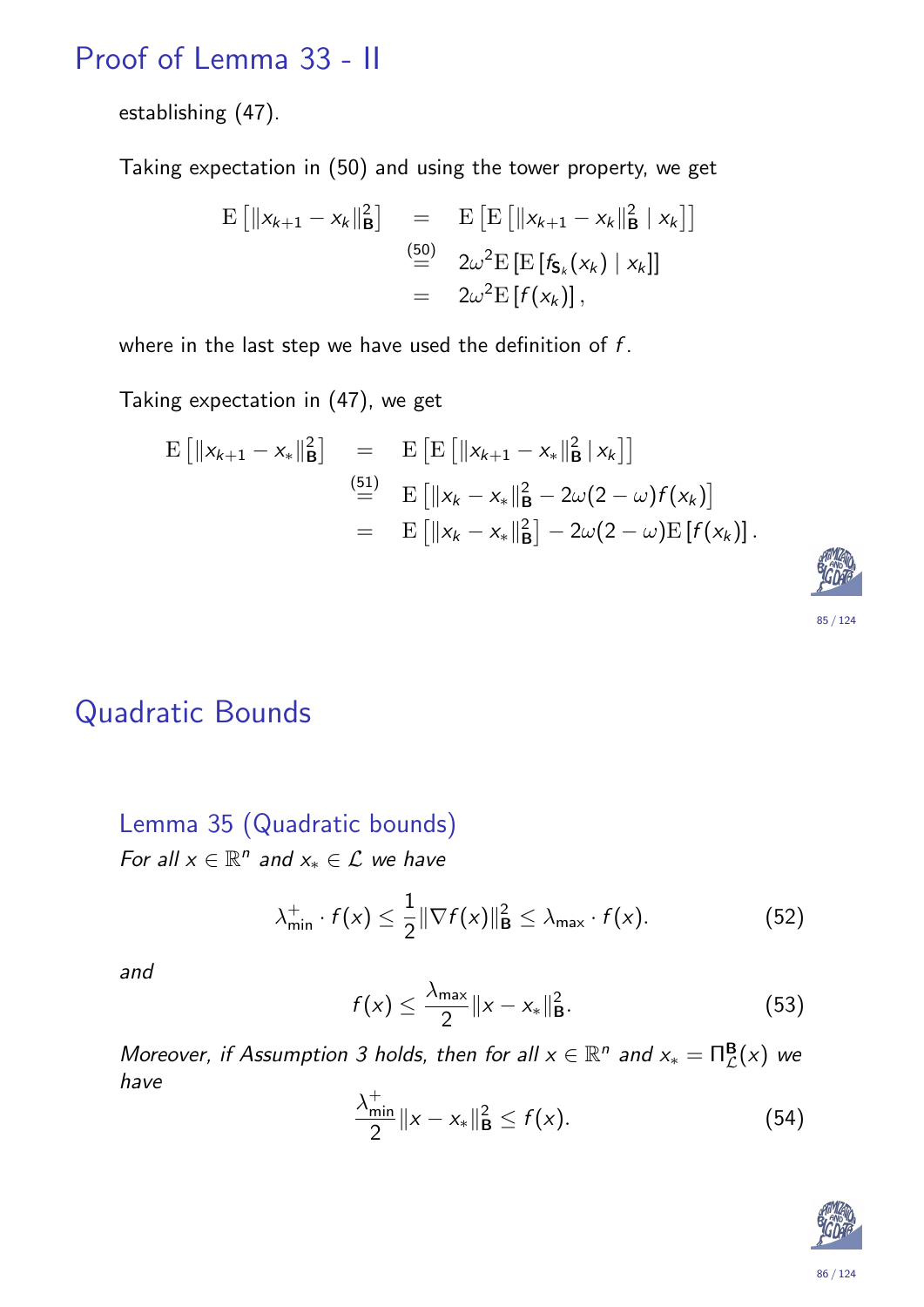### Proof of Lemma 35 - I

In view of  $(16)$  and  $(32)$ , we obtain a spectral characterization of f:

$$
f(x) = \frac{1}{2} \sum_{i=1}^{n} \lambda_i \left( u_i^{\top} \mathbf{B}^{1/2} (x - x_*) \right)^2, \tag{55}
$$

where  $x_*$  is any point in  $\mathcal{L}$ . On the other hand, in view of (27) and (32), we have

$$
\|\nabla f(x)\|_{\mathbf{B}}^{2} = \|\mathbf{B}^{-1} \mathbf{E} [\mathbf{Z}] (x - x_{*})\|_{\mathbf{B}}^{2}
$$
(56)  
\n
$$
= (x - x_{*})^{\top} \mathbf{E} [\mathbf{Z}] \mathbf{B}^{-1} \mathbf{E} [\mathbf{Z}] (x - x_{*})
$$
  
\n
$$
= (x - x_{*})^{\top} \mathbf{B}^{1/2} (\mathbf{B}^{-1/2} \mathbf{E} [\mathbf{Z}] \mathbf{B}^{-1/2}) (\mathbf{B}^{-1/2} \mathbf{E} [\mathbf{Z}] \mathbf{B}^{-1/2}) \mathbf{B}^{1/2} (x - x_{*})
$$
  
\n
$$
= (x - x_{*})^{\top} \mathbf{B}^{1/2} \mathbf{U} (\mathbf{U}^{\top} \mathbf{B}^{-1/2} \mathbf{E} [\mathbf{Z}] \mathbf{B}^{-1/2} \mathbf{U})^{2} \mathbf{U}^{\top} \mathbf{B}^{1/2} (x - x_{*})
$$
  
\n
$$
\stackrel{(32)}{=} (x - x_{*})^{\top} \mathbf{B}^{1/2} \mathbf{U} \Lambda^{2} \mathbf{U}^{\top} \mathbf{B}^{1/2} (x - x_{*})
$$
  
\n
$$
= \sum_{i=1}^{n} \lambda_{i}^{2} (u_{i}^{\top} \mathbf{B}^{1/2} (x - x_{*}))^{2}.
$$
 (57)

Inequality (52) follows by comparing (55) and (56), using the bounds

$$
\lambda_{\min}^+ \lambda_i \leq \lambda_i^2 \leq \lambda_{\max} \lambda_i,
$$

which hold for *i* for which  $\lambda_i > 0$ .

### Proof of Lemma 35 - II

We now move to the bounds involving norms. First, note that for any  $x_* \in \mathcal{L}$  we have

$$
f(x) \stackrel{\text{(16)}}{=} \frac{1}{2} (x - x_*)^\top E [\mathbf{Z}] (x - x_*)
$$
\n
$$
= \frac{1}{2} (\mathbf{B}^{1/2} (x - x_*)^\top (\mathbf{B}^{-1/2} E [\mathbf{Z}] \mathbf{B}^{-1/2}) \mathbf{B}^{1/2} (x - x_*)
$$
\n(58)

The upper bound follows by applying the inequality

$$
\mathbf{B}^{-1/2}\mathrm{E}\left[\mathbf{Z}\right]\mathbf{B}^{-1/2}\preceq\lambda_{\text{max}}\mathbf{I}.
$$

If  $x_* = \Pi^{\mathbf{B}}_{\mathcal{L}}(x)$ , then in view of  $(18)$ , we have

$$
\mathbf{B}^{1/2}(x-x_*)\in\operatorname{Range}\left(\mathbf{B}^{-1/2}\mathbf{A}^\top\right).
$$

Applying Lemma 34 to (58), we get the lower bound.

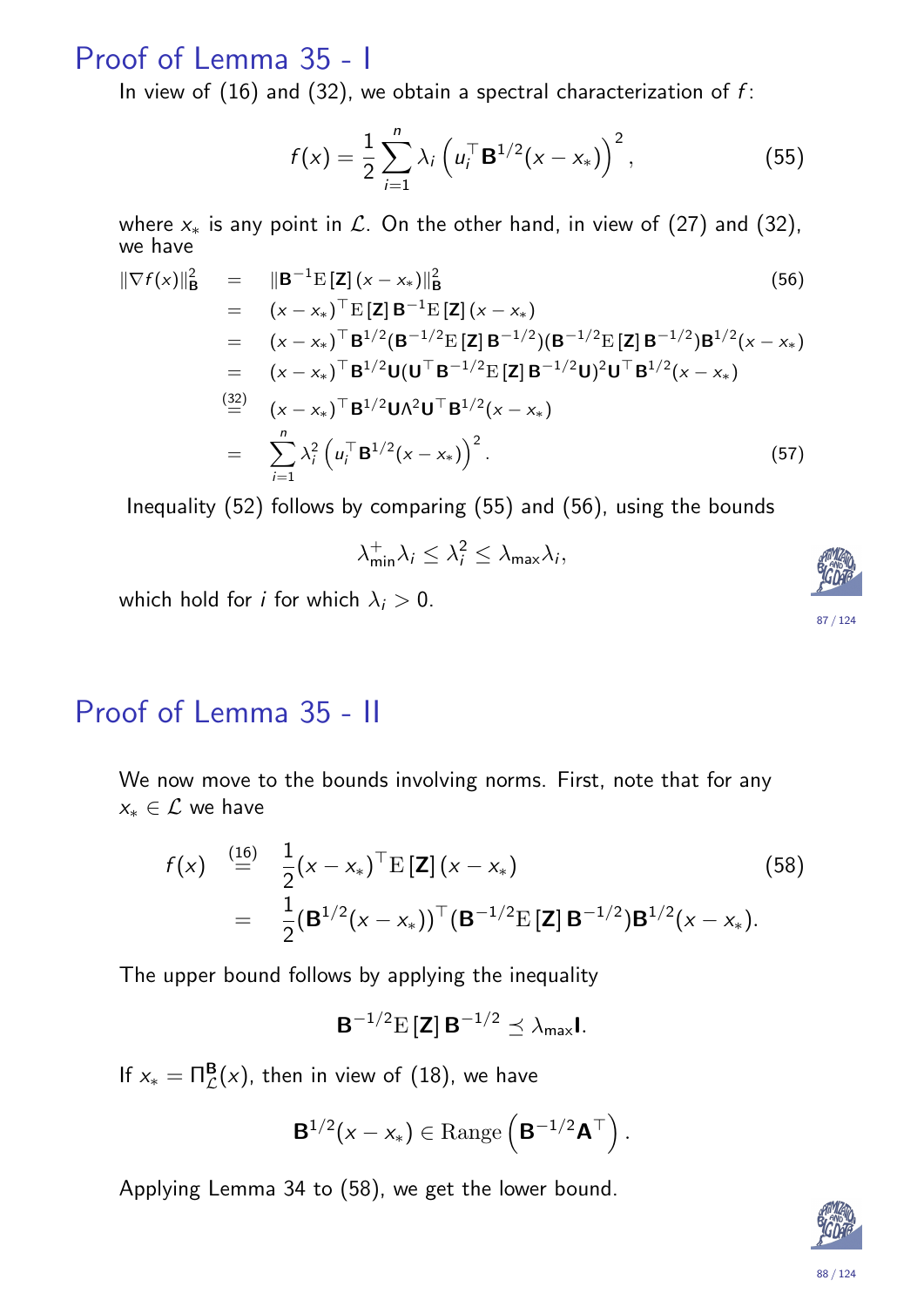## Strong Convergence

### Theorem 36 (Strong convergence)

Let Assumption 3 (exactness) hold and set  $x_* = \prod_{\mathcal{L}}^{\mathbf{B}}(x_0)$ . Let  $\{x_k\}$  be the random iterates produced by Algorithm 1, where the relaxation parameter satisfies  $0<\omega <$  2, and let  $r_k \overset{\mathit{def}}{=} \mathrm{E}\left[\lVert x_k - x_*\rVert_{\mathsf{E}}^2\right]$  $\binom{2}{\mathsf{B}}$ . Then for all  $k\geq 0$  we have

$$
(1 - \omega(2 - \omega)\lambda_{\max})^k r_0 \leq r_k \leq (1 - \omega(2 - \omega)\lambda_{\min}^+)^k r_0.
$$
 (59)

The best rate is achieved when  $\omega = 1$ .

#### Proof.

Let  $\phi_k = \mathrm{E}\left[f(\mathsf{x}_k)\right]$ . We have

$$
r_{k+1} \stackrel{(48)}{=} r_k - 2\omega(2-\omega)\phi_k \stackrel{(54)}{\leq} r_k - \omega(2-\omega)\lambda_{\min}^+ r_k,
$$

and

$$
r_{k+1} \stackrel{(48)}{=} r_k - 2\omega(2-\omega)\phi_k \stackrel{(53)}{\geq} r_k - \omega(2-\omega)\lambda_{\max}r_k.
$$

Inequalities (59) follow from this by unrolling the recurrences.



<span id="page-44-1"></span><span id="page-44-0"></span>Convergence of  $f(x_k)$ 

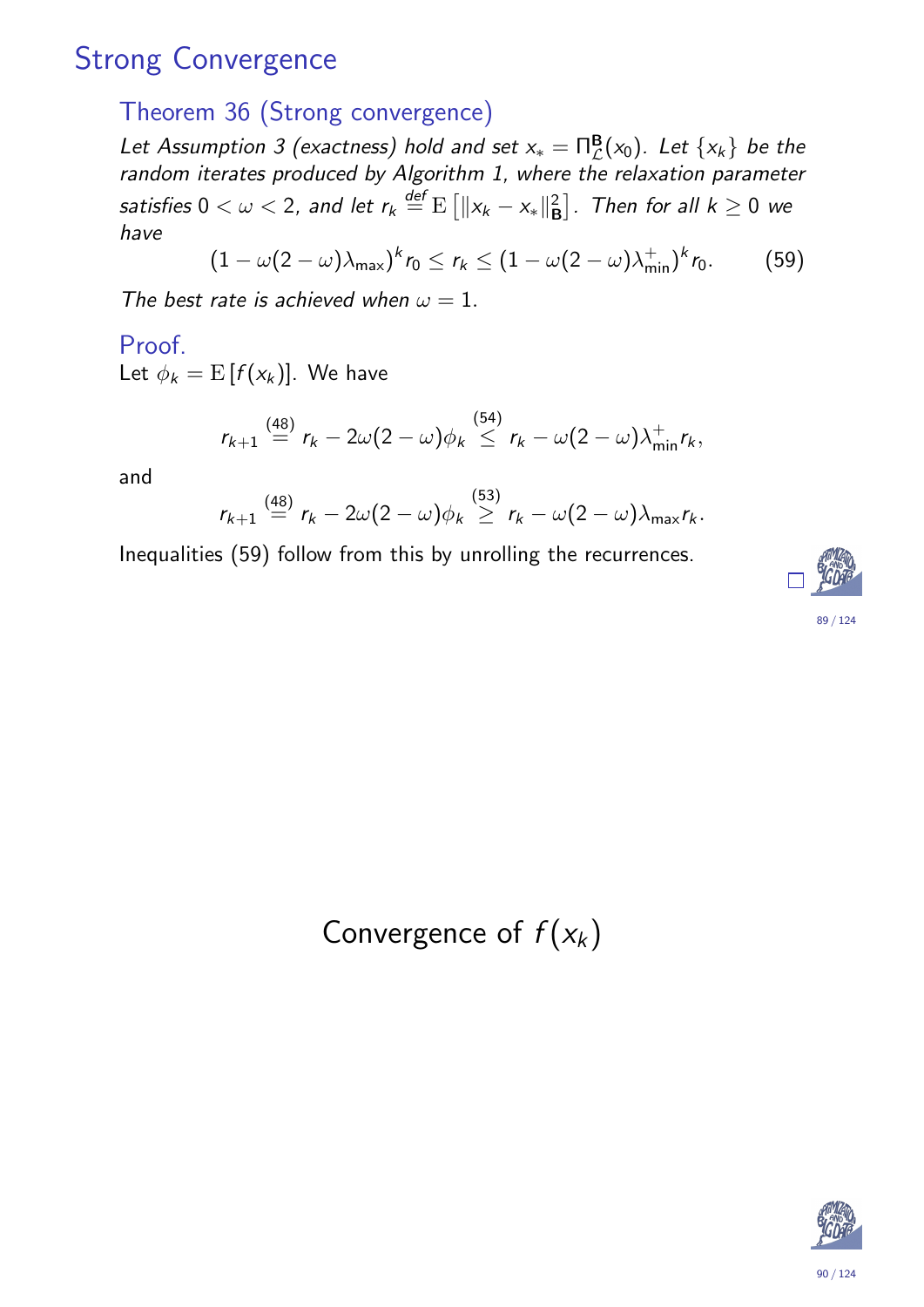## Convergence of  $f(x_k)$

#### Theorem 37 (Convergence of  $f$ )

Choose  $x_0 \in \mathbb{R}^n$ , and let  $\{x_k\}_{k=0}^{\infty}$  be the random iterates produced by Algorithm 1, where the relaxation parameter satisfies  $0 < \omega < 2$ .

(i) Let  $x_* \in \mathcal{L}$ . The average iterate  $\hat{x}_k \stackrel{\text{def}}{=} \frac{1}{k}$  $\frac{1}{k}\sum_{t=0}^{k-1} x_t$  for all  $k \geq 1$ satisfies 2

$$
\mathrm{E}\left[f(\hat{x}_k)\right] \leq \frac{\|x_0 - x_*\|_{\mathbf{B}}^2}{2\omega(2-\omega)k}.\tag{60}
$$

(ii) Now let Assumption 3 hold. For  $x_* = \prod_{\mathcal{L}}^{\mathbf{B}}(x_0)$  and  $k \geq 0$  we have

$$
\mathrm{E}\left[f(x_k)\right] \leq \left(1 - \omega(2-\omega)\lambda_{\min}^+\right)^k \frac{\lambda_{\max}||x_0 - x_*||^2_{\mathbf{B}}}{2}.\tag{61}
$$

The best rate is achieved when  $\omega = 1$ .

### Proof of Theorem 37

(i) Let  $\phi_k = \mathrm{E}\left[f(x_k)\right]$  and  $r_k = \mathrm{E}\left[\|x_k - x_*\|_{\mathsf{E}}^2\right]$  $\binom{2}{B}$ . By summing up the identities from (48), we get

$$
2\omega(2-\omega)\sum_{t=0}^{k-1}\phi_t=r_0-r_k.
$$

Therefore, using Jensen's inequality, we get

$$
\mathrm{E}\left[f(\hat{x}_k)\right] \leq \mathrm{E}\left[\frac{1}{k}\sum_{t=0}^{k-1}f(x_t)\right] = \frac{1}{k}\sum_{t=0}^{k-1}\phi_t = \frac{r_0 - r_k}{2\omega(2-\omega)k} \leq \frac{r_0}{2\omega(2-\omega)k}.
$$

(ii) Combining inequality (53) with Theorem 36, we get

$$
\mathrm{E}\left[f(x_k)\right] \leq \frac{\lambda_{\mathsf{max}}}{2} \mathrm{E}\left[\|x_k-x_*\|_{\mathbf{B}}^2\right] \stackrel{(59)}{\leq} \left(1-\omega(2-\omega)\lambda_{\mathsf{min}}^+\right)^k \frac{\lambda_{\mathsf{max}}\|x_0-x_*\|_{\mathbf{B}}^2}{2}.
$$

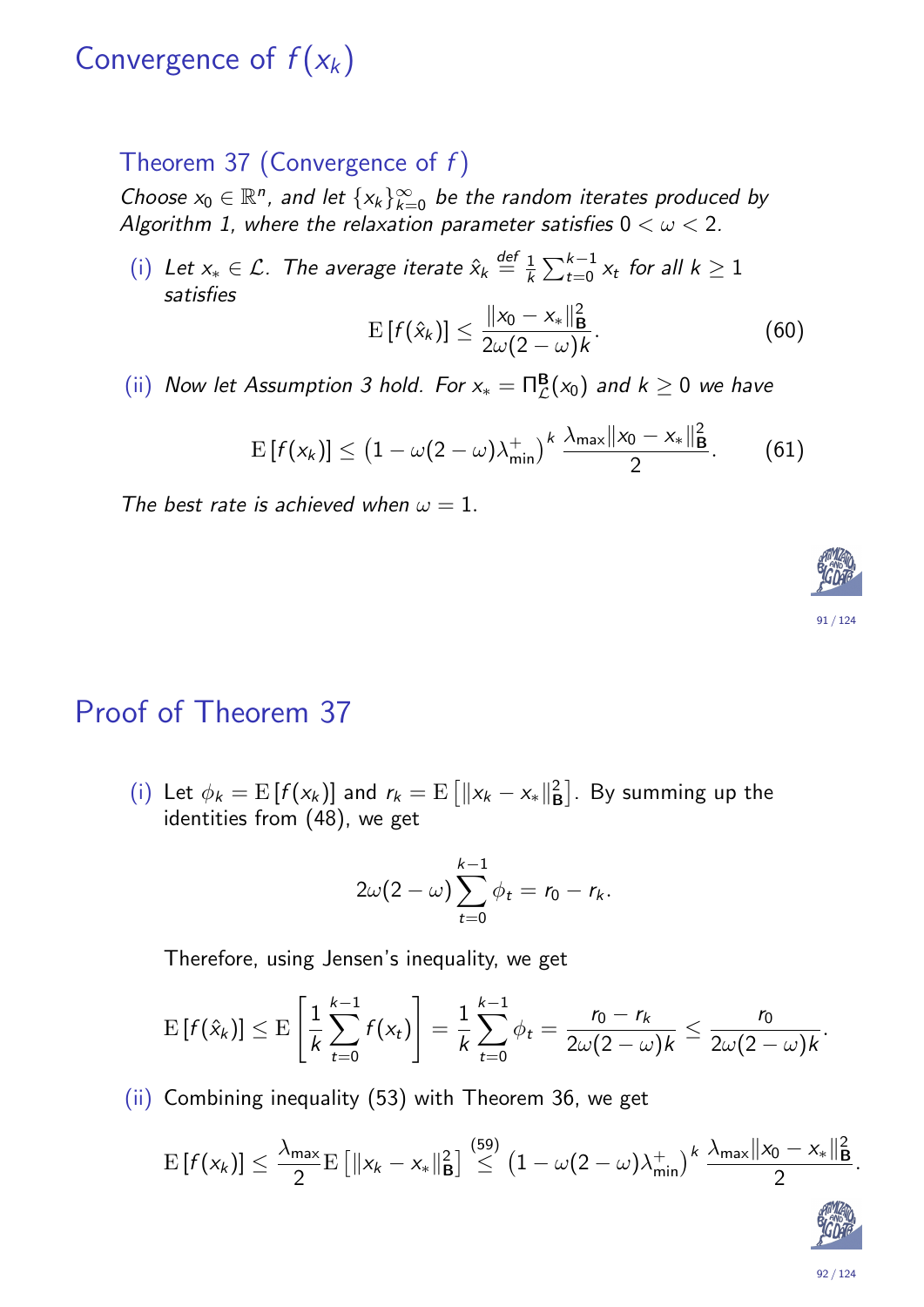

#### <span id="page-46-0"></span>Introduction to Randomized Methods in Convex Optimization Peter Richtárik

## 5. Parallel and Accelerated Methods



94 / 124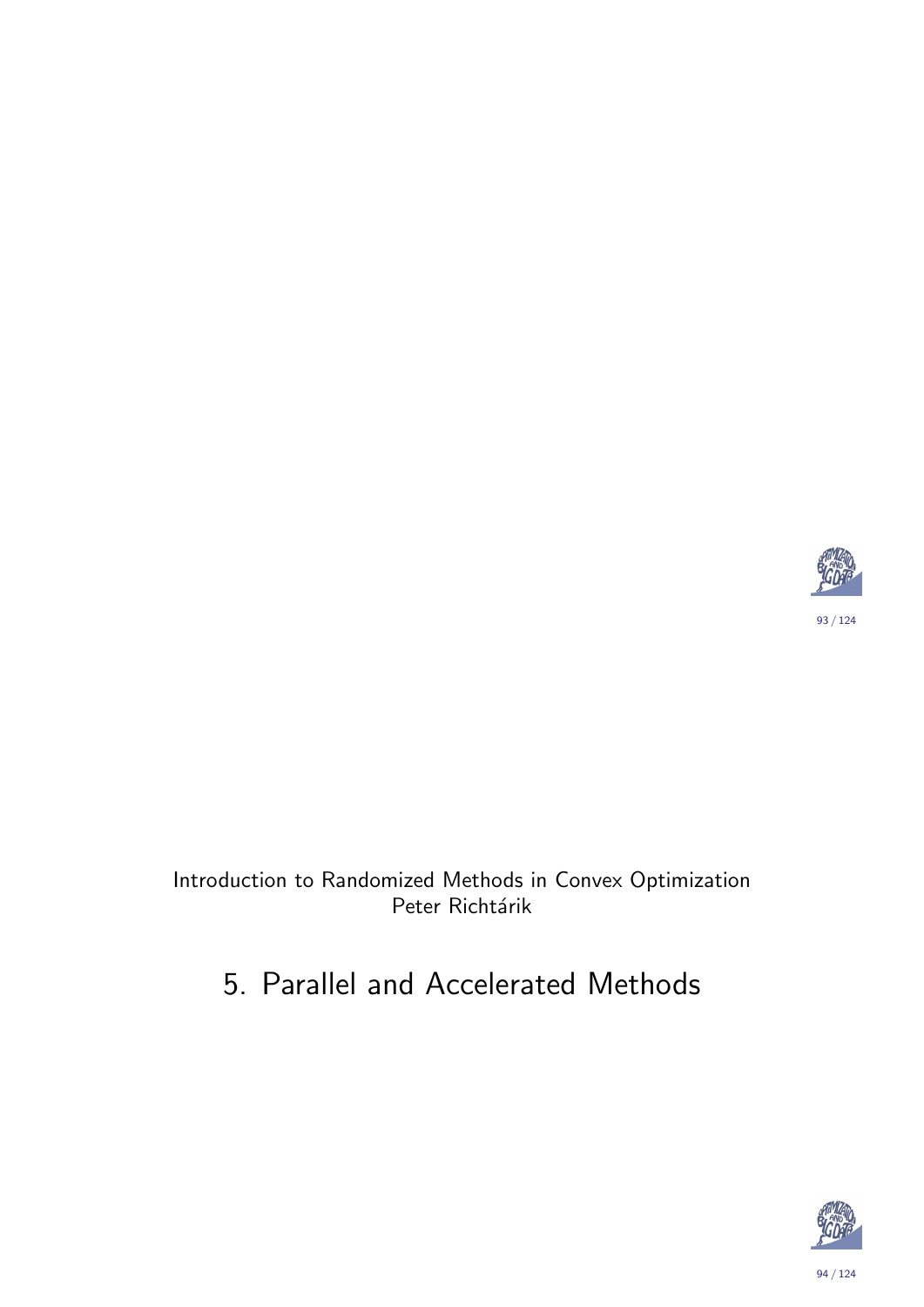## Parallel Method ("Minibatch Method")



## Parallel Method ("Minibatch Method")

#### Algorithm 2 Parallel Method

|    | 1: <b>Parameters:</b> distribution $D$ from which to sample matrices; positive                                                                                                                                       |                                      |
|----|----------------------------------------------------------------------------------------------------------------------------------------------------------------------------------------------------------------------|--------------------------------------|
|    | definite matrix $\mathbf{B} \in \mathbb{R}^{n \times n}$ ; stepsize/relaxation parameter $\omega \in \mathbb{R}$ ; par-                                                                                              |                                      |
|    | allelism parameter $\tau$ (aka "minibatch size")                                                                                                                                                                     |                                      |
|    | 2: Choose $x_0 \in \mathbb{R}^n$                                                                                                                                                                                     | $\triangleright$ Initialization      |
|    | 3: for $k = 0, 1, 2, \ldots$ do                                                                                                                                                                                      |                                      |
|    | 4: <b>for</b> $i = 1, 2, , \tau$ do                                                                                                                                                                                  |                                      |
|    | Draw $\mathbf{S}_{ki} \sim \mathcal{D}$<br>5:                                                                                                                                                                        |                                      |
| 6: | Set $z_{k+1,i} = x_k - \omega \mathbf{B}^{-1} \mathbf{A}^\top \mathbf{S}_{ki} (\mathbf{S}_{ki}^\top \mathbf{A} \mathbf{B}^{-1} \mathbf{A}^\top \mathbf{S}_{ki})^{\dagger} \mathbf{S}_{ki}^\top (\mathbf{A} x_k - b)$ |                                      |
| 7: | Set $x_{k+1} = \frac{1}{\tau} \sum_{i=1}^{\tau} z_{k+1,i}$                                                                                                                                                           | $\triangleright$ Average the results |

- In Note that for  $\tau = 1$ , the parallel method (Algorithm 2) reduces to the basic method (Algorithm 1).
- <span id="page-47-0"></span> $\triangleright$  We take one step of the basic method  $\tau$  times, independently, started from  $x_k$  $x_k$ . The resul[ts](#page-47-0) are then averaged to obtain  $x_{k+1}$ .
- The  $\tau$  computations can (but do not have to!) be performed in parallel, whence the name of the method.

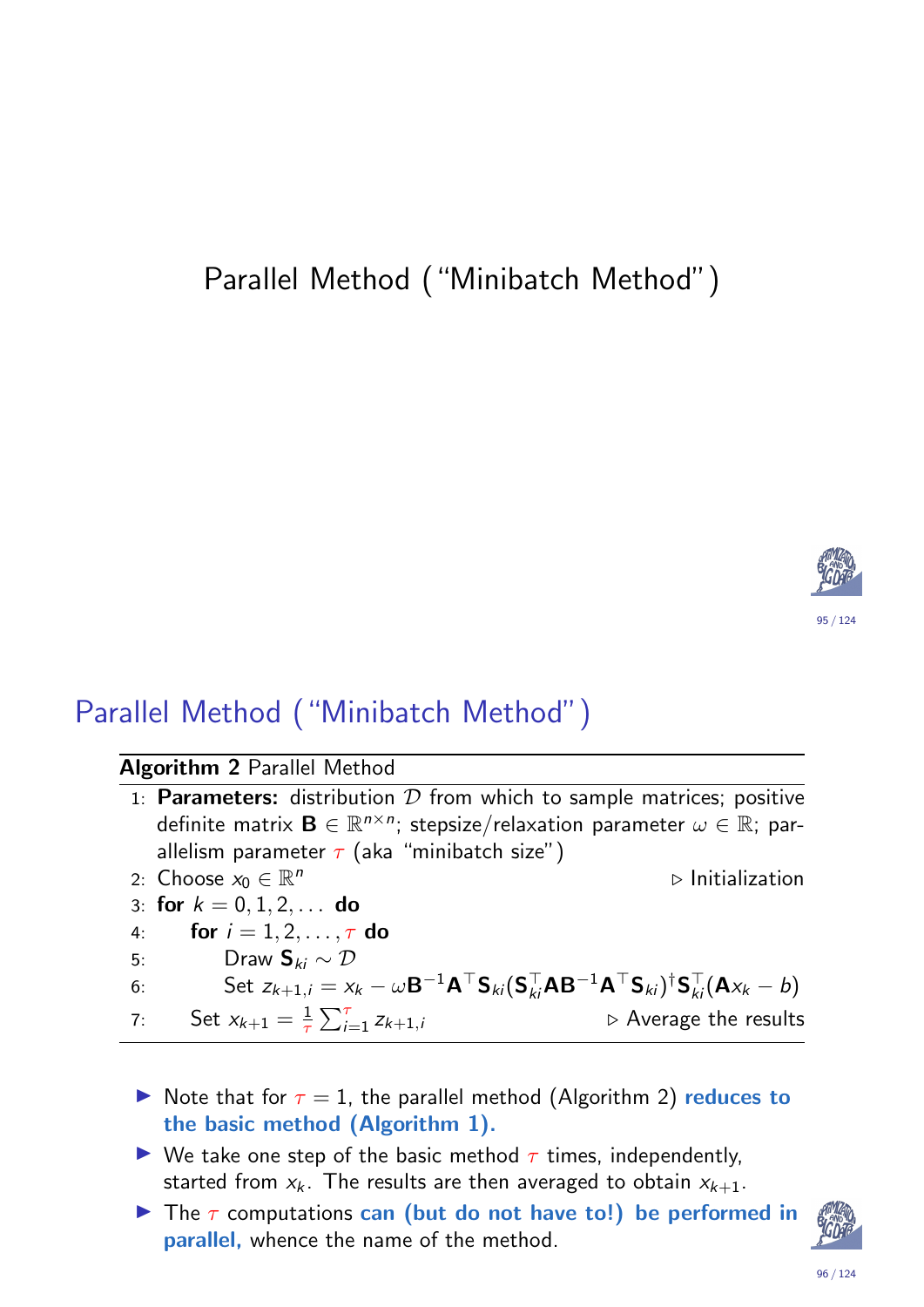### Convergence of the Parallel Method

#### Theorem 38

Let Assumption 3 hold and set  $x_* = \prod_{\mathcal{L}}^{\mathbf{B}}(x_0)$ . Let  $\{x_k\}_{k=0}^{\infty}$  be the random iterates produced by Algorithm 2, where the relaxation parameter satisfies  $0<\omega < 2/\xi(\tau)$ , where  $\xi(\tau) \stackrel{{\sf def}}{=} \frac{1}{\tau}$  $\frac{1}{\tau}+\big(1-\frac{1}{\tau}$  $\left(\frac{1}{\tau}\right)\lambda_{\mathsf{max}}$ . Then

$$
\mathrm{E}\left[\|x_{k+1}-x_*\|_{\mathbf{B}}^2\right] \leq \rho(\omega,\tau) \cdot \mathrm{E}\left[\|x_k-x_*\|_{\mathbf{B}}^2\right],
$$

and

$$
\mathrm{E}\left[f(x_k)\right] \leq \rho(\omega,\tau)^k \frac{\lambda_{\max}}{2} \|x_0 - x_*\|_{\mathbf{B}}^2,
$$

where

$$
\rho(\omega,\tau) \stackrel{\text{def}}{=} 1 - \omega \left[2 - \omega \xi(\tau)\right] \lambda_{\min}^+.
$$



#### Understanding the Behaviour of the Parallel Method - I The convergence factor

$$
\rho(\omega,\tau) = 1 - \omega \left[ 2 - \omega \underbrace{\left( \frac{1}{\tau} + \left( 1 - \frac{1}{\tau} \right) \lambda_{\mathsf{max}} \right)}_{\xi(\tau)} \right] \lambda_{\mathsf{min}}^+
$$

depends on the choice of the stepsize  $\omega$  and on the minibatch size  $\tau$ .

#### $\blacktriangleright$  The stepsize rate function

$$
\omega \mapsto \rho(\omega, \tau),
$$

is minimi[ze](#page-47-0)d for  $\omega(\tau) \stackrel{\mathsf{def}}{=} 1/\xi(\tau)$  and the associated  $\mathsf{optimal}\ \mathsf{rate}$  is

$$
\rho(\omega(\tau),\tau) = 1 - \frac{\lambda_{\min}^+}{\frac{1}{\tau} + \left(1 - \frac{1}{\tau}\right)\lambda_{\max}}.\tag{62}
$$

 $\blacktriangleright$  The minibatch rate function

$$
\tau\mapsto\rho(\omega(\tau),\tau)
$$

is decreasing on  $[1, \infty)$ , with

$$
\rho(\omega(\mathbf{1}),\mathbf{1})=1-\lambda_{\min}^+, \qquad \lim_{\tau\rightarrow\infty}\rho(\omega(\tau),\tau)=1-\frac{\lambda_{\min}^+}{\lambda_{\max}}
$$



98 / 124

.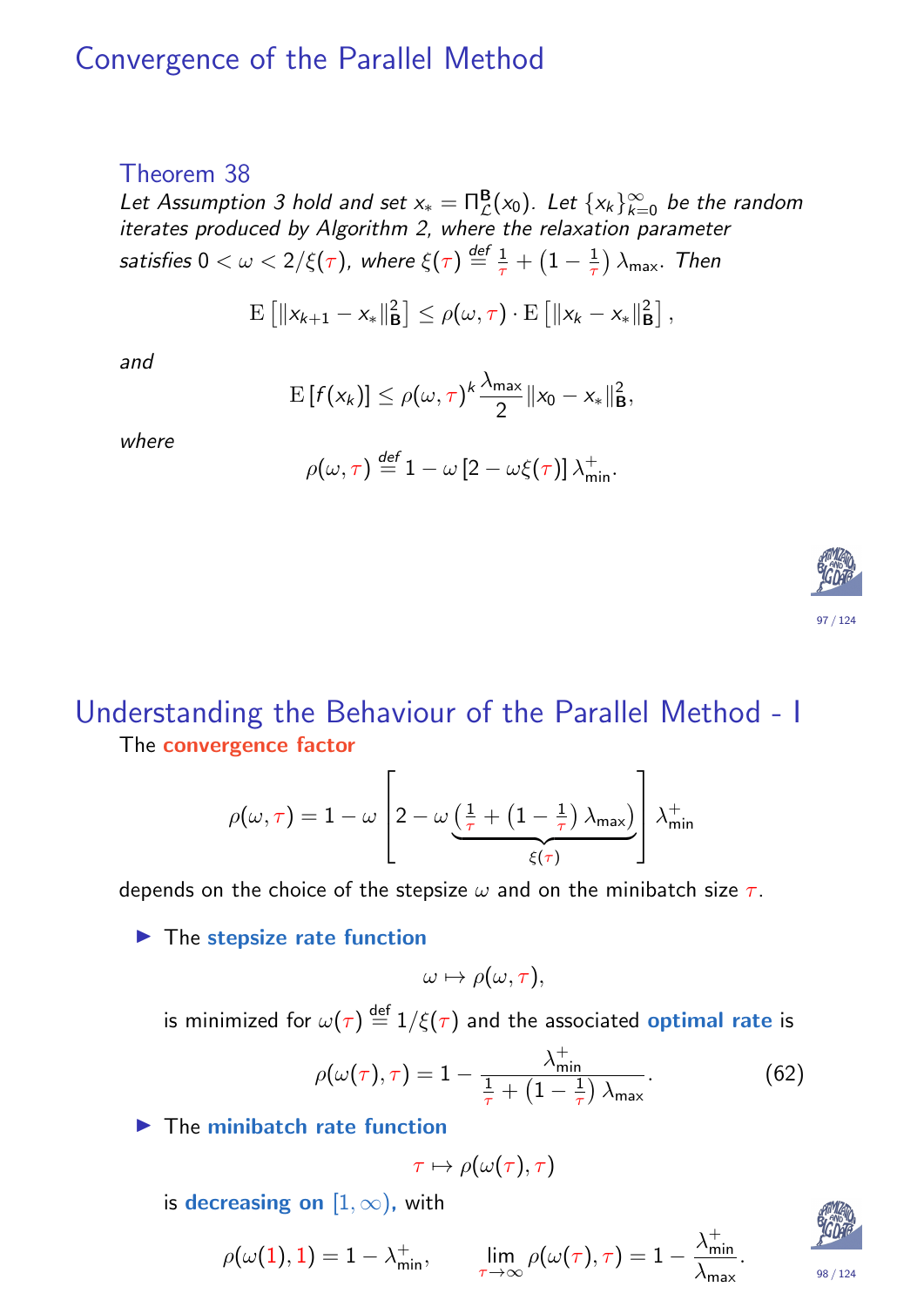Understanding the Behaviour of the Parallel Method - II Convergence Rate for  $\tau = 1$  (with optimal stepsize  $\omega = \omega(\tau)$ ):

$$
k \geq \frac{1}{\lambda_{\min}^+} \log \left( \frac{\|x_0 - x_*\|_{\mathbf{B}}^2}{\epsilon} \right) \quad \Rightarrow \quad \mathrm{E} \left[ \|x_k - x_*\|_{\mathbf{B}}^2 \right] \leq \epsilon
$$

Convergence Rate for  $\tau = +\infty$  (with optimal stepsize  $\omega = \omega(\tau)$ ):

$$
k \geq \frac{\lambda_{\max}}{\lambda_{\min}^+} \log \left( \frac{\|x_0 - x_*\|_{\mathbf{B}}^2}{\epsilon} \right) \quad \Rightarrow \quad \mathrm{E} \left[ \|x_k - x_*\|_{\mathbf{B}}^2 \right] \leq \epsilon
$$

Recall what we proved about the basic method:

 $\blacktriangleright$  The weak convergence rate of the basic method is "fast":

$$
\tilde{\mathcal{O}}\left(\lambda_{\mathsf{max}}/\lambda_{\mathsf{min}}^+\right)
$$

 $\blacktriangleright$  The strong convergence rate of the basic method is "slow":

$$
\tilde{\mathcal{O}}\left(1/\lambda_{\min}^+\right)
$$

So, how does minibatching improve the basic method?

 $\blacktriangleright$  The strong convergence rate of the parallel method interpolates between slow and fast!



99 / 124

#### Accelerated Method

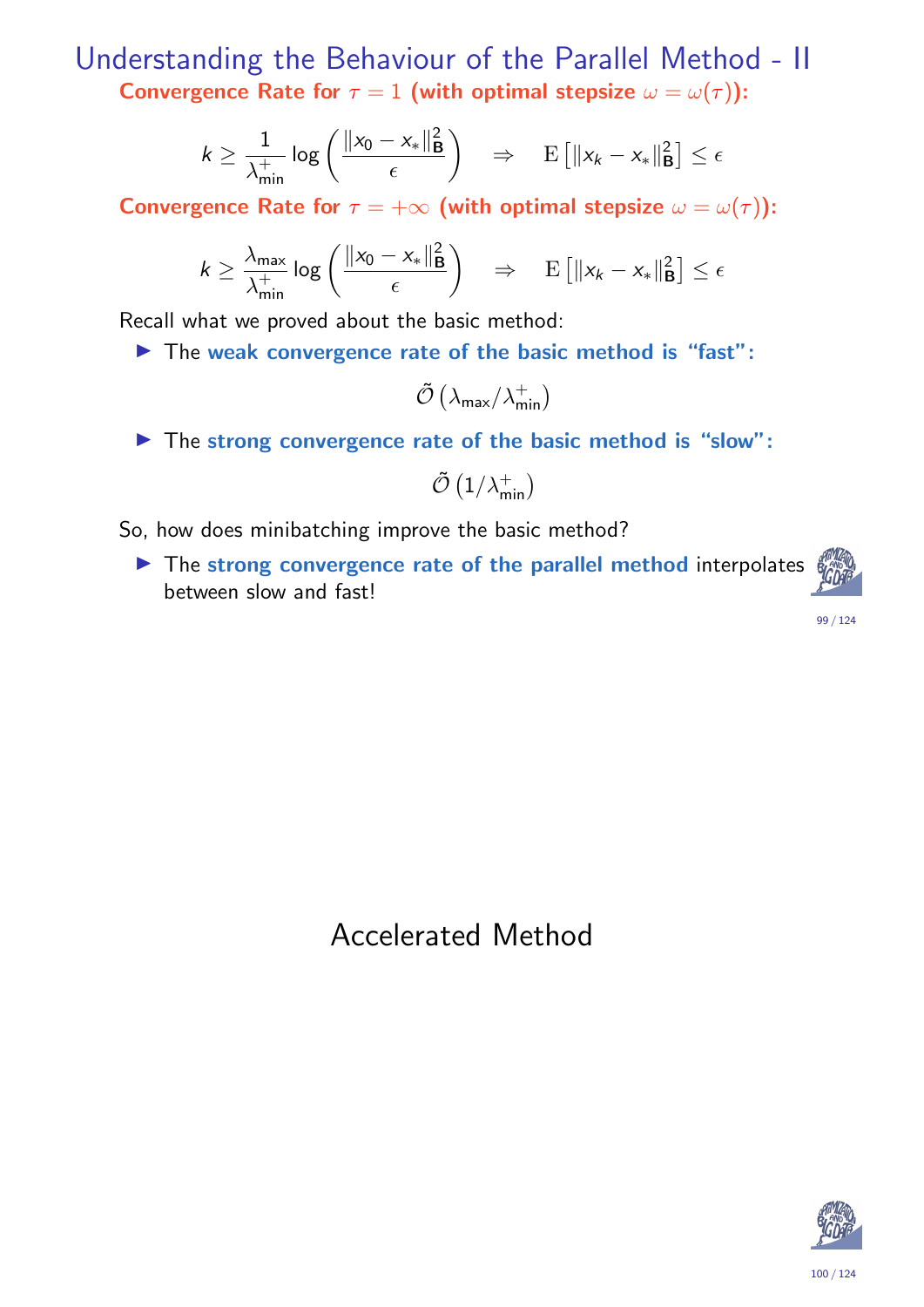## Accelerated Method

In order to obtain further acceleration, we suggest to perform an update step in which  $x_{k+1}$  depends on both  $x_k$  and  $x_{k-1}$ . In particular, we take two dependent steps of Algorithm 1, one from  $x_k$  and one from  $x_{k-1}$ , and then take an affine combination of the results. That is, the process is started with  $x_0, x_1 \in \mathbb{R}^n$ , and for  $k \geq 1$  involves an iteration of the form

$$
x_{k+1} = \gamma \phi_{\omega}(x_k, \mathbf{S}_k) + (1 - \gamma) \phi_{\omega}(x_{k-1}, \mathbf{S}_{k-1})
$$
(63)

where the matrices  $\{S_k\}$  are independent samples from  $\mathcal{D}$ , and  $\gamma \in \mathbb{R}$  is an acceleration parameter.

Remarks:

- **I** By choosing  $\gamma = 1$  (no acceleration), we recover the Basic Method.
- **I** Theory suggests that  $\gamma$  should be always between 1 and 2. In particular, for well conditioned problems (small  $\zeta$ ), one should choose  $\gamma \approx 1$ , and for ill conditioned problems (large  $\zeta$ ), one should choose  $\gamma \approx 2$ .
- **IDED** By a proper combination of overrelaxation (choice of  $\omega$ ) with acceleration (choice of  $\gamma$ ), Algorithm 3 enjoys the **accelerated** convergence rate of  $\tilde{\mathcal{O}}(\sqrt{\zeta})$ , where  $\zeta$  is the condition number.



101 / 124

## Accelerated Method

#### Algorithm 3 Accelerated Method

- 1: **Parameters:** distribution  $D$  from which to sample matrices; positive definite matrix  $\mathbf{B} \in \mathbb{R}^{n \times n}$ ; stepsize/relaxation parameter  $\omega > 0$ ; acceleration parameter  $\gamma > 0$
- 2: Choose  $x_0, x_1 \in \mathbb{R}^n$  such that  $x_0 x_1 \in \mathrm{Range}\left( \mathsf{B}^{-1} \mathsf{A}^\top \right)$  (for instance, choose  $x_0 = x_1$ )
- 3: [D](#page-9-0)raw  $\mathbf{S}_0$  ~  $\mathcal{D}$

<span id="page-50-0"></span>9: Output  $x_k$ 

- 4: Set  $z_0=\phi_\omega({x_0}, \mathsf{S}_0)$
- 5: for  $k = 1, 2, ...$  do
- 6: Draw a fresh sample  $\mathbf{S}_k \sim \mathcal{D}$
- 7: Set  $z_k = \phi_\omega(x_k, \mathsf{S}_k)$

8: Set 
$$
x_{k+1} = \gamma z_k + (1 - \gamma)z_{k-1}
$$

 $▶$  Main update step

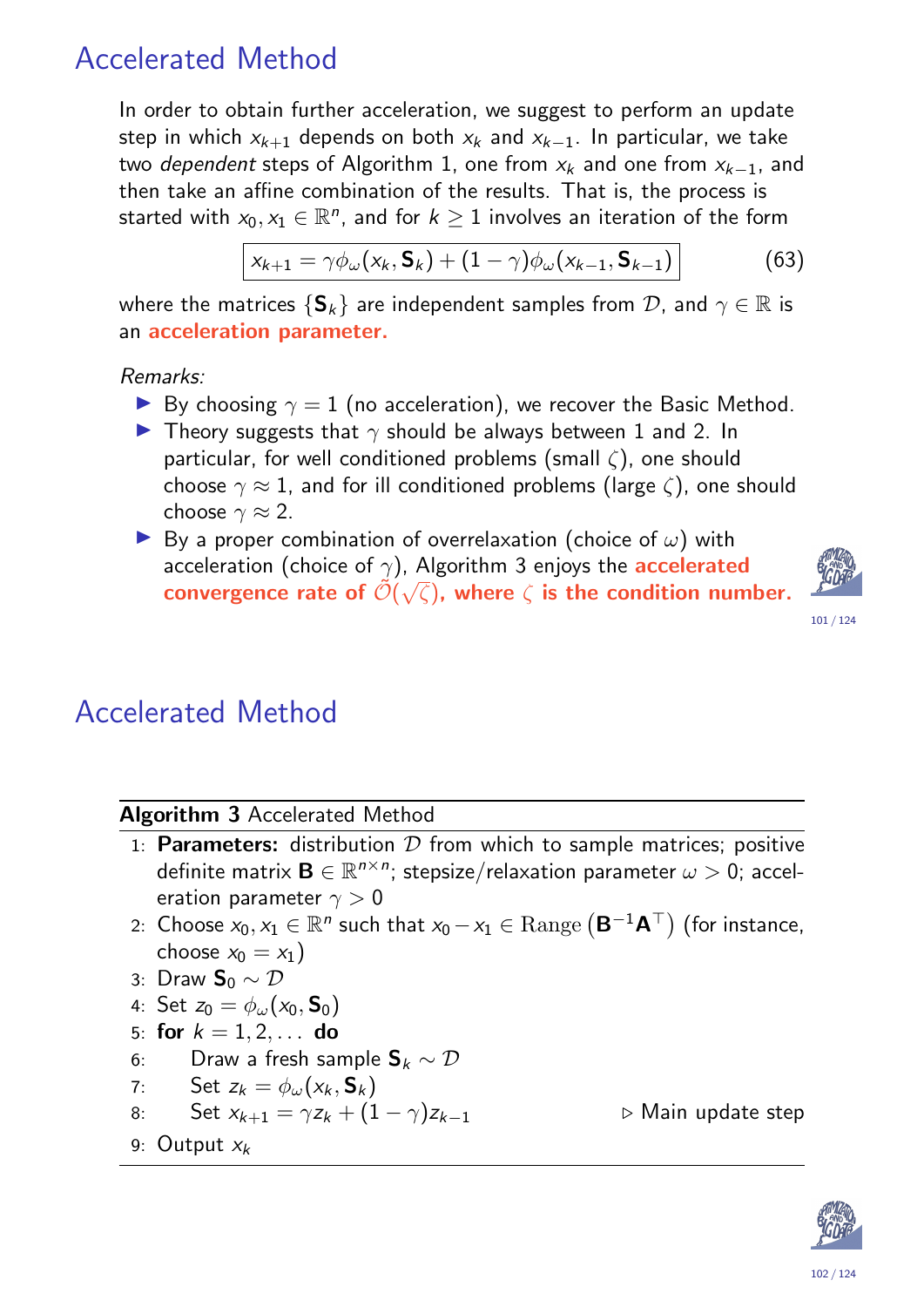#### **Convergence**

#### Theorem 39 (Complexity of Algorithm 3)

Let Assumption 3 (exactness) be satisfied and let  $\{x_k\}_{k=0}^\infty$  be the sequence of random iterates produced by Algorithm 3, started with  $x_0, x_1 \in \mathbb{R}^n$  satisfying the relation  $x_0 - x_1 \in \mathrm{Range}\left(\mathsf{B}^{-1}\mathsf{A}^\top\right)$ , with relaxation parameter  $0 < \omega \leq 1/\lambda_{\text{max}}$  and acceleration parameter  $\gamma = 2/(1+\sqrt{\mu})$ , where  $\mu \in (0, \omega \lambda_{\min}^+)$ . Let  $x_* = \prod_{\mathcal{L}}^{\mathbf{B}}(x_0)$ . Then there exists a constant  $C > 0$ , such that for all  $k \geq 2$  we have

$$
\|\mathbf{E}\left[x_k - x_*\right]\|_{\mathbf{B}}^2 \le (1 - \sqrt{\mu})^{2k} C. \tag{64}
$$

(i) If we choose  $\omega = 1/\lambda_{\text{max}}$  (overrelaxation), then we can pick  $\mu = 0.99/\zeta$  (recall that  $\zeta = \lambda_{\sf max}/\lambda_{\sf min}^+$  is the condition number), which leads to the rate

$$
\|\mathbf{E}\left[x_{k}-x_{*}\right]\|_{\mathbf{B}}^{2} \leq \left(1-\sqrt{\frac{0.99\lambda_{\min}^{+}}{\lambda_{\max}}}\right)^{2k} C.
$$
 (65)

(ii) If we choose  $\omega = 1$  (no overrelaxation), then we can pick  $\mu = 0.99 \lambda_{\min}^+$ , which leads to the rate

$$
\|\mathbf{E}\left[x_k - x_*\right]\|_{\mathbf{B}}^2 \le \left(1 - \sqrt{0.99\lambda_{\min}^+}\right)^{2k} C. \tag{66}
$$

#### **Comments**

Alternative Way of Writing Convergence Rate (65):

$$
k \ge \frac{1}{2\sqrt{0.99}}\sqrt{\frac{\lambda_{\max}}{\lambda_{\min}^+}}\log\left(\frac{C}{\epsilon}\right) \quad \Rightarrow \quad \|\text{E}\left[x_k - x_*\right]\|_{\text{B}}^2 \le \epsilon
$$

#### Alternative Way of Writi[ng](#page-51-0) Convergence Rate (66):

<span id="page-51-0"></span>
$$
k \ge \frac{1}{2\sqrt{0.99}}\sqrt{\frac{1}{\lambda_{\min}^+}}\log\left(\frac{C}{\epsilon}\right) \quad \Rightarrow \quad \|\mathbf{E}\left[x_k - x_*\right]\|_{\mathbf{B}}^2 \le \epsilon
$$



**ATIMIZATIO**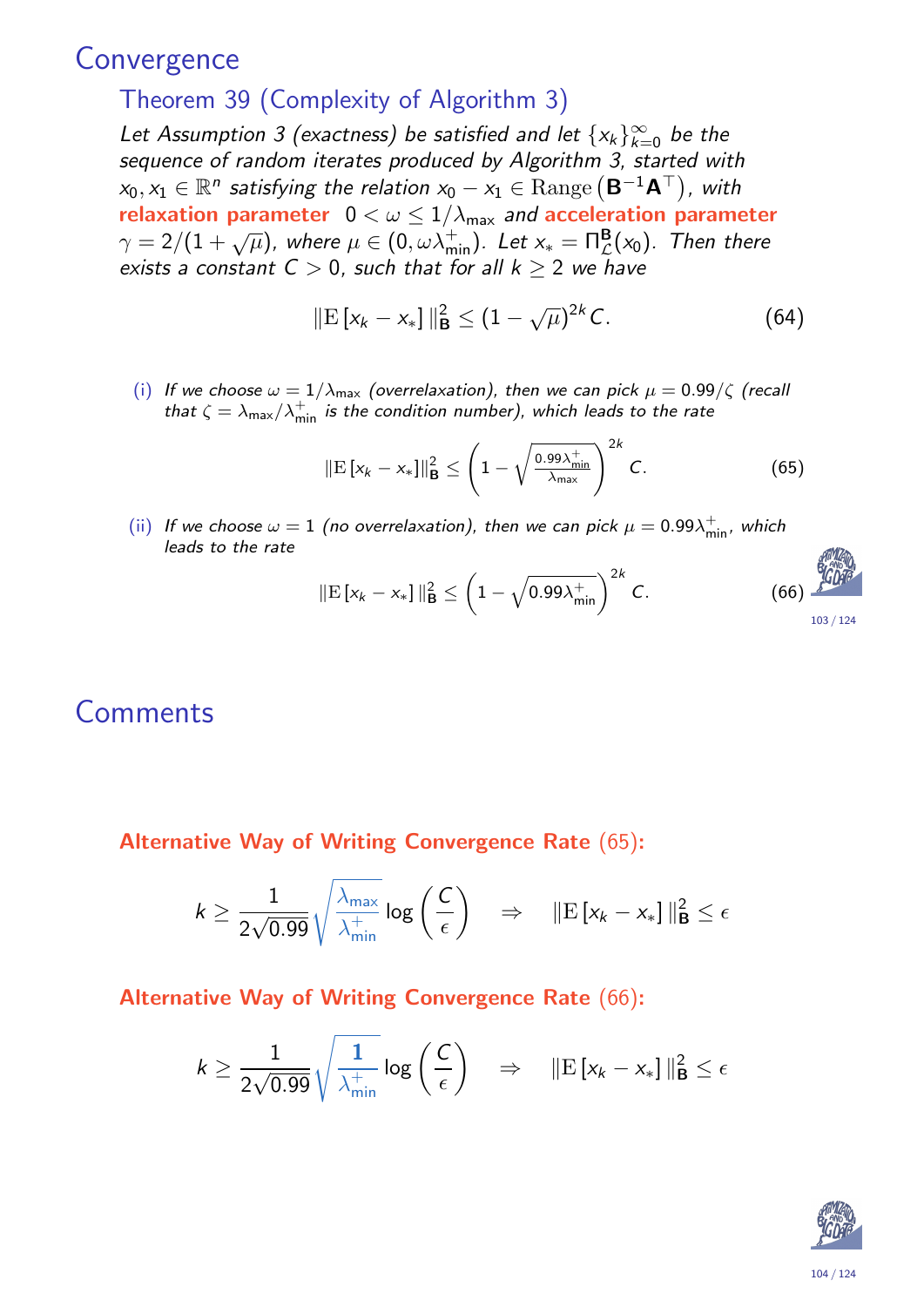- $\blacktriangleright$  All three methods: basic (Algorithm 1), parallel (Algorithm 2) and accelerated (Algorithm 3) enjoy linear convergence. That is, their complexity has logarithmic dependence on  $1/\epsilon$ . This means that the error decays exponentially fast.
- $\blacktriangleright$  However, the leading constants in the complexity bounds are different.
- Both the basic and parallel methods depend either on  $1/\lambda_{\min}^+$ (slow) or  $\lambda_{\sf max}/\lambda_{\sf min}^+$  (fast), depending on how we set the parameters  $\omega, \tau$  and  $\gamma$ , and whether we are interested in weak or strong convergence.
- $\blacktriangleright$  However, the accelerated method depends on the square root of these quantities. This is why the method is called accelerated.



Introduction to Randomized Methods in Convex Optimization Peter Richtárik

6. D[u](#page-47-0)ality

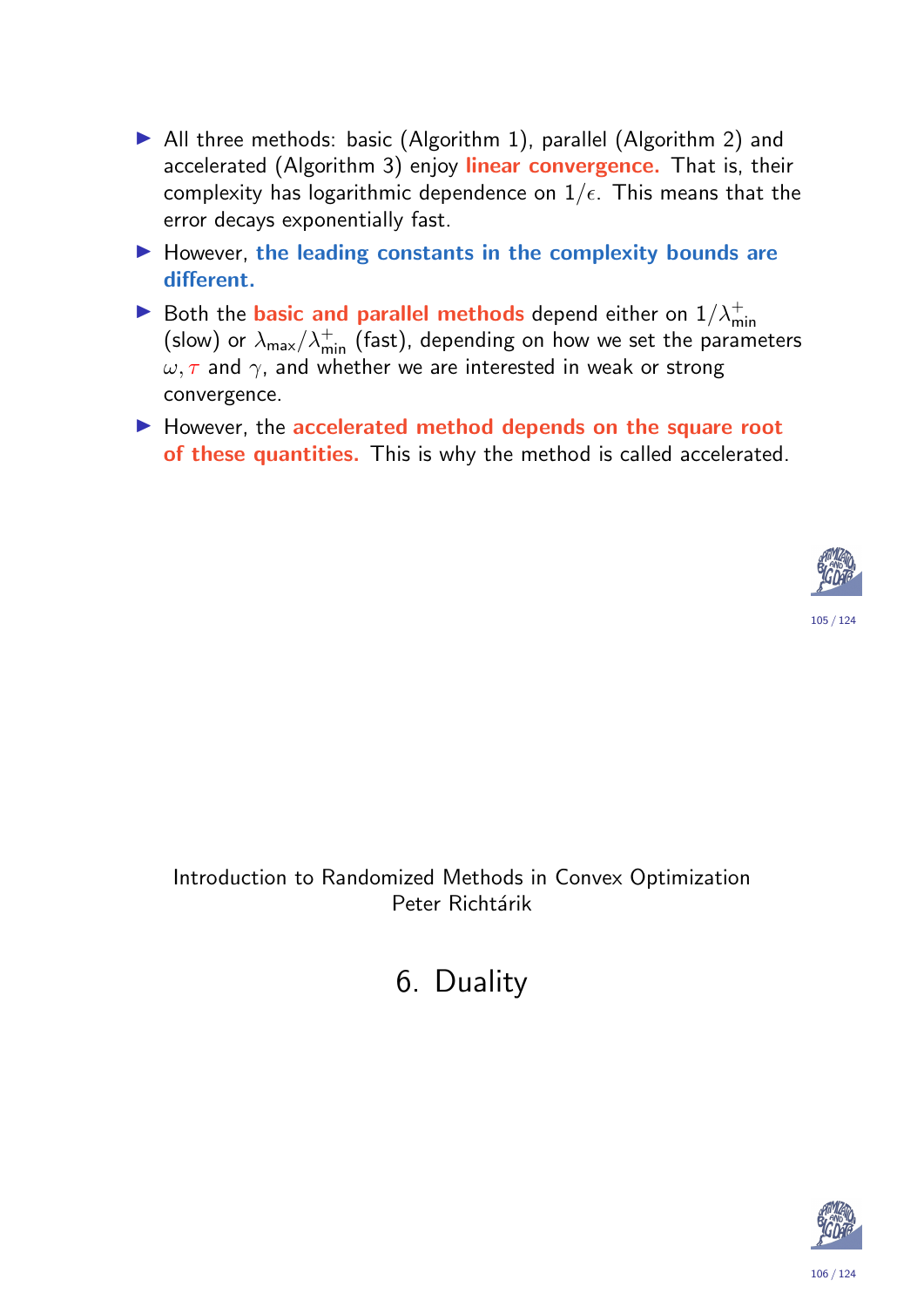## **Motivation**

 $\blacktriangleright$  Recall that assuming exactness, and under certain assumptions in the stepsize  $\omega$ , the iterates of the basic method converge<sup>4</sup> in the weak sense and/or in the strong sense to

$$
x_* = \Pi^{\mathbf{B}}_{\mathcal{L}}(x_0).
$$

 $\blacktriangleright$  That is, the basic method actually solves the optimization problem:

minimize 
$$
P(x) \stackrel{\text{def}}{=} \frac{1}{2} ||x - x_0||^2
$$
  
subject to  $\mathbf{A}x = b$  (67)  
 $x \in \mathbb{R}^n$ .

- $\triangleright$  We will call (67) the **primal problem**, and P the **primal objective** function.
- $\blacktriangleright$  In optimization, one can associate with each optimization problem a closely related optimization problem, called the dual problem.
- $\triangleright$  We shall now investigate several very interesting relationships between the primal and the dual problems.

<sup>4</sup>This is also true for the parallel and accelerated methods. However, we shall not deal with them in this lecture.



107 / 124

Dual Problem

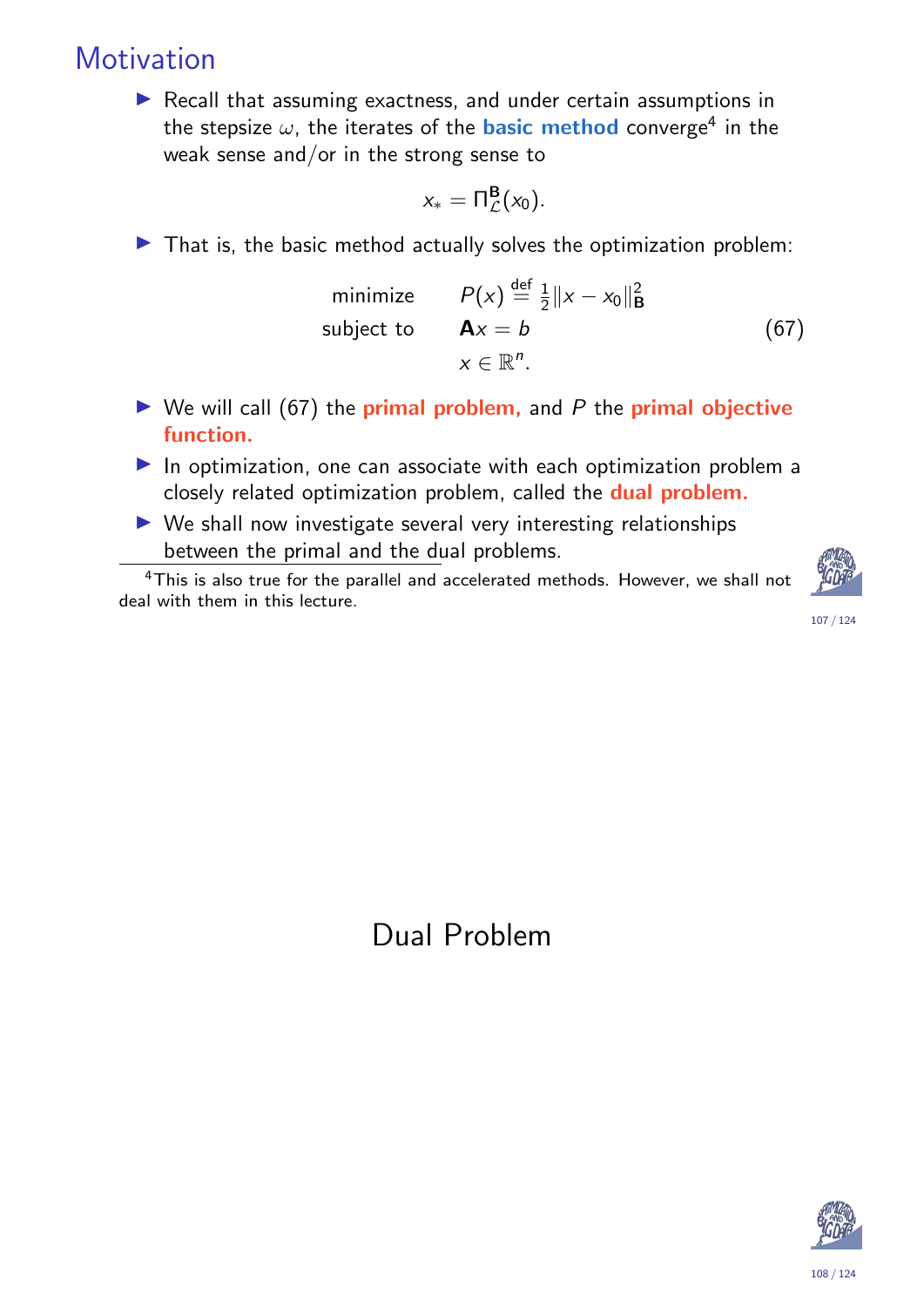#### Dual Problem: Concave Quadratic Maximization

The **dual problem** to (67) is the optimization problem

maximize 
$$
D(y) \stackrel{\text{def}}{=} (b - Ax_0)^\top y - \frac{1}{2} ||A^\top y||_{B^{-1}}^2
$$
 (68)  
subject to  $y \in \mathbb{R}^m$ .

- $\blacktriangleright$   $D:\mathbb{R}^m\to\mathbb{R}$  is the **dual objective function** (quadratic)
- $\blacktriangleright$  The dimension of the dual variable  $(y)$  is  $m \ (\#$  rows of **A**). The dimension of the primal variable  $(x)$  is  $n \neq$  columns of **A**).
- $\triangleright$  A more detailed look at the terms:
	- The first term,  $(b Ax_0)^\top y$ , is linear in y.
	- The second term can be written as  $-\frac{1}{2}$  $\frac{1}{2}$ y<sup>T</sup>**AB**<sup>-1</sup>**A**<sup>T</sup>y.
	- In Thus, the gradient and Hessian of  $\overline{D}$  are given by:

$$
\nabla D(y) = b - \mathbf{A}x_0 - \mathbf{A}\mathbf{B}^{-1}\mathbf{A}^{\top}y, \qquad \nabla^2 D(y) = -\mathbf{A}\mathbf{B}^{-1}\mathbf{A}^{\top} \quad (69)
$$

- ► Note that  $\nabla^2 D(y)$  is a negative semidefinite matrix. Equivalently,  $-\nabla^2D(y)$  is a **positive semidefinite matrix.** Hence
	- $\triangleright$  D is a concave quadratic function
	- $\blacktriangleright$  -D is a convex quadratic function





#### Weak Duality

Lemma 40 (Weak Duality)

For any primal feasible point  $x$  (i.e.,  $x \in \mathbb{R}^n$  for which  $A x = b$ ) and for any dual feasible point (i.e.,  $y \in \mathbb{R}^m$ ), we have

<span id="page-54-0"></span>
$$
P(x)\geq D(y).
$$

#### Proof.

For any  $x \in \mathbb{R}^n$  for which  $\mathbf{A}x = b$  and for any  $y \in \mathbb{R}^m$  we have

$$
P(x) - D(y) \stackrel{(67) + (68)}{=} \frac{1}{2} \|x - x_0\|_{\mathbf{B}}^2 + \frac{1}{2} \|\mathbf{A}^\top y\|_{\mathbf{B}^{-1}}^2 + (x - x_0)^\top \mathbf{A}^\top y
$$
  
\n
$$
= \frac{1}{2} \|\mathbf{B}^{1/2} (x - x_0)\|^2 + \frac{1}{2} \|\mathbf{B}^{-1/2} \mathbf{A}^\top y\|^2 + (x_0 - x)^\top \mathbf{A}^\top y
$$
  
\n
$$
= \frac{1}{2} \|\mathbf{B}^{-1/2} \mathbf{A}^\top y + \mathbf{B}^{1/2} (x_0 - x) \|^2
$$
  
\n
$$
= \frac{1}{2} \|x_0 + \mathbf{B}^{-1} \mathbf{A}^\top y - x\|_{\mathbf{B}}^2 \ge 0.
$$

<span id="page-54-1"></span>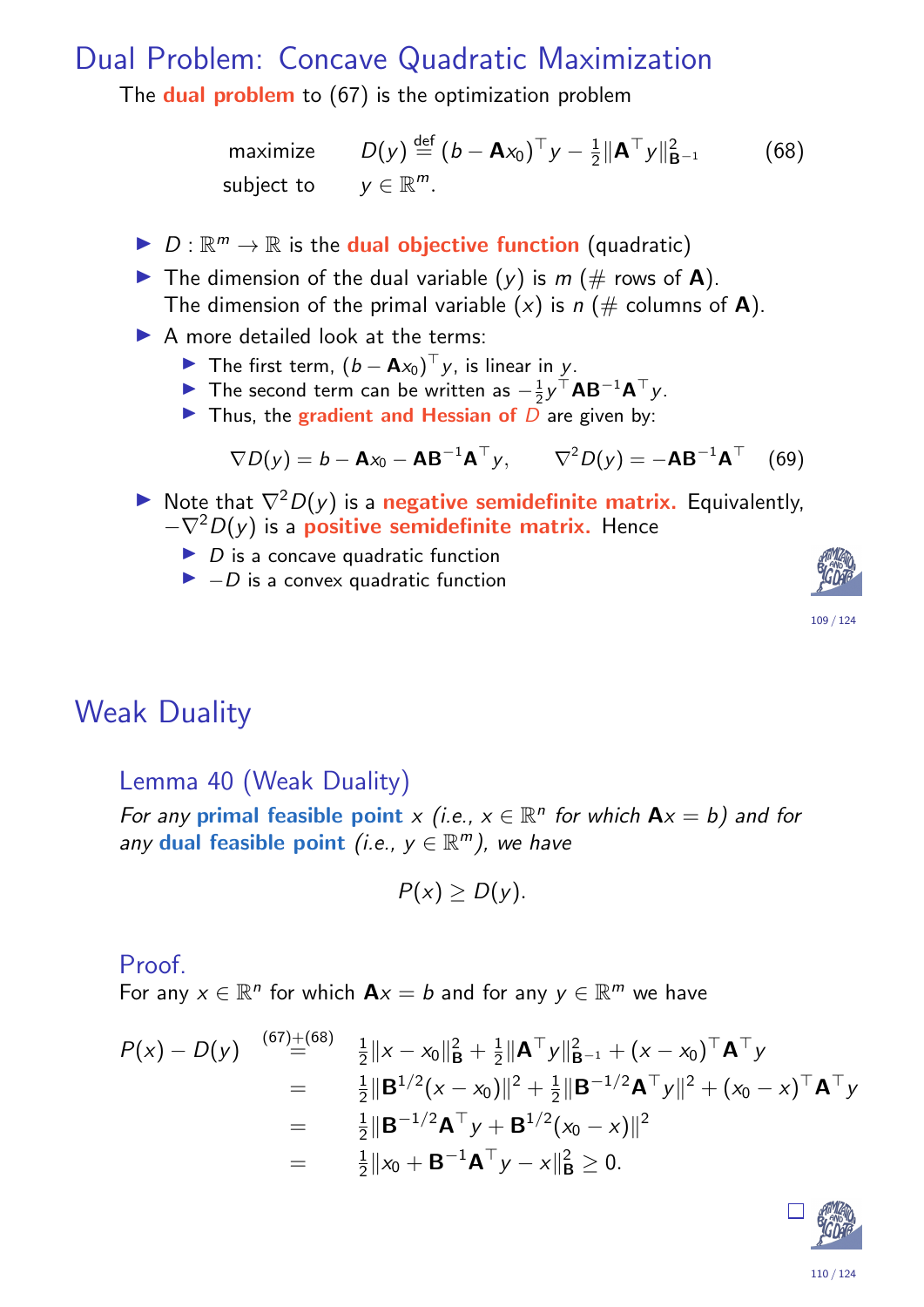### Optimality Conditions

Definition 41 (Duality Mapping)

The **duality mapping** is the function  $x(y)$  :  $\mathbb{R}^m \to \mathbb{R}^n$  defined by

$$
x(y) \stackrel{\text{def}}{=} x_0 + \mathbf{B}^{-1} \mathbf{A}^\top y. \tag{70}
$$

Theorem 42

- (i) Dual boundedness. D is bounded above  $\Leftrightarrow$  the primal problem is feasible
- (ii) Dual optimality.

$$
y \text{ is dual optimal } \Leftrightarrow \textbf{A}x(y) = b \tag{71}
$$

(iii) Primal optimality.

$$
x = x_* \Leftrightarrow \mathbf{A}x = b
$$
 and  $x = x(y)$  for some y (72)

(iv)  $x_*$  can be obtained from any dual optimal point:

$$
y_*
$$
 is dual optimal  $\Rightarrow$   $x(y_*) = x_*$  (73)

## Convex Quadratic Optimization

#### Exercise 7

Consider a general convex quadratic optimization problem

$$
\min_{y\in\mathbb{R}^m}\tfrac{1}{2}y^\top\mathbf{Q}y+d^\top y,
$$

<span id="page-55-0"></span>and assume that the problem is bounded. Show that the problem can be equivalently written in the form (70) for suitable  $A, B, x_0$  and b.

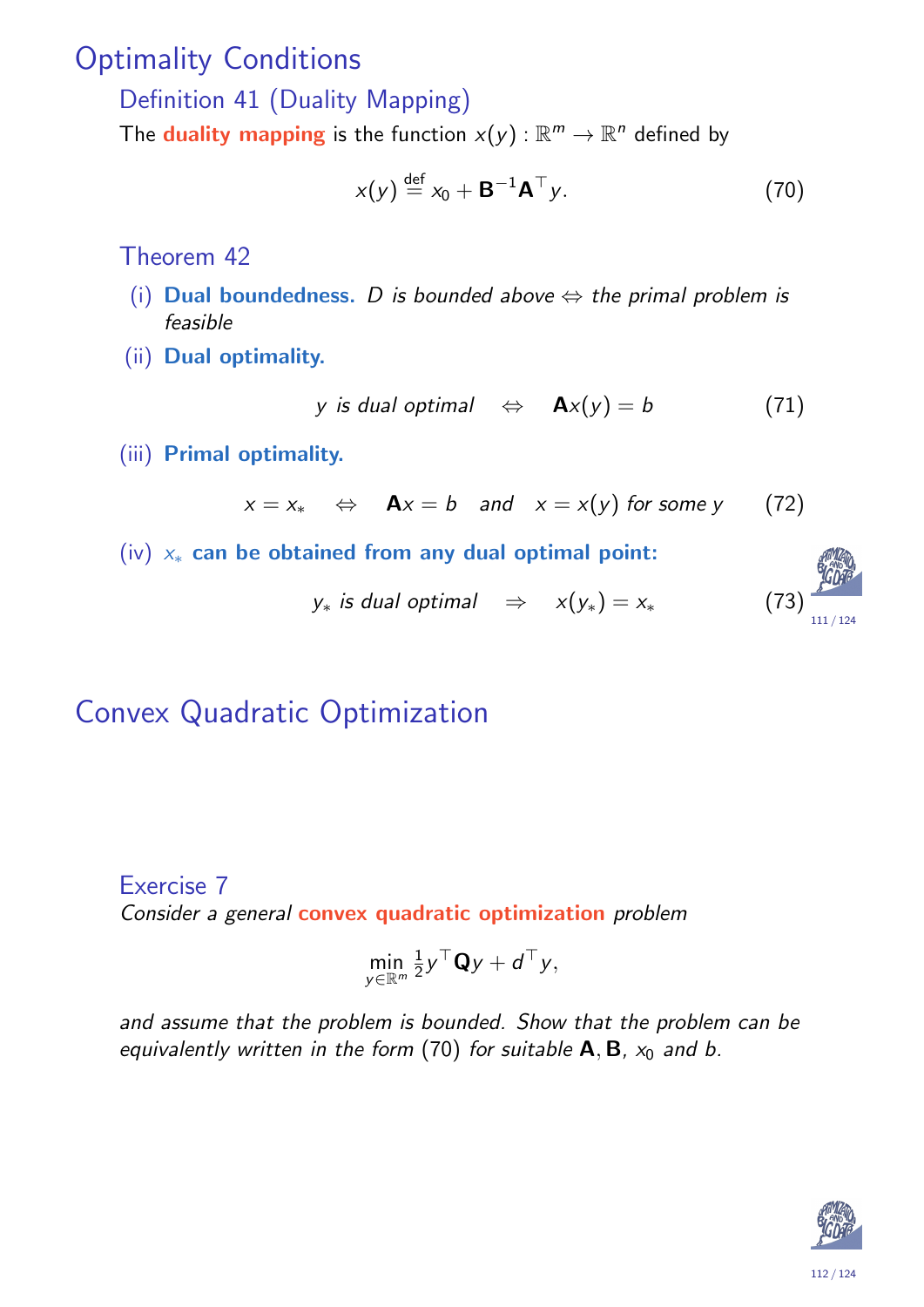### Proof of Theorem 42

(i) Since  $D$  is a concave quadratic function, it has a maximizer if and only if there exists y such that  $\nabla D(y) = 0$  (in which case any such  $y$  is a maximizer). In view of  $(69)$ , this happens if and only if the following linear system has a solution:

$$
\mathbf{A}\mathbf{B}^{-1}\mathbf{A}^{\top}y = b - \mathbf{A}x_0. \tag{74}
$$

This system has a solution if and only if

$$
b - \mathbf{A} x_0 \in \text{Range} \left( \mathbf{A} \mathbf{B}^{-1} \mathbf{A}^\top \right) \stackrel{\text{Fact 17iii}}{=} \text{Range} \left( \mathbf{A} \right).
$$

- (ii) Using the reasoning in (i), we know that y is dual optimal  $\Leftrightarrow$  y solves (74). It remains to notice that (74) can equivalently be written as  $\mathbf{A}x(y) = b$ .
- (iii) Do this as an exercise. Hint: Use weak duality; in particular, the derived expression for  $P(x) - D(y)$ .
- (iv) This follows by combining (ii) and (iii).



The dual-to-primal mapping enjoys the following insightful property:

Theorem 43 Let  $y_*$  be any dual optimal point and  $y \in \mathbb{R}^m$ . Then

$$
D(y_*) - D(y) = \frac{1}{2} ||x_* - x(y)||^2_{\mathbf{B}}.
$$
 (75)

Proof.

<span id="page-56-0"></span>
$$
D(y_*) - D(y) \stackrel{\text{(68)}}{=} (b - Ax_0)^\top (y_* - y) - \frac{1}{2} y_*^\top AB^{-1}A^\top y_* + \frac{1}{2} y^\top AB^{-1}A^\top y
$$
\n
$$
\stackrel{(70)\pm(71)}{=} y_*^\top AB^{-1}A^\top (y_* - y) - \frac{1}{2} y_*^\top AB^{-1}A^\top y_* + \frac{1}{2} y^\top AB^{-1}A^\top y
$$
\n
$$
= \frac{1}{2} (y - y_*)^\top AB^{-1}A^\top (y - y_*)
$$
\n
$$
\stackrel{\text{(70)}}{=} \frac{1}{2} ||x(y) - x(y_*)||_B^2.
$$

It re[ma](#page-55-0)ins to use (73) which states that  $x(y_*) = x_*$ .



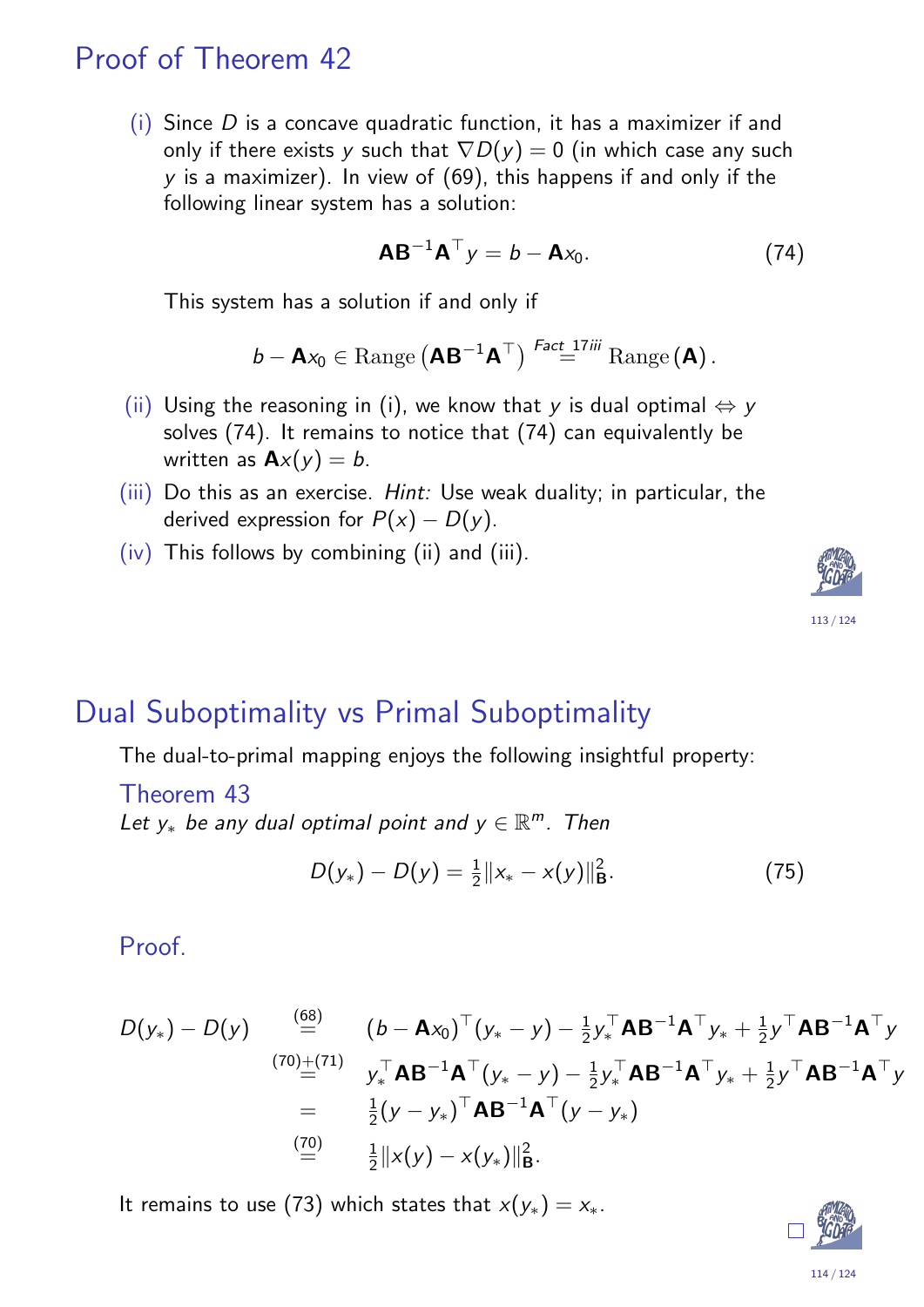## Dual Algorithms Solve the Primal Problem

Let  $\{y_k\}_{k=0}^{\infty}$  be any sequence for which

$$
D(y_k) \to D(y_*).
$$

Such a sequence can be obtained by any algorithm that solves the dual problem. In view of Theorem 43, we automatically have

$$
x(y_k) \to x(y_*) = x_*.
$$

Now, define an associated primal algorithm via the iterates:

$$
x_k \stackrel{\text{def}}{=} x(y_k). \tag{76}
$$

Conclusion: Any convergent dual algorithm automatically leads to a convergent primal algorithm.



#### Stochastic Dual Subspace Ascent

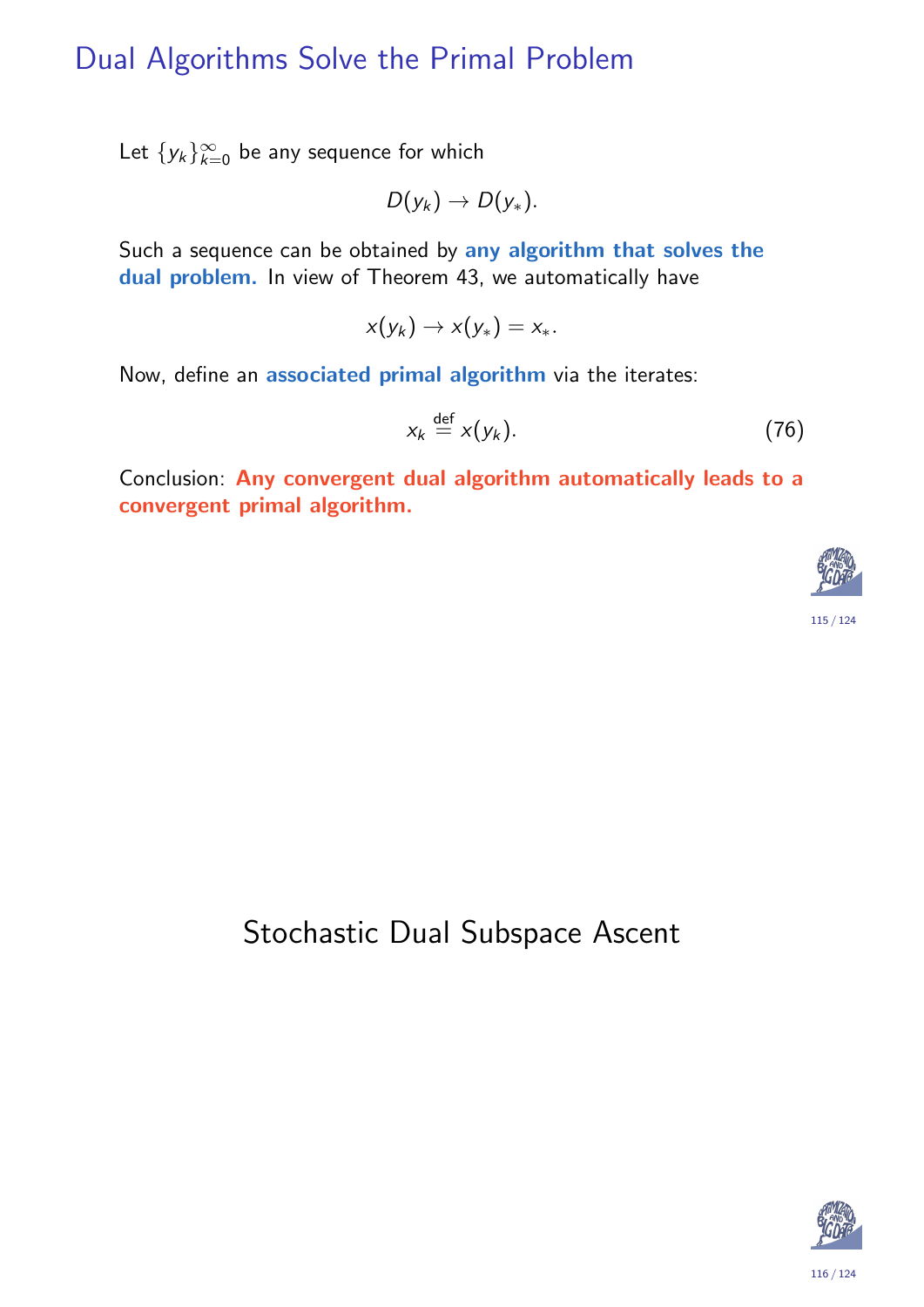Algorithm: Stochastic Dual Subspace Ascent (SDSA)

Consider the following algorithm for solving the dual problem (68):

$$
y_{k+1} = y_k + \mathbf{S}_k \lambda_k \tag{77}
$$

Above,  $S_k$  is a fresh sample from  $D$ , and  $\lambda_k$  is a suitably chosen "stepsize" parameter. We refer to this method by the name stochastic dual subspace ascent (SDSA).

- $\triangleright$  Why stochastic? Because the iterates are random vectors, which follows from the fact that  $S_k$  is a random matrix.
- $\triangleright$  Why subspace? The step,  $S_k \lambda_k$ , can potentially be any point in a specific random subspace of  $\mathbb{R}^m$ . In particular, this is the space  $\mathrm{Range}\left(\mathsf{S}_k\right)$ , i.e., the subspace spanned by the columns of the random matrix  $S_k$ . We hope that by focusing on a random subspace (of a sufficiently small dimension) in each iteration, we can perform the iteration much faster, particularly if  $m$  is big.
- $\triangleright$  Why ascent? We wish the method to always improve the dual function value (or, at least, not to make it worse):  $D(y_{k+1}) \geq D(y_k)$ . We achieve this by an appropriate choice of  $\lambda_k$ . In particular, in SDSA we pick the best vector  $\lambda_k$ ; i.e., the vector for which  $D(y_k + \mathsf{S}_k \lambda_k)$  is maximized!



117 / 124

#### How to Compute the Best  $\lambda_k$ ? I

In SDSA we pick the stepsize parameter  $\lambda_k$  via

$$
\lambda_k \stackrel{\text{def}}{=} \arg \max_{\lambda} D(y_k + \mathbf{S}_k \lambda).
$$

Since the function  $\psi(\lambda) = D(y_k + S_k \lambda)$  is a concave quadratic,  $\lambda$  is its maximizer if and only if

$$
\nabla \psi(\lambda) = 0. \tag{78}
$$

<span id="page-58-0"></span>**Since** 

$$
\nabla \psi(\lambda) = \mathbf{S}_{k}^{\top} \nabla D(y_{k} + \mathbf{S}_{k} \lambda) \stackrel{(69)}{=} \mathbf{S}_{k}^{\top} (b - \mathbf{A} x_{0} - \mathbf{A} \mathbf{B}^{-1} \mathbf{A}^{\top} (y_{k} + \mathbf{S}_{k} \lambda))
$$
  
\n
$$
= \mathbf{S}_{k}^{\top} \left[ b - \mathbf{A} \underbrace{(x_{0} + \mathbf{B}^{-1} \mathbf{A}^{\top} y_{k})}_{\stackrel{(70)}{=} x(y_{k})} \right] - \mathbf{S}_{k}^{\top} \mathbf{A} \mathbf{B}^{-1} \mathbf{A}^{\top} \mathbf{S}_{k} \lambda
$$
  
\n
$$
= \mathbf{S}_{k}^{\top} (b - \mathbf{A} x(y_{k})) - \mathbf{S}_{k}^{\top} \mathbf{A} \mathbf{B}^{-1} \mathbf{A}^{\top} \mathbf{S}_{k} \lambda,
$$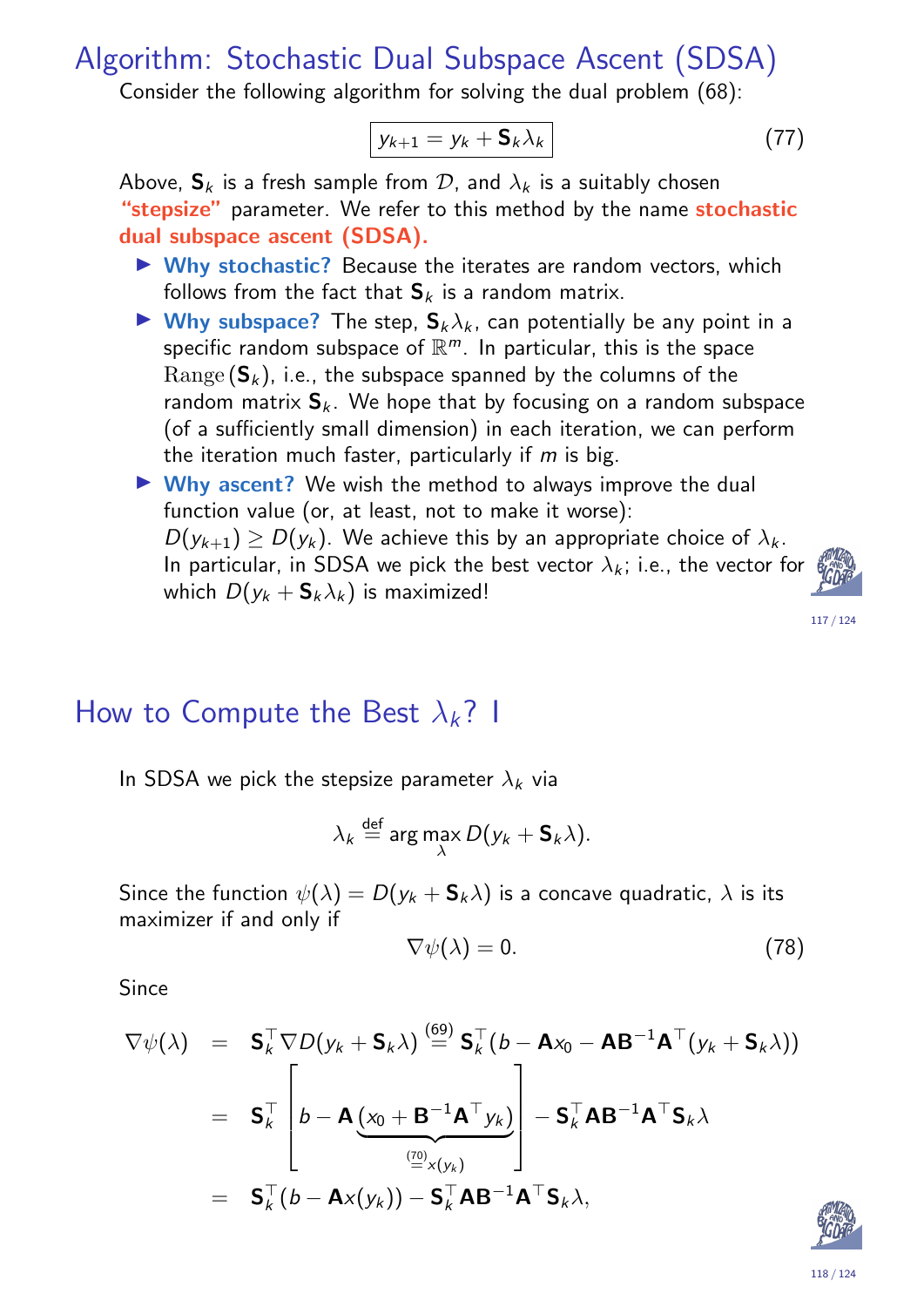#### How to Compute the Best  $\lambda_k$ ? II

equation (78) is equivalent to the *linear system*:

$$
\mathbf{S}_{k}^{\top} \mathbf{A} \mathbf{B}^{-1} \mathbf{A}^{\top} \mathbf{S}_{k} \lambda = \mathbf{S}_{k}^{\top} (b - \mathbf{A} \mathbf{x} (y_{k})). \tag{79}
$$

If we wish to be greedy, we may choose  $\lambda_k$  as any solution of the linear system (79). In SDSA, we pick a particular solution of (79): the least-norm solution. In view of Exercise 5, the least-norm solution of a linear system is given by applying the pseudoinverse of the system matrix to the right hand side. Thus, we get:

$$
\lambda_k \qquad \stackrel{\text{def}}{=} \qquad \arg \min_{\lambda} \{ \|\lambda\| \; : \; (79) \; holds \} \tag{80}
$$

$$
\stackrel{\text{Exercise 5}}{=} (\mathbf{S}_{k}^{\top} \mathbf{A} \mathbf{B}^{-1} \mathbf{A}^{\top} \mathbf{S}_{k})^{\dagger} \mathbf{S}_{k}^{\top} (b - \mathbf{A} \mathbf{x} (y_{k})). \tag{81}
$$

Plugging this back into the SDSA iteration (77), we get

$$
\boxed{y_{k+1} \stackrel{(77)\pm(81)}{=} y_k - \mathsf{S}_k(\mathsf{S}_k^\top \mathsf{AB}^{-1} \mathsf{A}^\top \mathsf{S}_k)^\dagger \mathsf{S}_k^\top (\mathsf{A} \times (y_k) - b)}
$$
(82)

#### Duality of SDSA and the Basic Method with Unit Stepsize

A natural question: How do the iterates of the primal algorithm (defined in (76)) associated with the dual iterates of SDSA (defined in (82)) look like?

$$
x(y_{k+1}) \stackrel{\text{(70)}}{=} x_0 + \mathbf{B}^{-1} \mathbf{A}^\top y_{k+1}
$$
\n
$$
\stackrel{\text{(82)}}{=} x_0 + \mathbf{B}^{-1} \mathbf{A}^\top y_k - \mathbf{B}^{-1} \mathbf{A}^\top \underbrace{\mathbf{S}_k (\mathbf{S}_k^\top \mathbf{A} \mathbf{B}^{-1} \mathbf{A}^\top \mathbf{S}_k)^{\dagger} \mathbf{S}_k^\top (\mathbf{A} x(y_k) - b)}_{\mathbf{H}_k}
$$
\n
$$
\stackrel{\text{(76)}}{=} x(y_k) - \mathbf{B}^{-1} \mathbf{A}^\top \mathbf{H}_k (\mathbf{A} x(y_k) - b).
$$

[O](#page-55-0)bserve:

<span id="page-59-0"></span>If we set  $y_0 = 0$  $y_0 = 0$  $y_0 = 0$ , then  $x(y_0) = x_0$ 

 $\triangleright$  This is the basic method with unit stepsize! (see (7))

Thus, we obtain the following result:

Theorem 44 (The [Ba](#page-59-0)sic Me[th](#page-9-1)od with Unit Stepsize is a "Mirro[r](#page-18-1) Image" of SDSA)

<span id="page-59-3"></span><span id="page-59-2"></span><span id="page-59-1"></span>Let  $y_0 = 0$  and let  $\{y_k\}_{k=0}^{\infty}$  be the iterates (82) of SDSA. Then the [pri](#page-58-0)[ma](#page-59-1)l iterates  $x_k = x(y_k)$  associated with SDSA exactly correspond to the basic method with [u](#page-59-2)nit stepsize  $(\omega = 1)$ .



119 / 124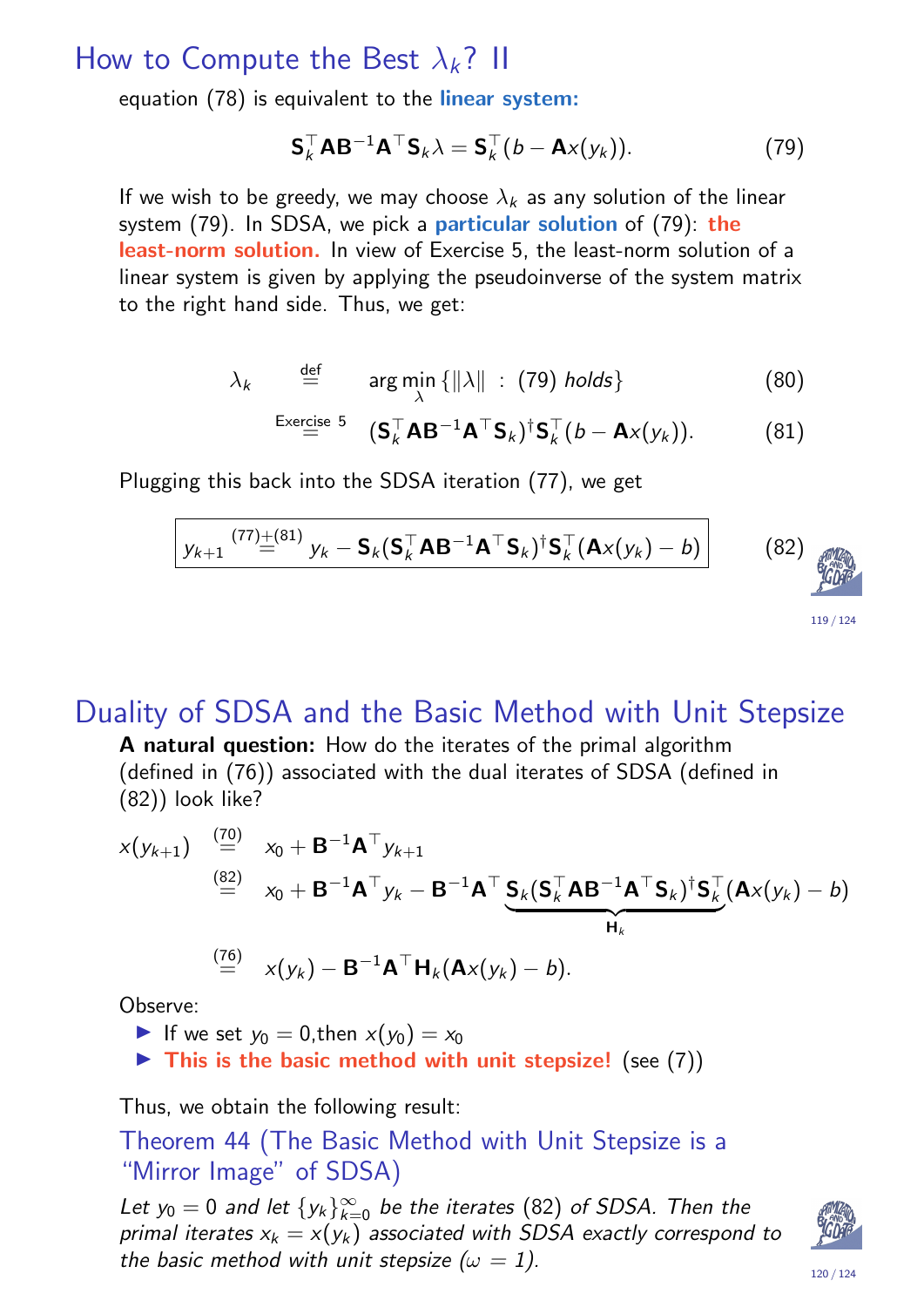#### Convergence of SDSA

By applying Theorem 43 to SDSA (with starting point  $y_0 = 0$ ) and iterates  $\{y_k\}$ , we get

$$
D(y_*)-D(y_k)=\tfrac{1}{2}\|x_*-x_k\|_{\mathbf{B}}^2,
$$

where in view of Theorem 44,  $\{x_k\}$  are the iterates of the basic method with unit stepsize.

By taking expectations on both sides of the above identity, we get

$$
E[D(y_*) - D(y_k)] = \frac{1}{2}E[[|x_k - x_*||_B^2]. \qquad (83)
$$

By applying Theorem 36 (strong convergence of the basic method) to (83), with  $\omega = 1$ , we get:

Theorem 45 (Convergence of SDSA)

Choose any  $x_0 \in \mathbb{R}^n$ . Let Assumption 3 (exactness) hold and set  $x_* = \mathsf{\Pi}^\mathsf{B}_\mathcal{L}(x_0).$  Let  $y_0 = 0$  and  $\{y_k\}_{k=0}^\infty$  be the random iterates produced by SDSA (see (82)). Further, let  $t_k \stackrel{\sf def}{=} \operatorname{E}\left[D(y_*)-D(y_k)\right]$ . Then for all  $k > 0$  we have

$$
(1-\lambda_{\max})^k t_0 \leq t_k \leq (1-\lambda_{\min}^+)^k t_0. \tag{84}
$$



# Special Case:  $S_k$  is a Random Vector

If  $S_k$  has a single column only, then SDSA is moving in the random direction  $\mathbf{S}_k \in \mathbb{R}^m$ , using stepsize  $\lambda_k \in \mathbb{R}$ . Special cases:

- If  $S_k$  $S_k$  is a random coordinate vector, i.e., if D is given by  $S_k = e_i$ (the *i*th unit basis vector in  $\mathbb{R}^m$ ) with probability  $p_i > 0$ , then SDSA is cal[led](#page-59-3) stochastic dual coordinate ascent (SDCA).
- If  $S_k$  is a random Gaussian vector, then SDSA is called stochastic dual Gaussian ascent (SDGA).